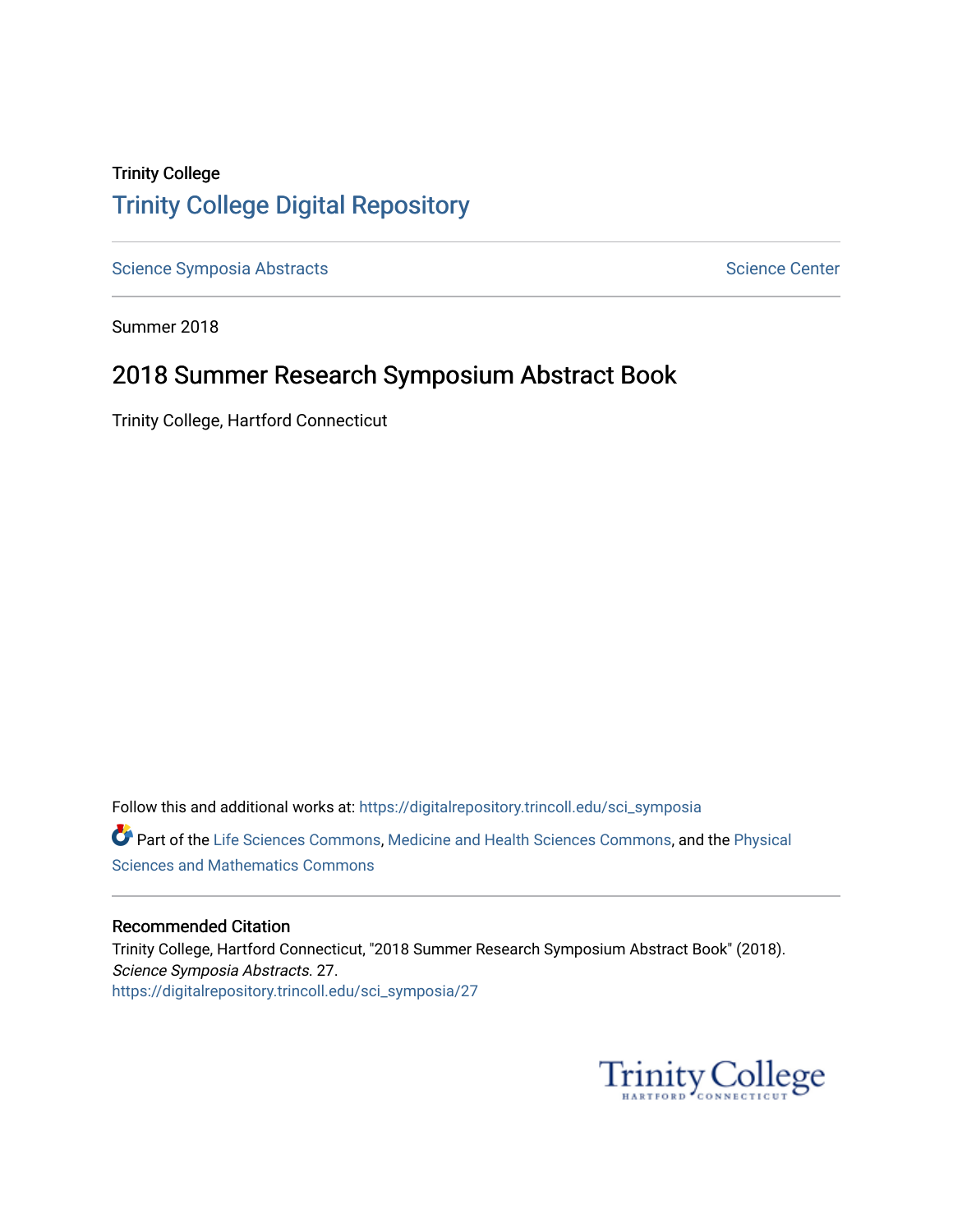## **FOURTEENTH ANNUAL SUMMER RESEARCH SYMPOSIUM TRINITY COLLEGE**

## **TABLE OF CONTENTS**

**Poster # Title**

# **BIOLOGY**

- 1. **INVESTIGATING THE SEGMENTATION CLOCK OF TRIBOLIUM** *CASTANEUM* **THROUGH CLONING POSSIBLE ENHANCER REGIONS OF THE** *CAUDAL* **GENE** Daniel Bauloye '20
- **2. USING THE ENHANCER REGIONS OF CAUDAL AND EVEN-SKIPPED TO UNDERSTAND HOW SEGMENTATION IS REGULATED IN TRIBOLIUM CASTANEUM** Latanya Coke '19
- **3. PREDATOR SELECT FOR HIGHER LEVELS OF BRAIN CELL PROLIFERATION IN TRINIDADIAN KILLIFISH,** *RIVULUS HARTII* Joshua Corbo '19, Margarita Vergara '19
- **4. SPECIALIZATIONS FOR YOLK PROCESSING IN TURTLE SPECIES**  *CHELYDRA SERPENTINA AND GRAPTEMY SCRIPTA* Luisa Lestz '19, Farahana Appiah '21, Madeline Barnes '20
- **5. ALUMINUM TOLERANCE IN TOMATOES: ORGANIC ACID SECRETION** Kelly Lucas '20
- **6. THE EFFECT ON THE NOTCH SIGNALING PATHWAY BY DIFFERENT LENGTHS OF AMINO ACID SEQUENCES IN THE SERRATE JUXTAMEMBRANE REGION**  Duuluu Naranbat '19, Zimo Huang '21
- **7. DETERMINING THE ROLE OF CDT MUTATION IN AL TOLERANCE IN ARABIDOPSIS**

Vanessa Ross '21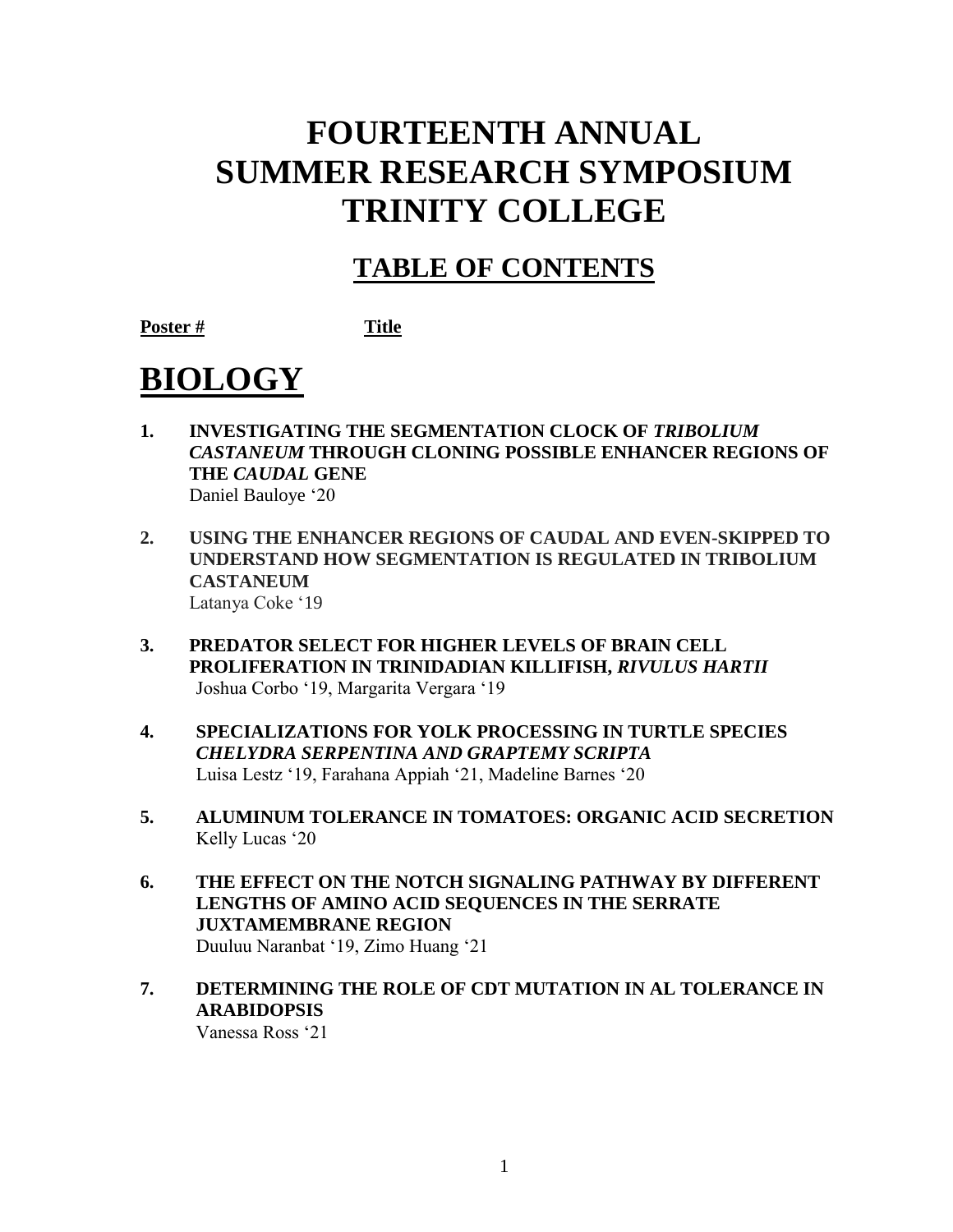- **8. SOCIAL BUFFERING OF THE NEUROGENIC RESPONSE TO TAIL AMPUTATION IN WEAKLY ELECTRIC FISH,** *APTERONOTUS LEPTORHYNCHUS* Margarita Vergara '19, Joshua Corbo '19
- 9. **INVESTIGATING ALUMINUM TOLERANCE IN ARABIDOPSIS AND TOMATO USING MORIN AND CALLOSE STAINING** Sarah Wilson '20

## **CHEMISTRY**

- **10. SYNTHESIS AND CHARACTERIZATION OF AN OPTICAL STIFFNESS SENSOR** HuaYue Ai '21
- **11.** *IN VITRO* **MEASUREMENT OF PROTEIN KINASE B ACTIVITY ON PEPTIDE SUBSTRATE REPORTERS**  Sababa Anber '20
- **12. ANALYZING THE EFFECTS OF COCAINE AND A KETOGENIC DIET ON BRAIN NEUROTRANSMITTER CONTENT IN RATS** Ahmad Chughtai '20
- **13. EXAMINING REACTIVE OXYGEN SPECIES AS BYPRODUCTS OF ENDOGENOUS STRESSORS IN** *D. DISCOIDEUM* Jason S. Deck '21
- **14. EXPLORING WAYS TO MAKE FMOC-DERIVATIVES OF 4-AMINO-2- BUTYNOIC ACID**  Uyen Doan '21
- **15. RAPID CHANGES IN THE RED SEA CARBONATE SYSTEM DUE TO DUST** Maxwell H. Furigay '19
- **16. SYNTHESIS AND CHARACTERIZATION OF MONODISPERSE Au NANOPARTICLES** Anika Harkins '21
- 17. TRITYL-CATION CATALYZED SYNTHESIS OF NON-SYMMETRIC BISINDOLYLMETHANES

Vanessa Jones '19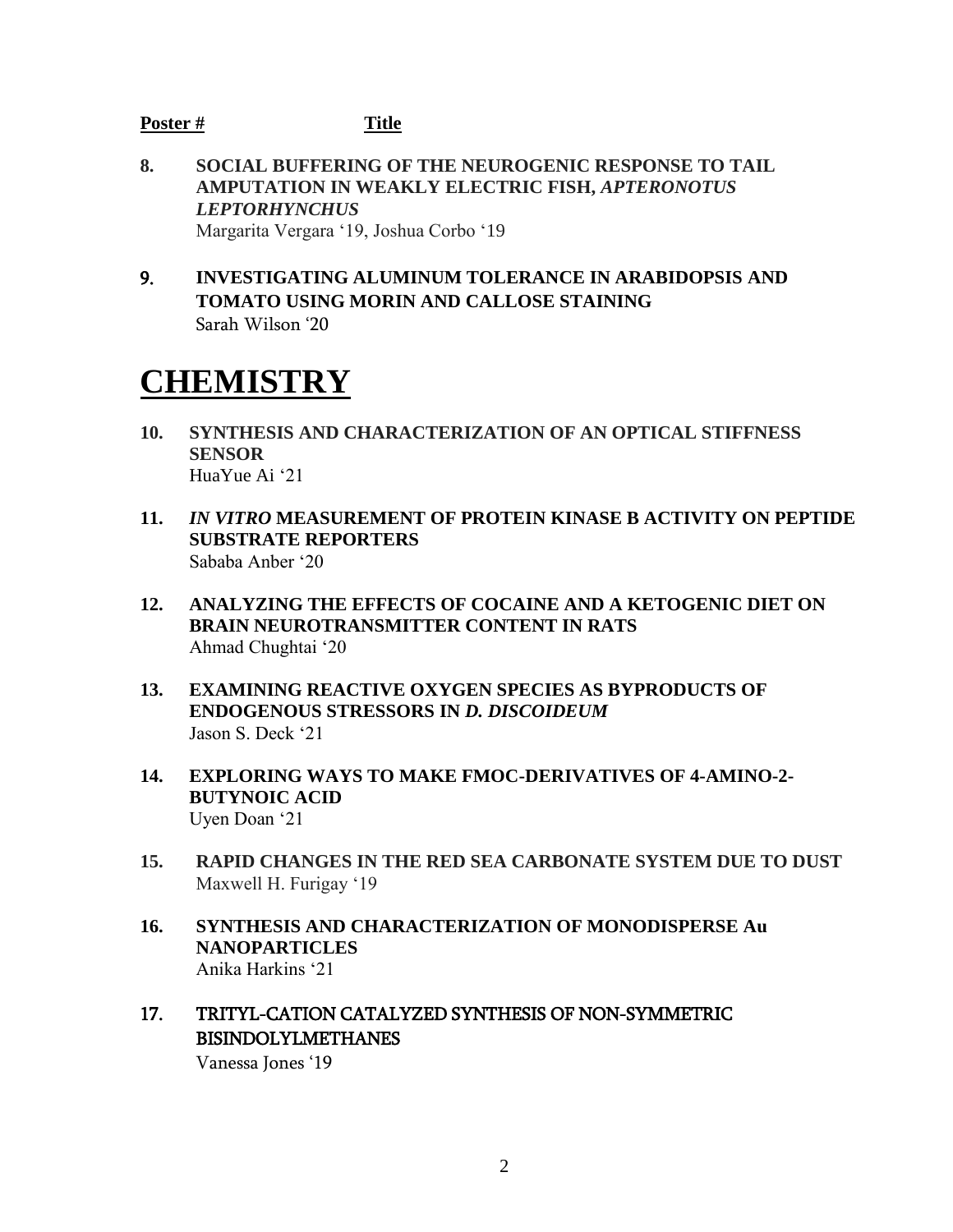- **18. SPECIFICITY OF PEPTIDE SUBSTRATE REPORTORS FOR PROTEIN KINASE B FROM** *DICTYOSTELIUM DISCOIDEUM* Misha A. Mehra '21
- **19. DEVELOPMENT OF A LIQUID CHROMATOGRAPHY/MASS SPECTROSCOPY METHOD FOR BIOMARKER DETECTION IN PARKINSON'S DISEASE** Eugene Miller '21
- **20. SYNTHESIS, CHARACTERIZATION AND DETERMINATION OF AN EXHIBITION OF BETA-SHEET CONFORMATION**  Thanh Nguyen '19
- **21. REFORMING ALDEHYDES FROM A BISULFITE ADDUCT WHILE PRESERVING STEREOCEMISTRY** William Patterson IDP '23
- **22. SYNTHESIS AND CHARACTERIZATION OF PEPTIDES ATTACHED TO A RIGID BIMETALLIC RING SYSTEM USING METHYLENE LINKERS** Michael Phillip '19
- **23. CONSTRUCTION OF A MS LIBRARY OF BINDER MATERIALS USING DART-TOF-MS** Claire Pritchard '20
- **24. OPTIMIZING MASS RECOVERY OF NATURAL PRODUCTS FOLLOWING LIQUID-LIQUID EXTRACTION ON ESSENTIAL OILS WITH KNOWN ALDEHYDES** Hanna Vescovi '21

## **ENGINEERING**

- **25. BIOMECHANICS OF THE STANDING VERTICAL JUMP** Elias Kagabo '20
- **26. BIPEDAL TELELOCOMOTION AND ACTIVE VIBRATION CONTACT SENSOR - WORK IN PROGRESS** Mahmoud Khalil '20, Logan Drescher '21, Kirk Boyd '21
- **27. LOCALIZATION OF IODINE NANOPARTICLES IN TRIPLE NEGATIVE BREAST CANCER TUMORS GROWING IN THE MOUSE BRAIN** Shahnila Malik '20, Sharif Midwan, Mahak Kanjolia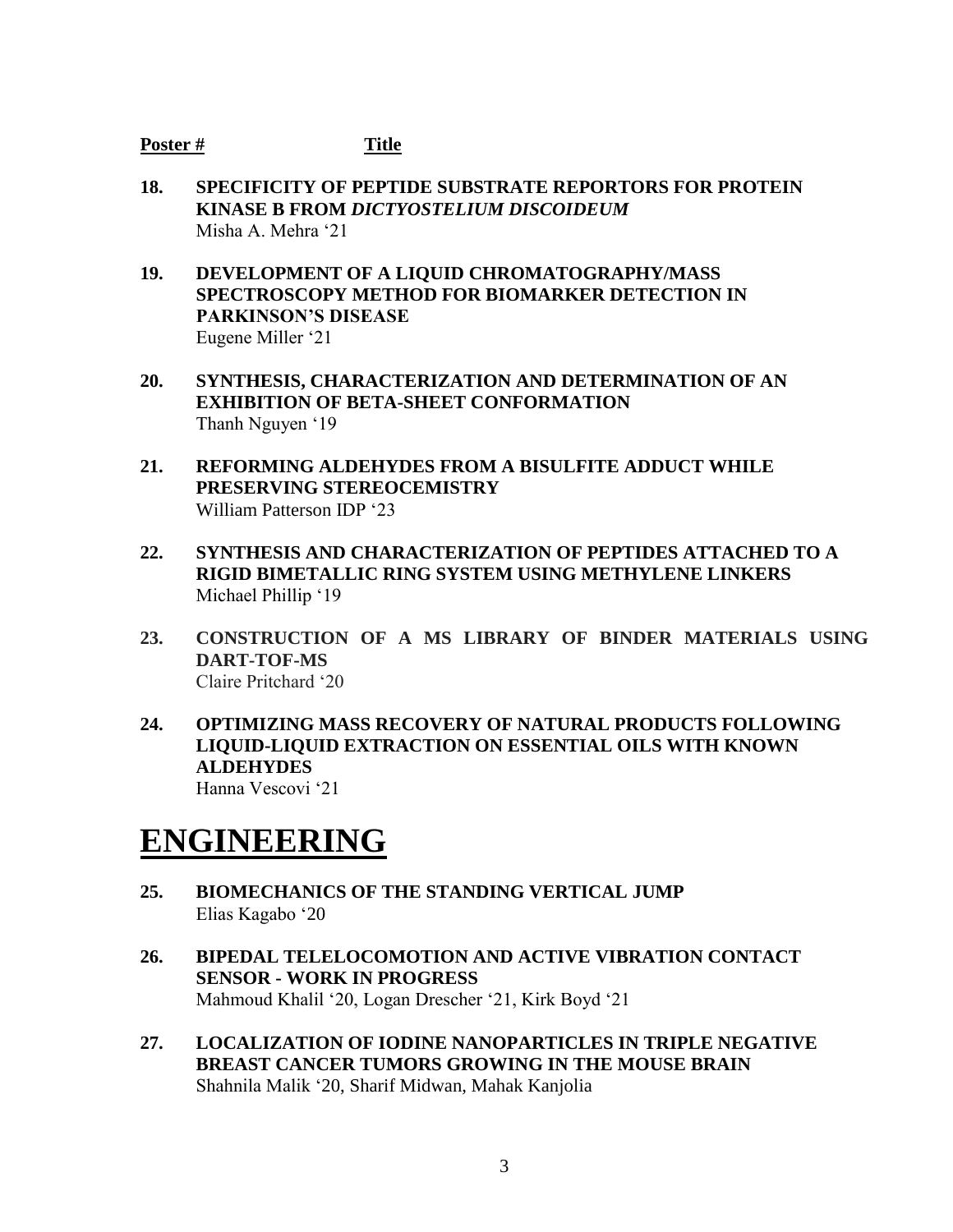- **28. A DATA-DRIVEN APPROACH FOR GAZE TRACKING** Daniel Melesse '20, Evelyn Luciani '21, Mahmoud Khalil '20
- **29. A WIRELESS DIGITAL STETHOSCOPE DESIGN** Skyler Szot '21, Alisa Levin '21, Anthony Ragazzi '21
- **30. VEHICULAR AD HOC NETWORKS (VANET) BASED ON COMPLEX NETWORKS THEORY** Meizi Wu '20
- **31. CHEMKIN ANALYSIS OF DMMP COMBUSTION REACTIONS IN SHOCK TUBES** Hannah Zukowski '21, Rahul Mitra '21, Aedhan Healy '21

## **ENVIRONMENTAL SCIENCE**

- **32. TREE PLANTING PLAN FOR THE CITY OF HARTFORD, CT** Giles Lemmon '21
- **33. MERCURY ACCUMULATION IN URBAN PARK STREAMS AND PONDS: HAS URBANIZATION CHANGED WOULD-BE WILDLIFE HABITATS INTO ECOLOGICAL TRAPS?** Joseph Ruggiero '19, Shane McLaughlin '19, Anna Maria Imwalle '20
- **34. METHODS FOR QUANTIFICATION OF PYRRHOTITE IN CONCRETE** Joseph Ruggiero '19, Kevin Oleskewicz '19

## **MATHEMATICS**

- **35. PRICING AMERICAN OPTIONS** Noelle Casey '20, Lin Liu '20
- **36. AN INTRODUCTORY LOOK AT THE VARIATIONS OF THE BEVERTON-HOLT MODEL, THE SIGMOID BEVERTON-HOLT MODEL, AND THE LESLIE GOWER MODEL** Mehluko Myanga '20, Muhammad Zeb '21, Physiwell Maume '21
- **37. GOOGLE PAGERANK IN COMPLEX NETWORKS** Thanh Son Phung '20
- **38. COMPARISON OF THE EFFECTS OF MIXED DELAY/INSTANTANEOUS TERMS ON THE FREQUENCY OF DELAY OSCILLATOR**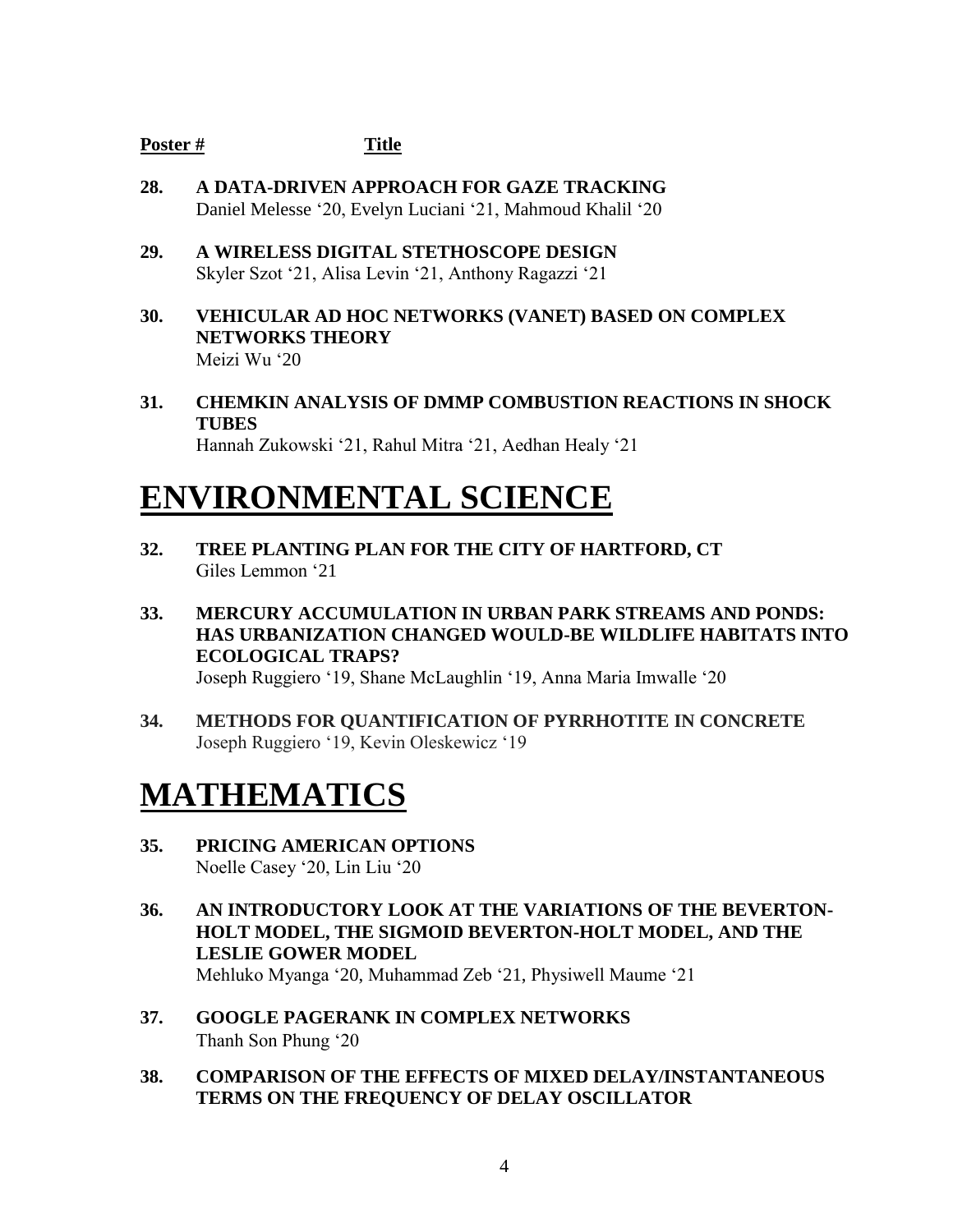## **NEUROSCIENCE**

- **39. CHARACTERIZING THE TEMPORAL DYNAMICS OF VISUAL PROCESSING** Gabriela Christensen '21, John Albanese '21
- **40. OXYTOCIN EXPRESSION IN THE BRAIN AS AN EFFECT OF GESTATIONAL EXPOSURE TO THE KETOGENIC DIET** Kiera Flynn '21, Julianna Armentano '20
- **41. MELODIES WITHIN RESTING STATE FMRI** Rachel Fox '21
- **42. INVESTIGATION OF CONTINUOUS FLASH SUPPRESSION THROUGH VIRTUAL REALITY** Patricia Gaitan '19
- **43. TREATMENT MODULES FOR PROSPECTIVE MEMORY TRAINING POST TBI** Anna Hackett '20, Anna Lee '20
- **44. THE ROLE OF OXYTOCIN AND GABA IN A MOUSE MODEL OF SOCIAL ANXIETY DISORDER** Bilal Hamzeh '19
- **45. THE EFFECTS OF A KETOGENIC DIET ON THE PROGRESSION OF ELECTRICALLY KINDLED SEIZURES IN A RAT MODEL** Carter Jones '19
- **46. NEUROMUSCULAR PHYSIOLOGY OF THE ESCAPE WITHDRAWAL BEHAVIOR OF THE CHINESE MUD SNAIL,** *CIPANGOPALUDINA CHINENSIS* Ashley Kupferschmid '20
- **47. DIET PREFERENCE BETWEEN THE HIGH FATS AND HIGH CARBOHYDRATES DIETS IN MICE** Jean Lewis Nikuze '21
- **48. THE PRESENCE OF TRAUMATIC BRAIN INJURY FROM DOMESTIC VIOLENCE IN ADULT FEMALE WOMEN** Chloe Ouchida '21
- **49. FEASIBILITY AND ACCEPTABILITY OF USING TABLET-BASED BEHAVIORAL HEALTH SCREENING IN THE PEDIATRIC EMERGENCY DEPARTMENT AND REFERRALS TO CARE COORDINATION**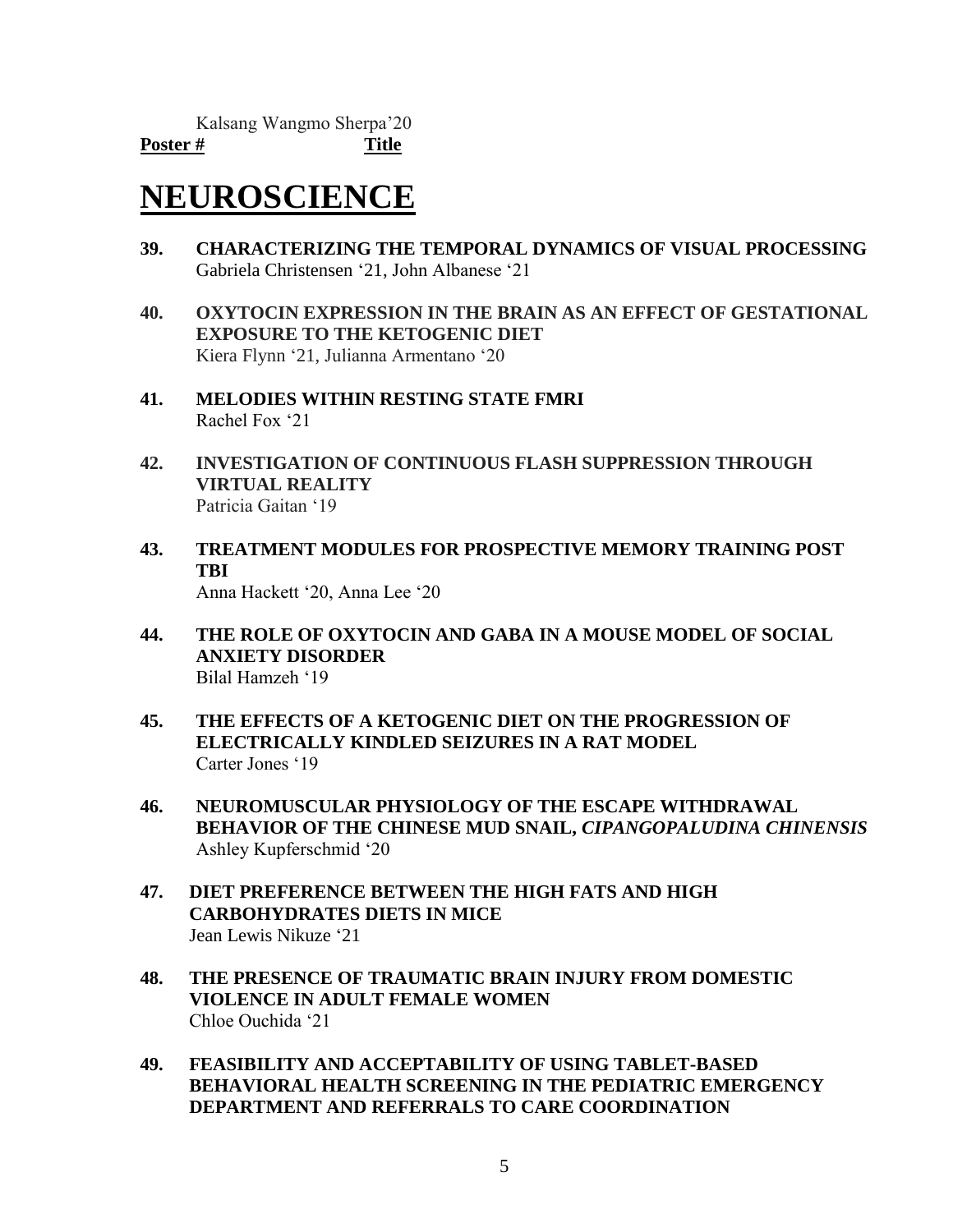Jasmine Patel '19

## **Poster # Title**

- **50. THE USE OF FMRI TO INVESTIGATE PHYSIOLOGICAL FUNCTIONING ASSOCIATED WITH PROSPECTIVE MEMORY PERFORMANCE BEFORE AND AFTER COGNITIVE REHABILITATION IN INDIVIDUALS WITH ACQUIRED BRAIN INJURY** Meaghan Race '18, Gianna Barbadillo '21
- **51. THE MEMORY FOR INTENTIONS SCREENING TEST (MIST) SHORT FORM** Meaghan Race '18, Katie Marsden '21
- **52. SONIFICATION OF HARMONIC SIGNALS IN THE BRAIN** Emily Wertheimer '20

# **PHYSICS**

**53. COINCIDE – DIGITAL DATA ACQUISITION OF MULTI-PARTICLE EVENTS** Stephen J. DeMonico '17, Aashwin Basnet '19, Alex Bellas '20

# **PSYCHOLOGY**

- **54. EXPLORING ASSOCIATIVE LEARNING WITH MEANING-IMBUED STIMULI AND POSSIBLE EFFECTS ON COVERT EXOGENOUS SPATIAL ATTENTION** Devin Butler '19
- **55. COMPARISON OF OPEN-ENDED AND CLOSED-ENDED MEASURES OF METACOGNITION** Daisuke Katsumata IDP, Isabella Chen '19, Madison Kane '20, Emily Schroeder '20

# **PUBLIC POLICY & LAW**

**56. ASSESSING THE ROLE AND DISTRIBUTION OF IMMIGRANT ORGANIZATIONS IN THE UNITED STATES** Julia Tempesta '19

# **PUBLIC HUMANITIES COLLABORATIVE**

**57. CONNECTICUT IN WORLD WAR I TO FRENCH NOVELISTS** Megan Caljouw '20, Melani Norsigian '20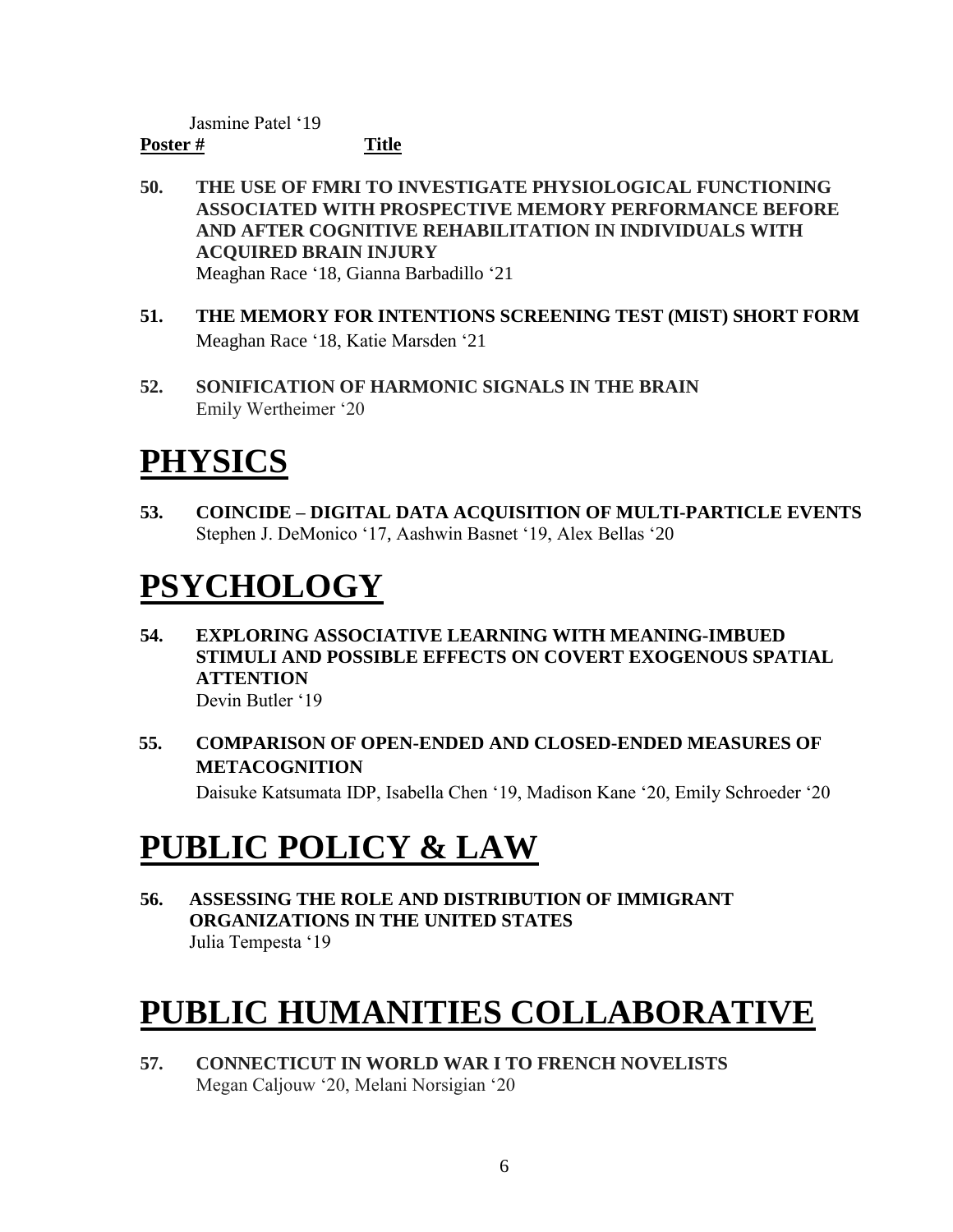- **58. POETRY ON THE PAGE: AN EXPLORATION OF LITERATURE IN THE WATKINSON** Tiara Desire-Brisard '19
- **59. PUBLIC HUMANITIES COLLABORATIVE: HURRICANE MEMORIAL AND CONNECTICUT'S WEST INDIAN DIASPORA** Kyle Fields '21, Jerry Rodriguez '20
- **60. 500 CITIES DATA CHALLENGE: HOUSING QUALITY AND PUBLIC HEALTH OUTCOMES IN HARTFORD** Garret Forst '19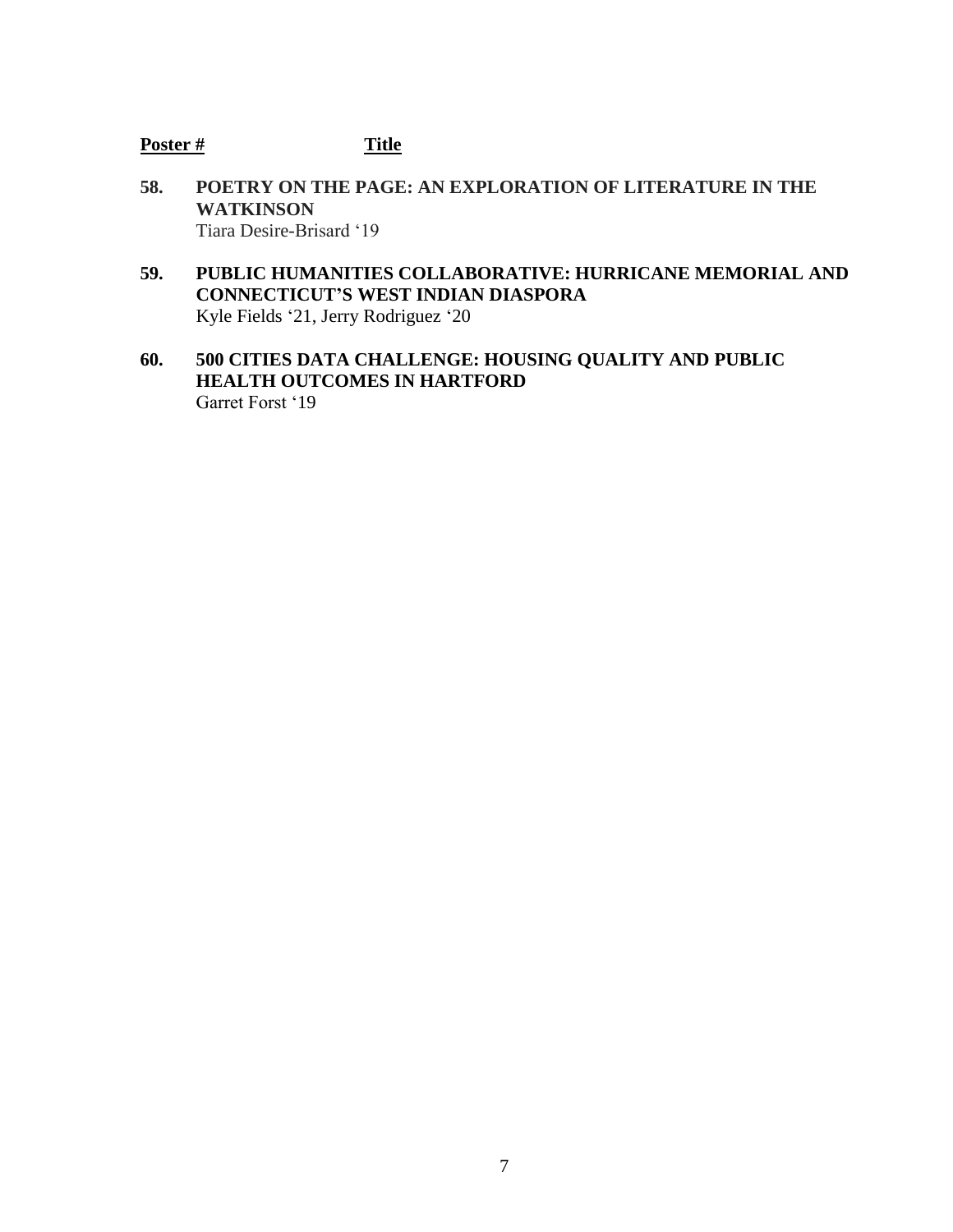## **BIOLOGY**

#### **1.**

#### **INVESTIGATING THE SEGMENTATION CLOCK OF** *TRIBOLIUM CASTANEUM* **THROUGH CLONING POSSIBLE ENHANCER REGIONS OF THE** *CAUDAL* **GENE** Daniel Bauloye '20

Faculty Sponsors: Terri A. Williams, Lisa M. Nagy Ph.D, Department of Molecular and Cellular Biology, University of Arizona

Arthropods are the most speciose phylum on earth. All arthropods have a segmented body plan. Most arthropods form their segments sequentially. We have only recently learned that there is a network of genes that oscillate for the formation of each segment, known as the segmentation clock. However, we know very little about how the segmentation clock is regulated. Here, we investigate how the segmentation clock is regulated in *Tribolium castaneum* by trying to map the enhancer region of the *caudal (cad)* gene known to express in the posterior. *cad* promotes the expression of genes, such as *even-skipped (eve)*, that are part of the segmentation clock (El Sherif et al. 2014). Since *Tribolium* has a fully sequenced genome, we designed primers for three differently sized regions upstream of the *cad* and *eve* gene, (2, 5 and 8 kb) and plan to attach these possible enhancers to a reporter construct. I amplified the 5kb cad piece from genomic DNA using PCR and primers that I designed to isolate that region. We now plan to clone the region into the reporter construct, so we can inject it into *Tribolium* pupae to create a transgenic line expressing the reporter construct in their DNA. Then we will compare the reporter expression with those of the other two enhancer fragments and wild type *cad* expression. After finding the enhancer region of cad, we plan to find other elements that regulate the segmentation clock, such as transcription factors that bind to the *cad* enhancer.

**2.**

### **USING THE ENHANCER REGIONS OF CAUDAL AND EVEN-SKIPPED TO UNDERSTAND HOW SEGMENTATION IS REGULATED IN TRIBOLIUM CASTANEUM**

Latanya Coke '19 Faculty Sponsor: Terri A. Williams

Segmentation in arthropods has been chiefly modeled based on the well-defined segmentation patterns found in *Drosophila*. In *Drosophila*, segment formation occurs all at once in the blastoderm where morphogen gradients spanning the AP axis provide patterning inputs. However, in most other arthropods, segments are formed sequentially from a posterior growth zone. Similar to vertebrates, sequential segmentation has recently been shown to use a segmentation clock. The vertebrate segmentation clock is a molecular oscillator that regulates periodic somite formation (Gibb 2010). The red flour beetle, *Tribolium castaneum*, segmentation clock is coordinated by traveling waves of expression generated by a pair-rule gene oscillator. In this study, we aimed to identify and describe regulatory controls of the *Tribolium* clock. From preliminary studies we know that the caudal and even-skipped genes are two key genes regulators in the *Tribolium* clock. To understand how the segmentation clock is regulated, we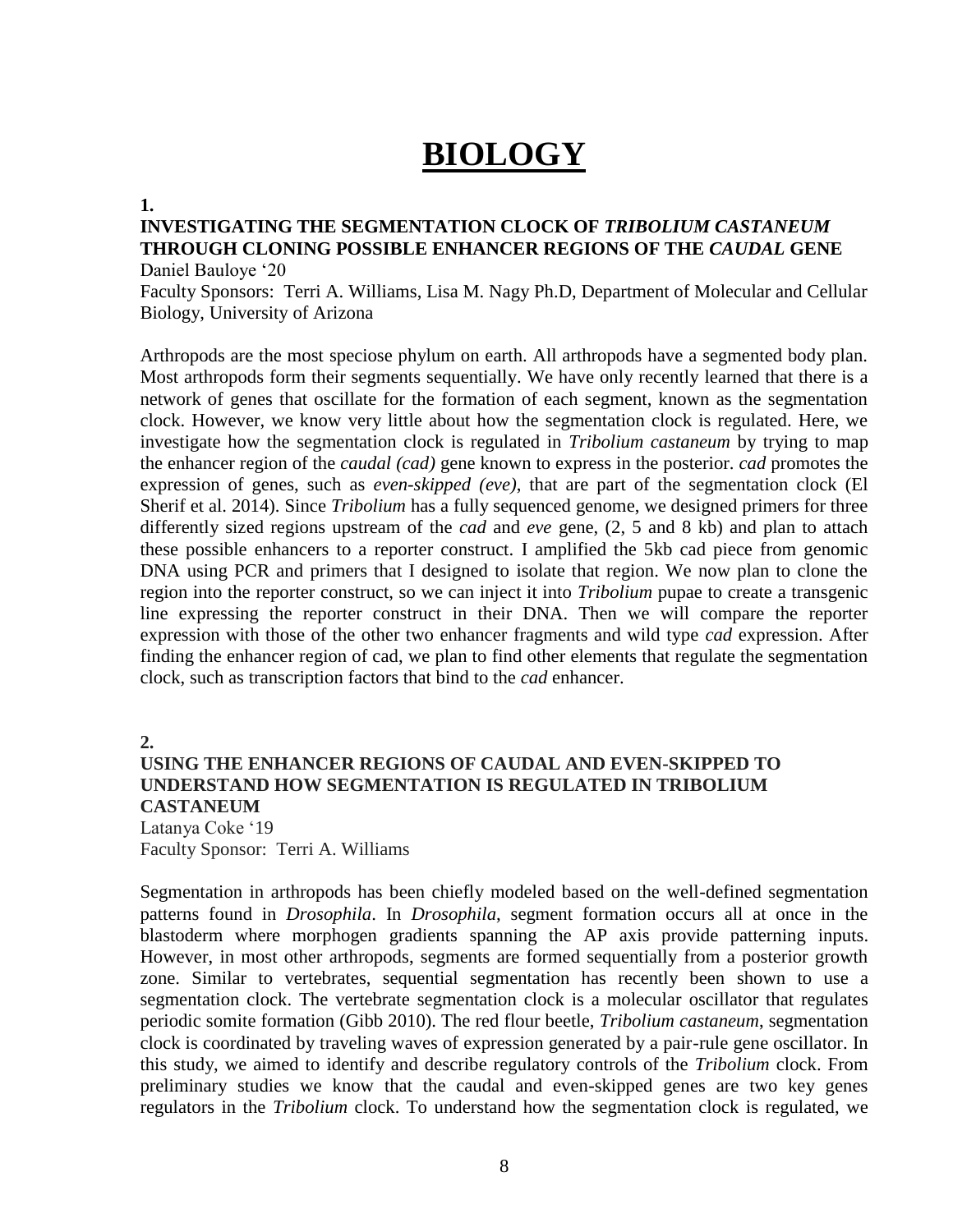identified and isolated 2kb upstream of the caudal enhancer region. We have cloned and sequenced this fragment as part of a series of 2kb-8kb reporter constructs that will be used to identify the cis-regulatory region driving wildtype expression.

#### **3.**

### **PREDATOR SELECT FOR HIGHER LEVELS OF BRAIN CELL PROLIFERATION IN TRINIDADIAN KILLIFISH,** *RIVULUS HARTII*

Joshua Corbo '19, Margarita Vergara '19 Faculty Sponsor: Kent Dunlap

Killifish, *Rivulus hartii*, from the freshwater streams of Trinidad are a remarkable organism for understanding how the brain is influenced by both internal and environmental factors. The activity and morphology of the brain is highly responsive to changes in the environment. Brain cell proliferation is type a brain process that is sparsely studied, especially in the context of its environmental influences. Because of extensive ecological studies in the region, Trinidadian killifish are used to determine how predation directly effects brain cell proliferation and size of the brain. In the wild population of *Rivulus*, waterfalls in the streams block predator movements upstream, thereby creating two populations of killifish – i.e., *Rivulus* living with predator (HP) and *Rivulus*-only (RO) populations. Fish were caught in HP and RO locations from three replica streams at a total of six populations. In the common garden study, the F1 population of killifish from the same RO and HP streams were reared in captivity under the same living conditions. Immunocytochemistry for proliferating cell nuclear antigen (PCNA) was performed on the dissected brains from both wild and common garden killifish to quantify the amount of cell proliferation in the forebrain and midbrain. In the wild, killifish from HP streams had significantly more cell proliferation throughout the brain indicating that predator presence appears to enhance cell proliferation. In captivity, fish originally from HP streams also had increased proliferation, showing that the population differences in the wild are likely due to evolved genetic differences among populations. There was significantly more cell proliferation in the brains of wild caught killifish when compared to the captive killifish, which is explained by simply being in a more complex environment. This combined study suggests that predation has caused brain activity in RO and HP killifish to differ genetically, since the results from the common garden experiment were consistent with the original findings from the wild killifish study.

#### **4.**

#### **SPECIALIZATIONS FOR YOLK PROCESSING IN TURTLE SPECIES** *CHELYDRA SERPENTINA AND GRAPTEMY SCRIPTA*

Luisa Lestz '19, Farahana Appiah '21, Madeline Barnes '20 Faculty Sponsors: Daniel G. Blackburn, Yunming Hu

With the use of the scanning EM (SEM), we have been able to visualize the yolk processing pattern in *Chelydra serpentina* and *Graptemys scripta*, and specifically how the yolk sac becomes populated by cells and blood vessels. In the early development, we noticed free yolk spheres in the sac and a few endodermal cells. Later stage eggs were characterized by the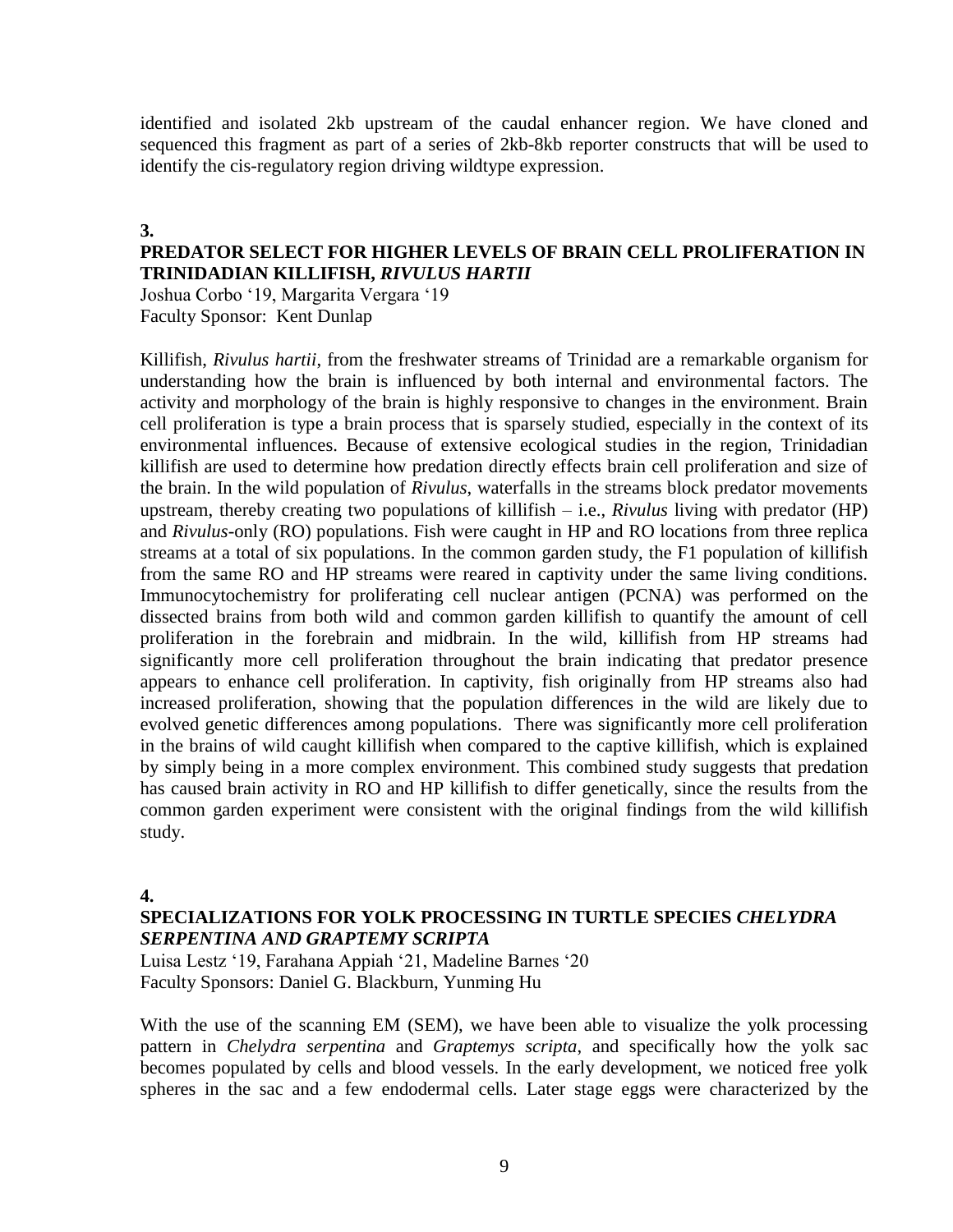proliferation of cells and phagocytosis of large yolk spheres which are then broken down by the cell. Finally, we see the invasion of blood vessels into the yolk sac, forming strands that are spaghetti-like. The endodermal cells form a thin layer around these capillaries and permit nutrients from the yolk to be efficiently transported to the developing embryos. A similar yolk processing pattern has been observed in two snake species, one lizard species and the turtle *Trachemys scripta*. Future studies will look at chicken tissues under SEM, since no study has ever provided an anatomical description of yolk processing in birds. Additionally, we will observe alligator tissues in order to understand whether this trait carries into this branch of the phylogenetic tree.

### **5.**

## **ALUMINUM TOLERANCE IN TOMATOES: ORGANIC ACID SECRETION** Kelly Lucas '20

Faculty Sponsor: Susan M. Bush

Aluminum (Al) toxicity in plant yield crops is a topic of concern for agriculturists and farmers around the globe. Since aluminum is present in more than 30% of arable lands that produce thrives in, research on the behavior of harvest species under such aluminum stress is important in preventing crop loss. To prevent aluminum destruction one mechanism that plants utilize to restrict degeneration is chelation. By definition, chelation is the formation of bonds between ions and metal ions. In this scenario, a negatively charged organic acid bind with the single central atom from an  $Al^{3+}$  cation. Such organic acids that are typically released by plants in an aluminum tolerance response mechanism include malic acid, citric acid, fumaric acid, succinic acid, and oxalic acid. The main objective of this project is to determine the types of organic acids that *Solanum lycopersicum*, a domesticated species of tomato, releases from its roots under the stress of aluminum. In attempt to explore both the concentration and identity of these organic acids, high performance liquid chromatography was used. In addition, multiple genes of interest involved in the transport of these organic acids were analyzed. More specifically, *Solyc08g082950*, an aluminum activated malate transporter gene, was taken into consideration. Future directions for this research include further analysis of the *Solyc08g082950* gene, usage of a malate acid assay, investigation of aluminum activated tolerance mechanisms in other crops such as wheat, and exploration of these mechanisms in a variety of heirloom tomatoes.

#### **6.**

**THE EFFECT ON THE NOTCH SIGNALING PATHWAY BY DIFFERENT LENGTHS OF AMINO ACID SEQUENCES IN THE SERRATE JUXTAMEMBRANE REGION**  Duuluu Naranbat '19, Zimo Huang '21 Faculty Sponsor: Robert J. Fleming

The Notch signaling pathway is a highly conserved cell-to-cell signaling system that is present in eukaryotic animals. This pathway plays a crucial role during mutliple developmental stages of organisms. The Serrate molecule (ligand) is found to have the capability to activate the receptor Notch. To activate the Notch receptor, a 65 amino acid segment in the Juxtamembrane (JM) region of the Serrate protein is required. Removal or replacement of this 65 amino acid segment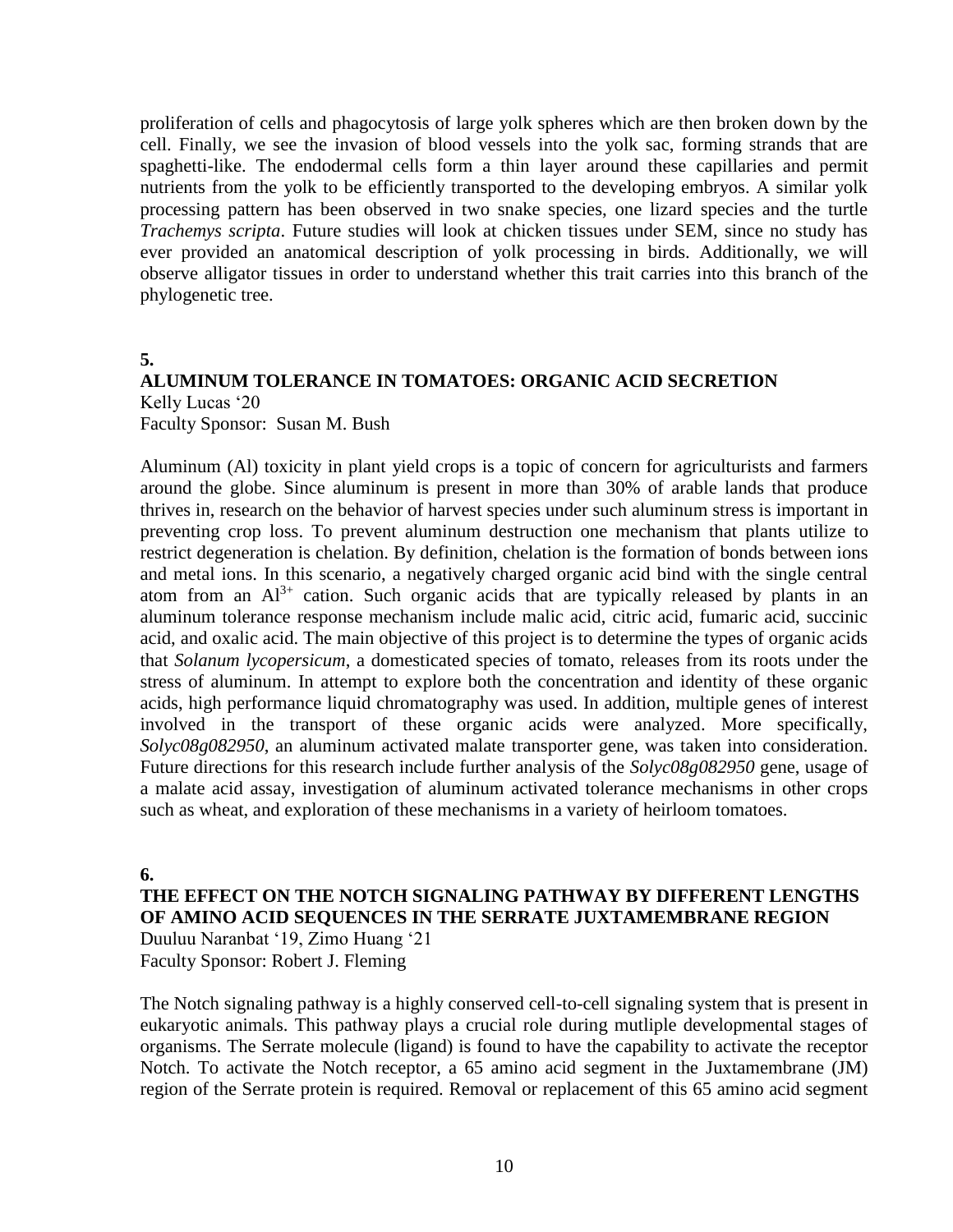with similar JM segments of other transmembrane proteins such as the vertebrate Serrate homolog (called Jagged) may restore partial Notch activation ability. However, it remains unclear how this JM segment mediates Notch activation ability. It is hypothesized that the length of the segment plays a significant role in the activation level of the Notch signaling pathway. Two DNA constructs of differing lengths were made to be translated into Drosophila to determine the activation level of the receptor Notch in response to the altered ligand forms.

#### **7. DETERMINING THE ROLE OF CDT MUTATION IN AL TOLERANCE IN ARABIDOPSIS**

Vanessa Ross '21 Faculty Sponsor: Susan M. Bush

With increasing research on climate change, it is being predicted that changes in the chemistry of crops and soils may occur. Research has begun to focus on molecules naturally occurring in soils that have the potential to cause even more crop damage and loss in the face of these changes. Aluminum, the most abundant metal in the earth's crust by concentration, in its cation form  $(A<sup>3+</sup>)$  is highly toxic to plants, especially in acidic soils. In order to explore one of the mechanisms by which plants defend themselves against this soil toxicity, we explored Arabidopsis plants containing mutations in the *CDT1* gene, previously shown in rice to play a role in aluminum tolerance. DNA from wildtype Arabidopsis (Col) and three different CDT1 mutant lines (*cdt1-1*, *cdt1-2* and *cdt1-3*) was isolated for genotyping, which was completed using PCR and gel electrophoresis. Seeds harvested were from plants genotyped as either homozygous or heterozygous for each respective *cdt1* mutation. Col, *cdt1-1*, *cdt1-2* and *cdt1-3* seeds were germinated on ½ MS agar plates of pH 5.7 for 7 days at room temperature; in addition, seeds from *als1-3*, an Arabidopsis line with a mutation in the aluminum-induced *ALS1* gene, were plated under the same conditions as a positive control. Half of the seedlings were transferred onto gellan gum plates containing 0.0 mM AlCl3, while the other half were transferred onto gellan gum plates containing  $0.5 \text{ mM }$  AlCl<sub>3</sub>; all plates were of pH ~4.2. Results show after 7 days of growth, varying genotype between Col, *cdt1-1* and *als1-3* had no significant effect on root length ( $p = 0.5536$ ), while treatment level of aluminum had a significant effect on growth ( $p$ ) = 1.967E-5). This may suggest that CDT1 does not play a strong role in aluminum tolerance in Arabidopsis. Future directions will include RNA extraction and qPCR to look at the difference in expression levels of *CDT1* in roots with and without aluminum.

#### 8.

## **SOCIAL BUFFERING OF THE NEUROGENIC RESPONSE TO TAIL AMPUTATION IN WEAKLY ELECTRIC FISH,** *APTERONOTUS LEPTORHYNCHUS* Margarita Vergara '19, Joshua Corbo '19

Faculty Sponsor: Kent Dunlap

Social interaction affects the brain and behavior of many animal species, including humans. Social interaction also promotes the production of new neurons (neurogenesis) and enhances cutaneous wound healing, but the positive effects of social interaction on the neurogenic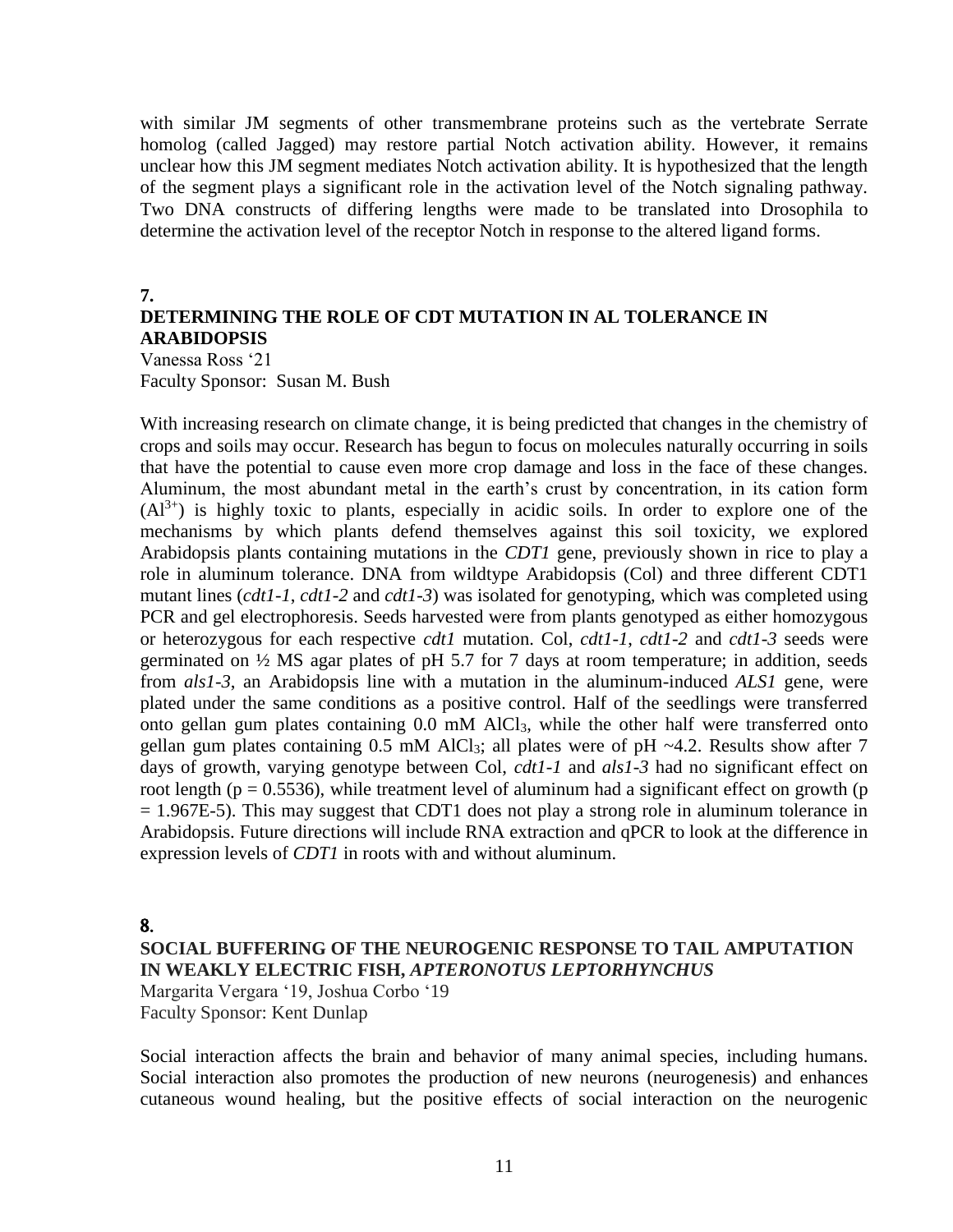response to body injury have remained virtually unexamined. Previous studies showed that experimental tail amputation decreased forebrain brain cell proliferation in weakly electric fish (*Apteronotus leptorhynchus*) in a fashion that resembled the effect of predator-induced tail injury in free-living electric fish (*Brachyhypopomus occidentalis*). Here, we investigated the relationship between social interaction, simulated predator injury, and neurogenesis in *A. leptorhynchus* by asking two questions: 1) Can the presence of conspecifics mitigate the negative effect of tail amputation on brain cell proliferation? 2) Does the timing of social interaction relative to injury influence this social buffering of neurogenesis? In our first experiment, focal fish were either isolated ( $n= 7$ ) or paired ( $n= 6$ ) for 4 d to stimulate brain cell proliferation prior to injury. We then amputated the tails of all focal fish followed by short-term recovery (1 day). We measured cell proliferation (PCNA  $+$  density) in the forebrain and midbrain. Fish living with a social partner following tail amputation had more forebrain cell proliferation than those living in isolation, indicating that social interaction buffers the neurogenic response to amputation. In our second experiment, we examined the effect of social interaction during only the postamputation phase. We initially isolated all focal fish for 4 d before being exposed to three different social contexts: a) tail amputation and social pairing  $(n= 10)$ , b) tail amputation and isolation ( $n= 7$ ), and c) social pairing only ( $n= 7$ ). Since social buffering tends to act slower than the decrease in brain cell proliferation following tail amputation, we allowed fish to have a longer recovery period (7 days). Paired amputated fish had forebrain cell proliferation rates between those of isolated amputated fish and paired intact fish, suggesting that post-amputation social interaction by itself can also mitigate the negative consequences of amputation. In both experiments, the neurogenic response to social buffering was specific to the forebrain and did not occur in the midbrain.

#### 9.

## **INVESTIGATING ALUMINUM TOLERANCE IN ARABIDOPSIS AND TOMATO USING MORIN AND CALLOSE STAINING**

Sarah Wilson '20 Faculty Sponsor: Susan M. Bush

Genetic differences exist between wild and domesticated tomato species. Prior work has identified allelic differences between *S. pennellii*, a drought-tolerant species, and *S. lycopersicum*  in the gene *Aluminum Sensitive1 (ALS1*). The protein ALS1 moves phytotoxic aluminum into the vacuole for sequestration in the apexes of roots. To study the effect of ALS1 on aluminumrelated phenotypes, Arabidopsis plants with wildtype and loss-of-function mutant versions of the ALS1 gene were studied. Using fluorescence microscopy, differences in aluminum uptake and aluminum wounding response between the roots of plants carrying different alleles of ALS1 were found. Morin, an aluminum binding dye, was used to determine the differences in aluminum sequestration between the different ALS1 variants. Plants lacking ALS1 have reduced aluminum binding in their roots. Callose production, plugs created to close holes in the cell wall, was utilized to determine the amount of wounding response different variants displayed. We observed increased change in callose staining in plants lacking the *ALS1* protein. Future studies are planned to explore the impact of different functional alleles of ALS1 from tomato species in the Arabidopsis model system.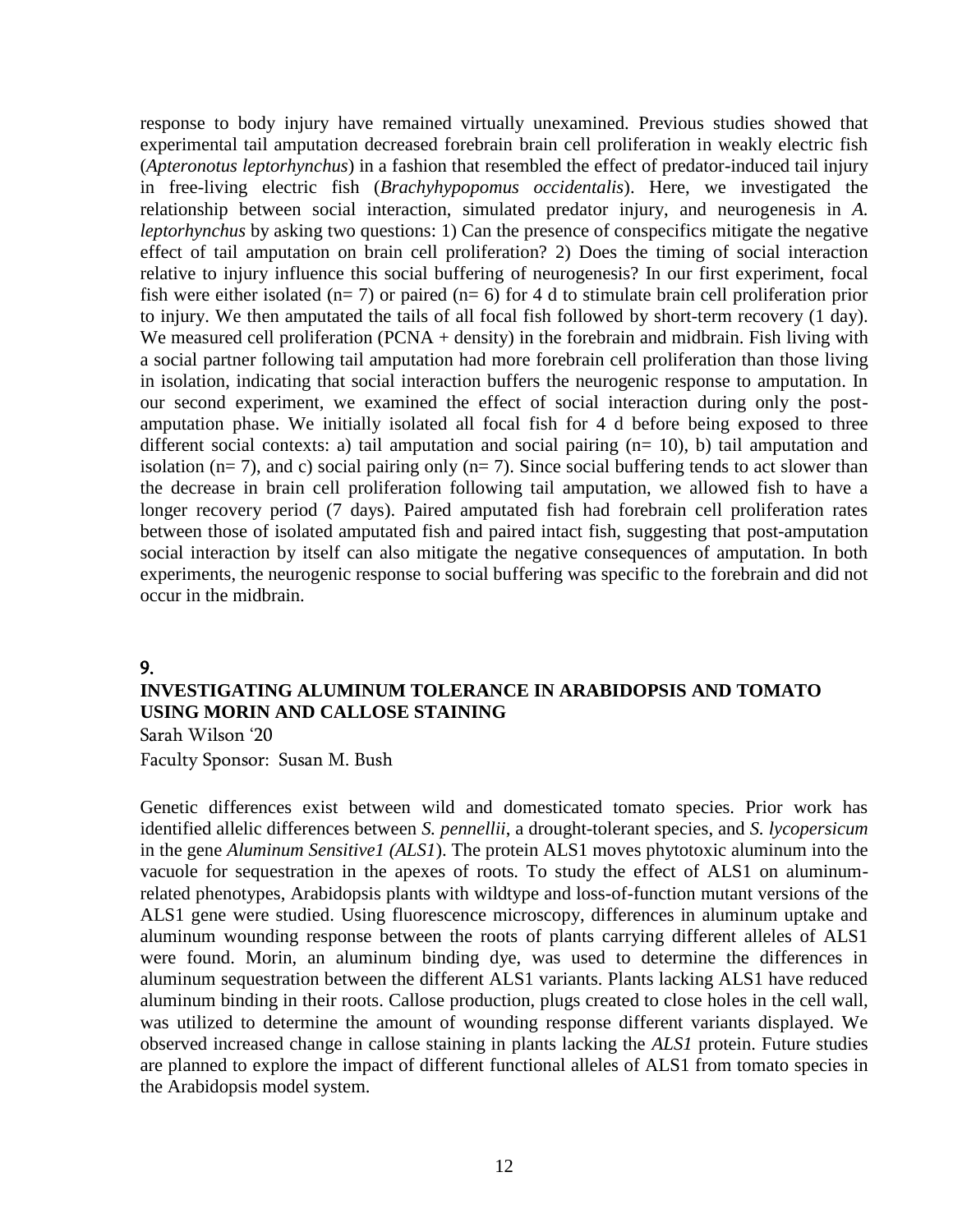## **CHEMISTRY**

#### **10.**

#### **SYNTHESIS AND CHARACTERIZATION OF AN OPTICAL STIFFNESS SENSOR** HuaYue Ai '21 Faculty Sponsor: Lindsey Hanson

Metal nanoparticles have unique optical properties due to their interaction with visible light, and these optical properties are tunable by changing their size, shape or surroundings. These properties, along with the small size, make nanoparticles good candidates for sensors that can detect a change in the stiffness of their surroundings and report it as an optical signal. In this work, we investigated gold nanorods (AuNRs) as candidates for optical stiffness sensors. AuNRs were synthesized using CTAB and NaOL as capping ligands and were then surrounded by a shell of soft, thermoresponsive pNIPAm (poly (N-isopropylacrylamide)) based hydrogel. In order to change the stiffness, different cross-linking ratios  $(5:1, 10:1, 10:1)$  were used during polymerization of the hydrogel. The size of the hydrogel and location of the AuNRs were tested by negative staining TEM. Upon heating the beads, a shift of the AuNR plasmon peak was observed due to the increase in refractive index of the collapsed hydrogel. The data was collected and analyzed using MATLAB. Future research will focus on synthesis of matrix substrates (composed of polyacrylamide hydrogel and AuNR surrounded by pNIPAm based gel) and development of a mathematical model, which will infer the stiffness of surroundings from the amount of shift in the spectrum.

#### **11.**

### *IN VITRO* **MEASUREMENT OF PROTEIN KINASE B ACTIVITY ON PEPTIDE SUBSTRATE REPORTERS**

Sababa Anber '20 Faculty Sponsor: Michelle L. Kovarik

Protein kinase B (PKB) is an enzyme involved in regulation of metabolism, cell survival and apoptosis in many cell types. The activity of this enzyme in intact cells and cell lysates can be measured using fluorescently-labeled peptide substrate reporters. However, it is necessary to understand the kinetics of the reaction to interpret the resulting data. The purpose of this experiment was to investigate the rate of enzyme activity *in vitro*, using three different peptide substrate reporters (VI-B, Crosstide and AP-I) with purified PKB from human and *Dictyostelium discoideum* cells. Seven concentrations (2 - 50 µM) of the three peptides were prepared, and the human enzyme and substrate were allowed to react for 0 to 45 min. Enzyme activity was measured by the rate at which the substrate was phosphorylated using capillary electrophoresis with laser-induced fluorescence. As expected based on Michaelis-Menten kinetics, preliminary results revealed that with increased peptide substrate concentration, the phosphorylation rate increased until it reached a maximum velocity,  $V_{\text{max (Crossside)}} = 6 \times 10^{-12} \text{ mol/min}$ ,  $V_{\text{max (AP-I)}} = 3 \times$  $10^{-12}$  mol/min,  $V_{\text{max (VI-B)}} = 8 \times 10^{-13}$  mol/min. The  $K_M$  value, which corresponds to the substrate concentration at half  $V_{\text{max}}$ , was  $\sim 10 \mu \text{M}$  for Crosstide,  $\sim 30 \mu \text{M}$  for AP-I and  $\sim 20 \mu \text{M}$  for VI-B.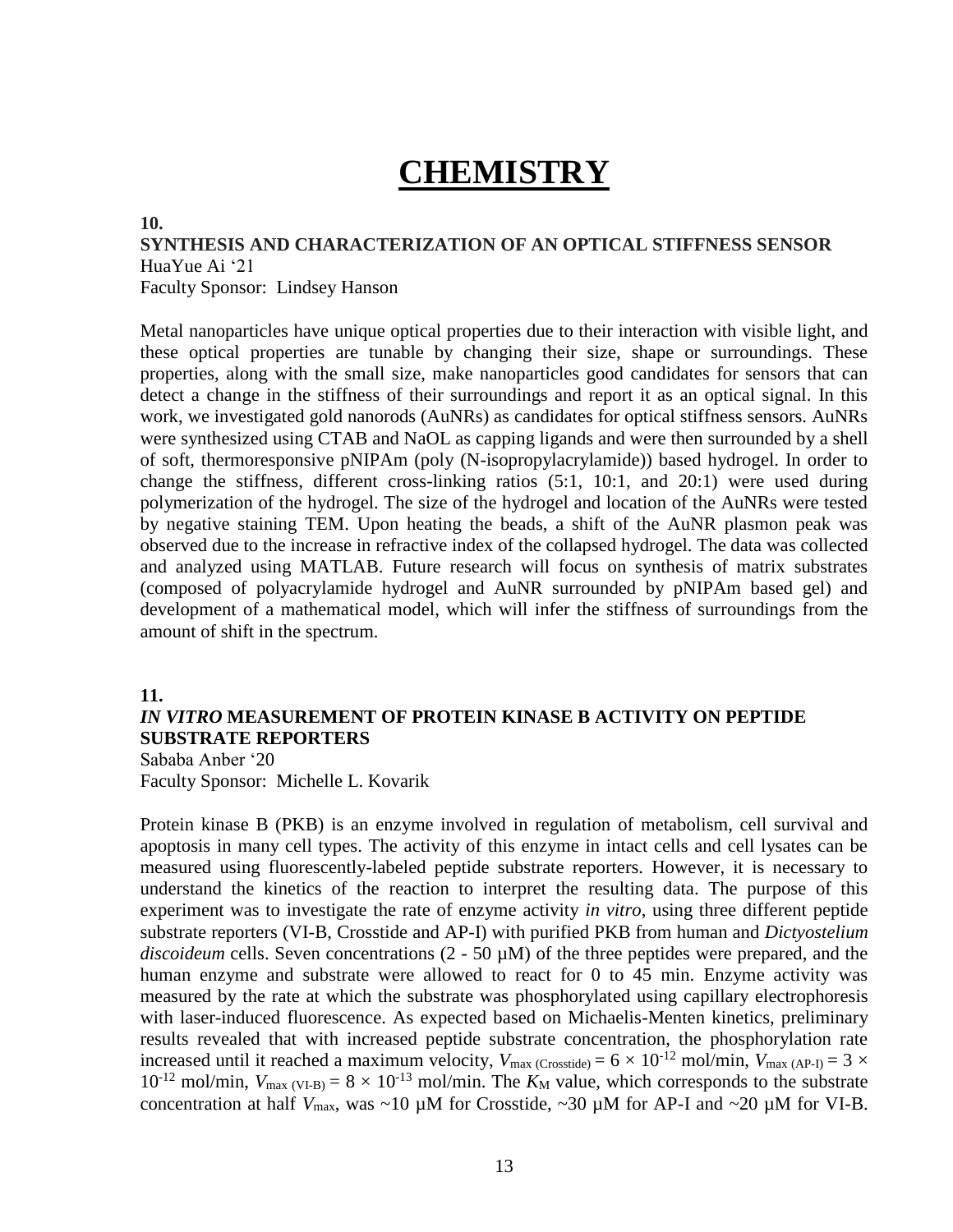However recent results revealed that at higher concentrations, the velocity curve decreases. This could be due to substrate inhibition, in which the substrate itself acts as an inhibitor and impedes the activity of its enzyme. Future work on this project will determine whether substrate inhibition is affecting the velocity curve by looking at whether the results are reproducible and will compare the  $V_{\text{max}}$  and  $K_M$  values of (Crosstide, AP-I, VI-B) using the amoeba version of the enzyme.

#### **12.**

### **ANALYZING THE EFFECTS OF COCAINE AND A KETOGENIC DIET ON BRAIN NEUROTRANSMITTER CONTENT IN RATS**

Ahmad Chughtai '20 Faculty Sponsor: William H. Church

Past research has shown that the dopamine system is linked to the rewarding effects of drugs, and further, has demonstrated the presence of sex differences in behavioral and neurochemical responses to drugs of abuse such as cocaine. This study focused on investigating sex differences with respect to cocaine addiction and measuring how the ketogenic diet impacts the neurochemistry of behavioral reinforcement. Changes in the chemical dynamics of dopaminergic reward pathways were measured in male and female rats following chronic cocaine administration and used to compare animals given a ketogenic diet with animals given a control diet. The brain regions that were analyzed included the cortex, nucleus accumbens, striatum, and midbrain. HPLC with electrochemical detection was used to quantitate NE, DA, DOPAC, HVA, 5HT, and 5HIAA in these areas. Results indicated that dopamine activity, as measured by the DOPAC/DA ratio in each brain area, was altered by administration of chronic cocaine and the ketogenic diet in female rats. These findings suggest that female animals subjected to chronic cocaine while on the ketogenic diet have an enhanced response to an acute cocaine challenge.

**13.**

### **EXAMINING REACTIVE OXYGEN SPECIES AS BYPRODUCTS OF ENDOGENOUS STRESSORS IN** *D. DISCOIDEUM*

Jason S. Deck '21 Faculty Sponsor: Michelle L. Kovarik

Reactive oxygen species (ROS) are produced as byproducts of aerobic respiration, in which oxygen is used to convert glucose to ATP. At higher glucose concentrations, more respiration, and therefore more ROS, would be expected, which is not ideal since ROS may damage to cells if allowed to accumulate. If cells are subjected to a stressor, such as increased glucose levels, then the ROS they produce, and their level of oxidative stress, should increase. To test this hypothesis, we suspended K-AX3 *D. discoideum* cells at densities of 200,000 cells/mL with glucose concentrations ranging from  $1\times$  to  $3\times$  glucose (18-55 g/mL). We measured the cell density in each flask and resuspended cells in fresh media daily. We found that the doubling time of  $1\times$  cells increased from 8.3 h to 9.9 h over a period of 92 h,  $2\times$  from 9.8 h to 11.7 h, and  $3\times$ from 9.1 h to 17.6 h. A blood glucose meter was used to measure the change in glucose concentration during cell growth. The concentration of glucose went from 0.011 mg/L to .0092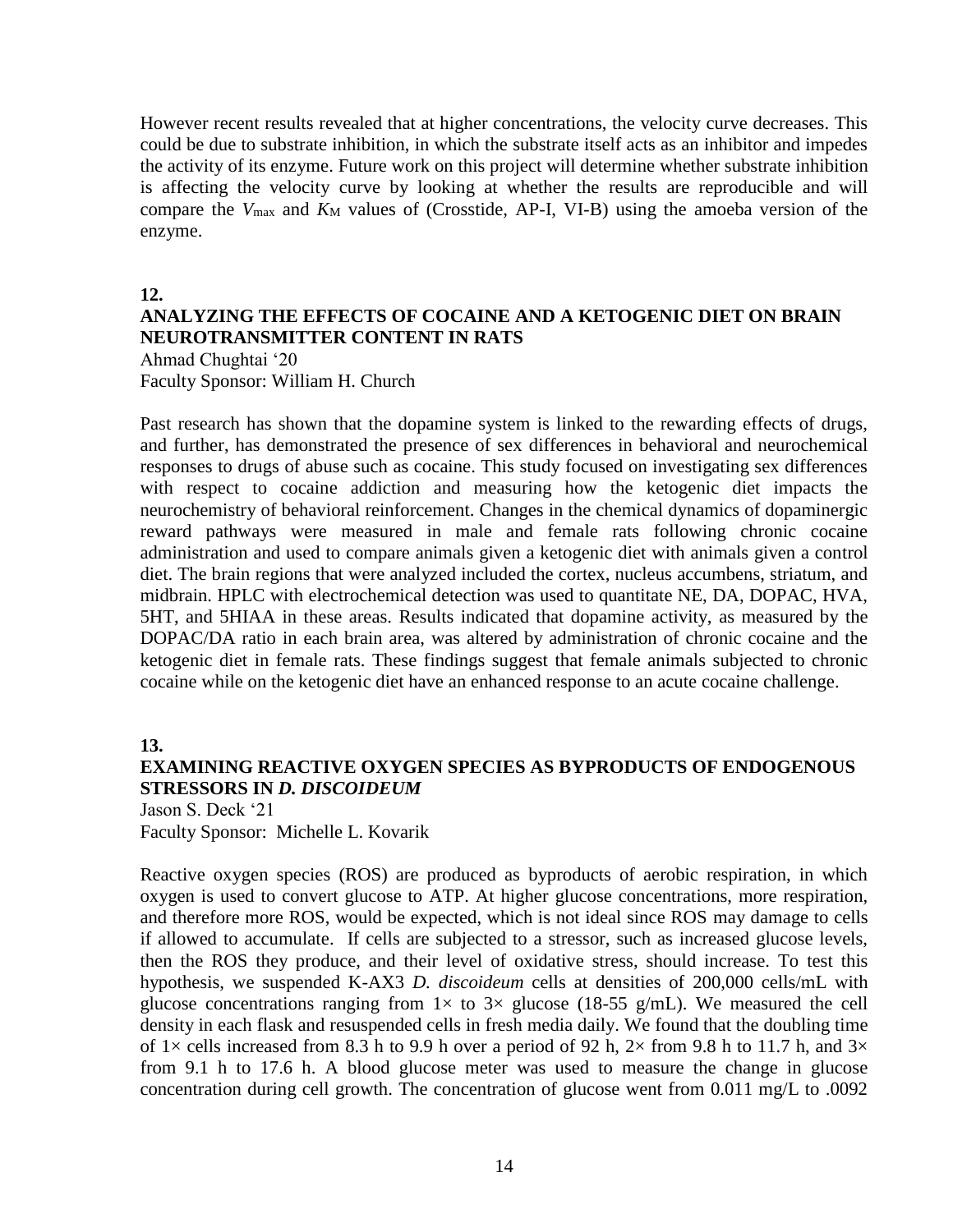mg/L over 24 h. This indicated that the cells consumed enough glucose in the media to change its concentration by 0.01 mg/L; however, the change is negligible compared to the total glucose concentrations. To examine ROS concentrations in the cells, we measured  $1\times$  and  $3\times$  cells via an indicator dye, called DCFH2-DA. The indicator is oxidized by ROS to produce a fluorescent product that was measured by fluorescence microscopy. In one experiment, we found that  $1\times$ cells demonstrated a more varied response (1100  $\pm$  900 rfu), while 3× cells were more homogeneous (580  $\pm$  60 rfu) after incubating for 4 hours. Cells incubated with  $1\times$  glucose were also brighter, which suggested higher ROS levels. This was not what we expected based on our hypothesis since we expected that higher glucose concentrations would illicit higher levels of ROS. Since we did not find this was the case, we plan to use a metabolic indicator, called XTT, to identify if superoxide was produced, rather than the other ROS that interacts with DCFH2- DA.

## **14.**

## **EXPLORING WAYS TO MAKE FMOC-DERIVATIVES OF 4-AMINO-2-BUTYNOIC ACID**

Uyen Doan '21 Faculty Sponsor: Timothy Curran

Solution phase synthesis, the current method for the synthesis of small peptides, is extremely time-consuming to synthesize larger peptides, because each step requires isolation and purification of the product. Hence, it is better to attach the peptide to the solid support to synthesize larger polypeptide. For the solid phases peptide synthesis (SPPS) of 4-amino-2 butynoic acid, a commonly used protecting group is 9-flourenylmethoxycarbonyl (Fmoc). In this research project, the goal is to explore different ways of making Fmoc-derivatives of 4-amino-2 butynoic acid so it can be used in SPPS. Results from mass spectroscopy and  ${}^{1}H$  NMR tests showed that the Fmoc-amino acid was successfully obtained. Details regarding the synthesis, purification, and characterization of the protected Fmoc derivatives will be presented.

### **15.**

#### **RAPID CHANGES IN THE RED SEA CARBONATE SYSTEM DUE TO DUST** Maxwell H. Furigay '19

Aleck Zhaohui Wang and Eyal Wurgaft, Woods Hole Oceanographic Institute, Woods Hole, MA

Total alkalinity (TA) and dissolved inorganic carbon (DIC) are two important metrics in ocean chemistry, with wide-ranging environmental implications for aquatic ecosystems as well as the geochemistry of the planet in a macroscopic scale. Previous work has shown that dust that contains calcite (a naturally-occurring form of calcium carbonate) causes heterogeneous precipitation of calcium carbonate to occur, causing TA and DIC to decrease in a 2:1 ratio. Oftentimes, especially in windy, dessert climates, dust ends up blowing into oceans, which may have significant impacts on the local ocean chemistry. In this study, dust collected from the Red Sea region is suspended in water from the Red Sea, and DIC and TA changes over time are tracked. We find that dust causes significant TA and DIC decreases of up to six percent in the short term (under 200 hours), depending on the concentration of dust used and the time that the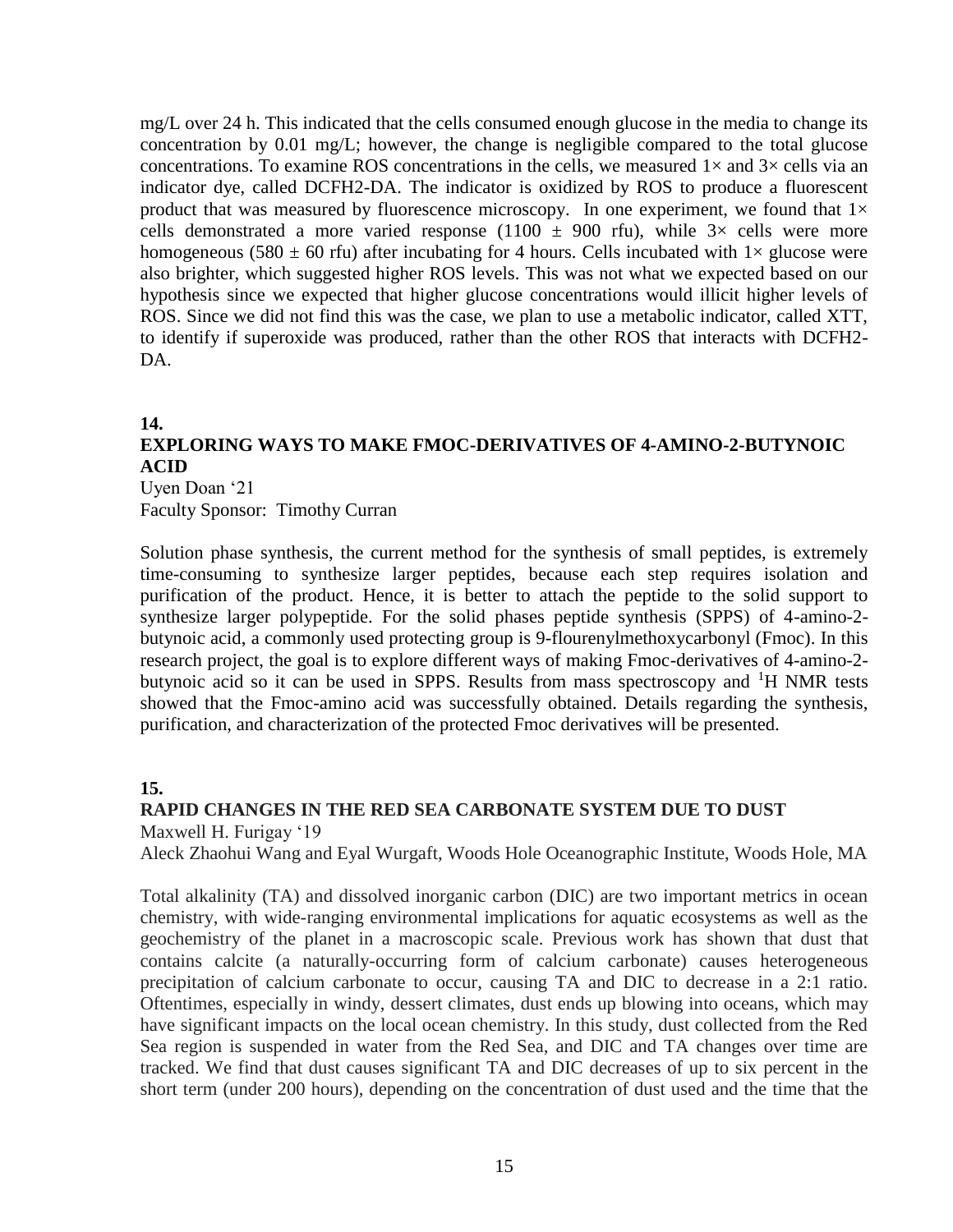dust is suspended in the water. However, the ratio of TA:DIC reduction due to dust appears to be 1:1, rather than 2:1. Additional work suggests that there is a species in the dust that is a source of alkalinity, possibly masked by the larger effect of calcium carbonate precipitation. Further work will explore alternate mechanisms for DIC/TA change in seawater and attempt to quantify the different mechanisms by which these changes occur.

#### **16.**

## **SYNTHESIS AND CHARACTERIZATION OF MONODISPERSE AU NANOPARTICLES**

Anika Harkins '21 Faculty Sponsor: Lindsey Hanson

Due to their small size, noble metal nanoparticles have unique optical properties caused by surface plasmon resonance that respond to deformations in shape due to pressure. When silver nanoparticles are compressed, studies have shown that they exhibit pseudoelastic behaviour that allows the particles to regain their original shape after being deformed. It is important to study whether gold nanoparticles exhibit the same pseudoelastic behaviour in order to better characterize the mechanical properties of gold nanoparticles and their response to deformations due to which can be detected by the optical plasmon of the gold nanoparticles. Moderately sized nanoparticles of various sizes were synthesized for future compression in the Diamond Anvil Cell (DAC) to test pseudoelastic tendency based on size. These particles were then characterized by TEM imaging and spectroscopy to determine monodispersity and average size. Based on TEM imaging, several samples were determined to not be monodisperse enough for use in the DAC. The particles that appeared to be monodisperse from the images were analyzed with ImageJ to determine the average size distribution of the particles. After ImageJ, two batches of particles of different sizes were determined to be sufficiently monodisperse with a standard deviation of about 20% of the mean and were subsequently cleaned and concentrated for use in the DAC. The next steps are to deform the particles in the DAC and measure the surfacediffusion driven return to equilibrium state of the particles.

## 17. TRITYL-CATION CATALYZED SYNTHESIS OF NON-SYMMETRIC BISINDOLYLMETHANES

Vanessa Jones '19 Faculty Sponsor: Cheyenne Brindle

The use of multiple single addition reactions to produce a single large product is an important technique for building molecular complexity. We large products called bisindolylmethanes<sup>3</sup> from the sequential addition of two different indoles to an imine, using triarylmethyl cation catalysis. This requires the synthesis of imines<sup>1</sup> from aldehydes. The imines are produced by adding different types of aldehydes to paranitroaniline. The solids produced from this reaction were then recrystallized to purify. Nuclear magnetic resonance was used to confirm the purity of the resulting imines. These imines can then be used to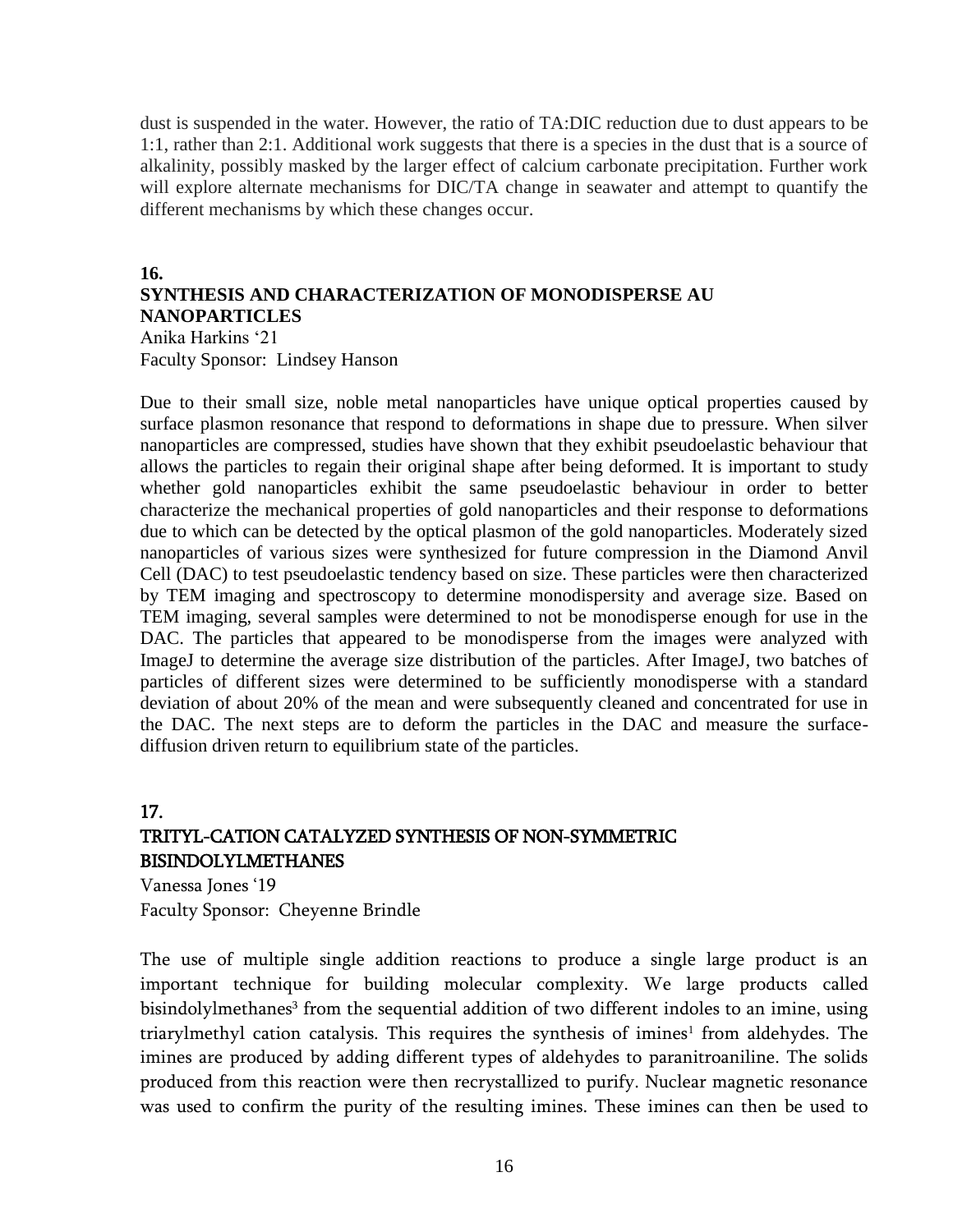create single addition products. The conditions of these reactions must be optimized to produce the highest percentage of single addition product<sup>2</sup>. Both temperature and concentration of solvent are altered. Various temperatures and concentrations were altered a reaction with the imine derived from piperonal. However, this reaction overall was found to select for double addition product<sup>4</sup>. Future work will include altering the reaction conditions for other imines in order to optimize for the single addition product. Once these conditions are optimized they can be used to conduct a one-pot two-step synthesis for bisindolylmethanes.



## **18. SPECIFICITY OF PEPTIDE SUBSTRATE REPORTORS FOR PROTEIN KINASE B FROM** *DICTYOSTELIUM DISCOIDEUM*

Misha A. Mehra '21 Faculty Sponsor: Michelle L. Kovarik

*Dictyostelium discoideum* has a relatively short social cycle, which makes it an ideal species for timely viewing of each of its life stages. Nutrient deprivation marks the beginning of the *Dictyostelium* social cycle. Starvation of the amoebae leads to secretion of cAMP, which attracts other amoebae to move towards the signal. Protein kinase B (PKB) is an enzyme found in *Dictyostelium* that is activated in response to the release of cAMP and signals information about social development within the cell. The aim of the experiment was to investigate the specificity of three peptide substrate reporters (VI-B, AP-I or Crosstide) and conclude which is most specific for the enzyme PKB from *Dictyostelium*. Each of the peptides was developed in human cells and has not previously been applied outside of mammalian systems. Cells were treated with combinations of cAMP and the PI3K inhibitor LY294002. Capillary electrophoresis coupled with laser-induced fluorescence detection was used to obtain the percent phosphorylation in each of the peptide substrate reporters. As expected it was found that the percent phosphorylation was highest for the (+) cAMP (-) LY294002 treatment, and Crosstide and AP-I had higher phosphorylation than VI-B. Further work will be done to compare the two isoforms of PKB in *Dictyostelium*. PKBA is an isoform of PKB that is active early in development and is susceptible to LY294002, but the isoform PKBR-1 expressed later in development is not. We will therefore compare time points at 1 h and 6 h of social development.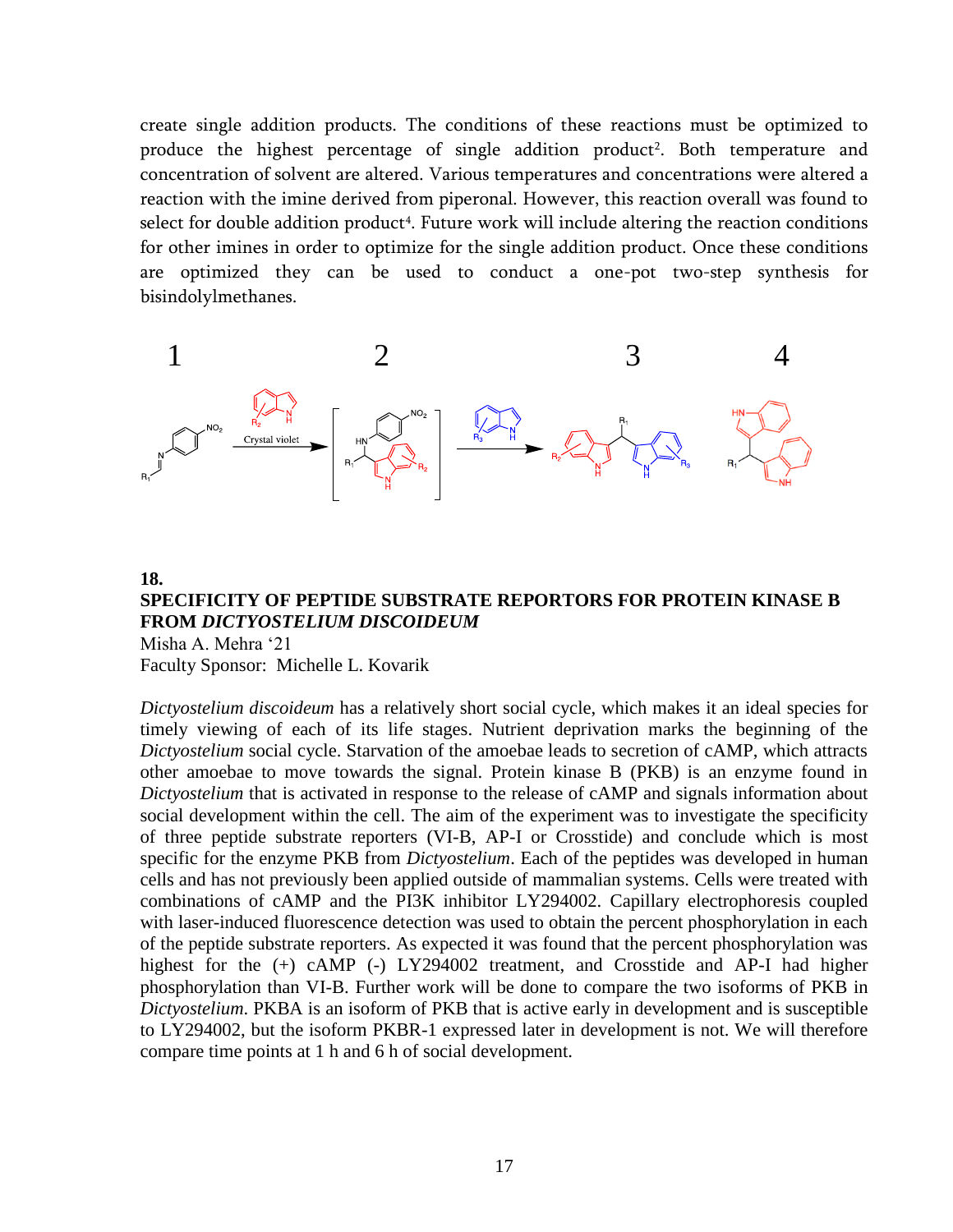#### **19. DEVELOPMENT OF A LIQUID CHROMATOGRAPHY/MASS SPECTROSCOPY METHOD FOR BIOMARKER DETECTION IN PARKINSON'S DISEASE** Eugene Miller '21

Faculty Sponsor: William H. Church

There is currently no cure and no satisfactory treatment for Parkinson's Disease (PD). This lack of effective therapeutic treatment is due to the fact that the motor symptoms of PD do not present themselves until 80% of the dopamine cells in the substantia nigra are dead. The identification of a biomarker for the onset of neurodegeneration would greatly improve the potential outcomes of current and future treatments. Uric acid reacts with reactive oxidative species (superoxide, nitric oxide, and peroxynitrite) and the products of these reactions (allantoin, 6-aminouracil, triuret, respectively) could serve as biomarkers for degeneration prior to individuals becoming symptomatic. A liquid chromatography/mass spectrometry method of analysis was designed to quantitate these four analytes in serum samples. The separation, quantitation, and qualification of these compounds were investigated during the summer. Calibration curves were generated for all four compounds. Allantoin and 6-aminouracil were qualified within serum samples. Initial evaluation of the project suggests that this method will contribute to the diagnostic strategies currently available for Parkinson's Disease. Additional research into the validity of these compounds as biomarkers will be conducted.

#### **20.**

## **SYNTHESIS, CHARACTERIZATION AND DETERMINATION OF AN EXHIBITION OF BETA-SHEET CONFORMATION**

Thanh Nguyen '19 Faculty Sponsor: Timothy Curran

This research involves synthesis and characterization of a dialkynylferrocene with amino acid esters appended to the two alkynes, the synthesis and characterization of the complex of this dialkyne with tungsten **1**, and the conformational analysis of **1**. It has been proposed that intramolecular hydrogen bonds will form between the two peptide chains in **1**, and that this hydrogen bonding will resemble that seen in beta-sheets. The use of an organometallic moiety to generate model beta-sheet systems would allow for experiments (like redox reactions) on these systems that are only possible with metal ions. The general strategy of this research is to synthesize the dialkynylferrocene, complex it to tungsten, and then purify and examine the target molecule. Synthetic methods in both organic and inorganic chemistry will be used. To determine the conformation of the tungsten complex methods such as NMR spectroscopy, X-ray crystallography and DFT calculations will be employed. This poster will present the work accomplished so far on this project, which is funded by a grant from the National Science Foundation.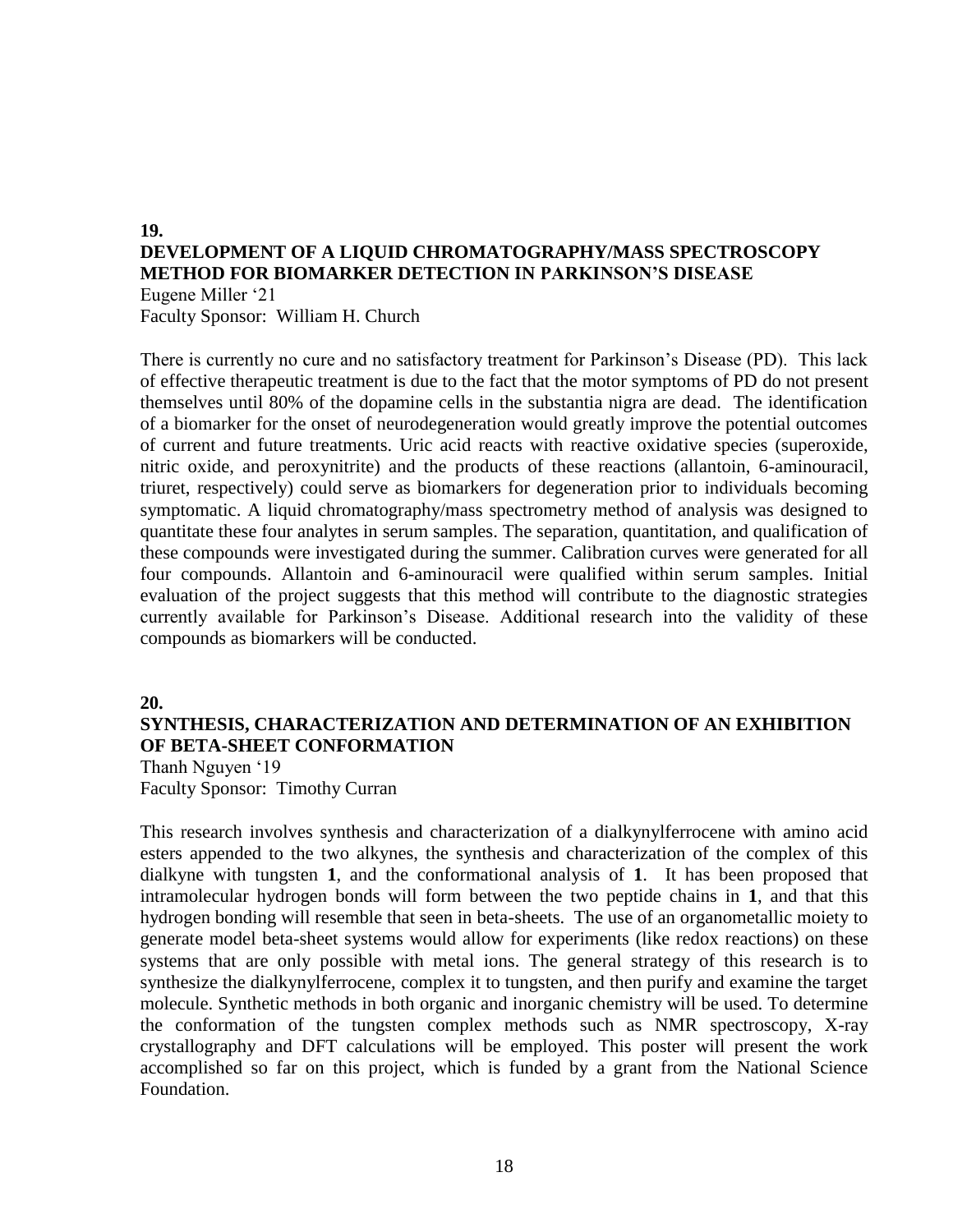#### **21. REFORMING ALDEHYDES FROM A BISULFITE ADDUCT WHILE PRESERVING STEREOCEMISTRY**

William Patterson IDP '23 Faculty Sponsor: Cheyenne Brindle

Last summer Professor Brindle and her research group came up with a facile liquid-liquid extraction using bisulfite to separate aldehydes and ketones from other organic molecules. The aim of this research was to find a method of reforming the aldehyde while preserving the stereochemistry of the molecule. While testing the procedure created by Professor Brindle and her research group, we discovered that fresh bottles of stock bisulfite were not completely removing aldehydes from other organic molecules, as they had done in the past. To determine the source of this discrepancy, we tested the bisulfite protocol at different pH levels, temperatures, and concentrations. I also tested potential by-products of oxidation of the bisulfite ion as additives to see if these had an effect on the protocol. The best protocol was found to be simply increasing the amount of bisulfite solution used in the protocol. We successfully synthesized two alpha chiral aldehydes from commercially available materials to asses racemization during the bisulfite reversion reactions. We tested known reversion conditions including iron salts, and formaldehyde on simple commercially available aldehydes, but did not get any aldehyde ack when trying to reform it from the bisulfite adduct. In the future, we hope to be able to modify the extraction in a way that will allow the reverse reaction to proceed and give us our original stereochemistry of the aldehyde.

#### **22.**

## **SYNTHESIS AND CHARACTERIZATION OF PEPTIDES ATTACHED TO A RIGID BIMETALLIC RING SYSTEM USING METHYLENE LINKERS**

Michael Phillip '19

Faculty Sponsor: Timothy Curran, DePhillips Fellowship

The main objective of this research is to investigate the possibility of creating a model  $\beta$ -sheet by using an organometallic framework composed of a constrained bimetallic ring system which consists of a ferrocene dialkyne coordinated to  $W(dmc)$ . The alkynes are held in the syn orientation and are 3.5 Angstroms apart which is close to the distance between two peptides in a β-sheet. This leads to the possibility of investigating whether the attachment of peptides to the alkynes would allow intramolecular hydrogen bonding to occur between the peptides thereby forming a model β-sheet. The peptide derivatives were synthesized by attaching alanine (in the first experiment) and glycine (in the second experiment) to methylene linkers and then connecting these compounds to ferrocene diacid chloride. The final step in this synthesis involved coordinating both ferrocene dialkynyl peptides to  $W(CO)_{3}(dmc)_{2}$ . The products obtained in each experiment were purified using various extraction methods and flash chromatography. Each product obtained was characterized by using ESI-MS, HPLC,  ${}^{1}$ H NMR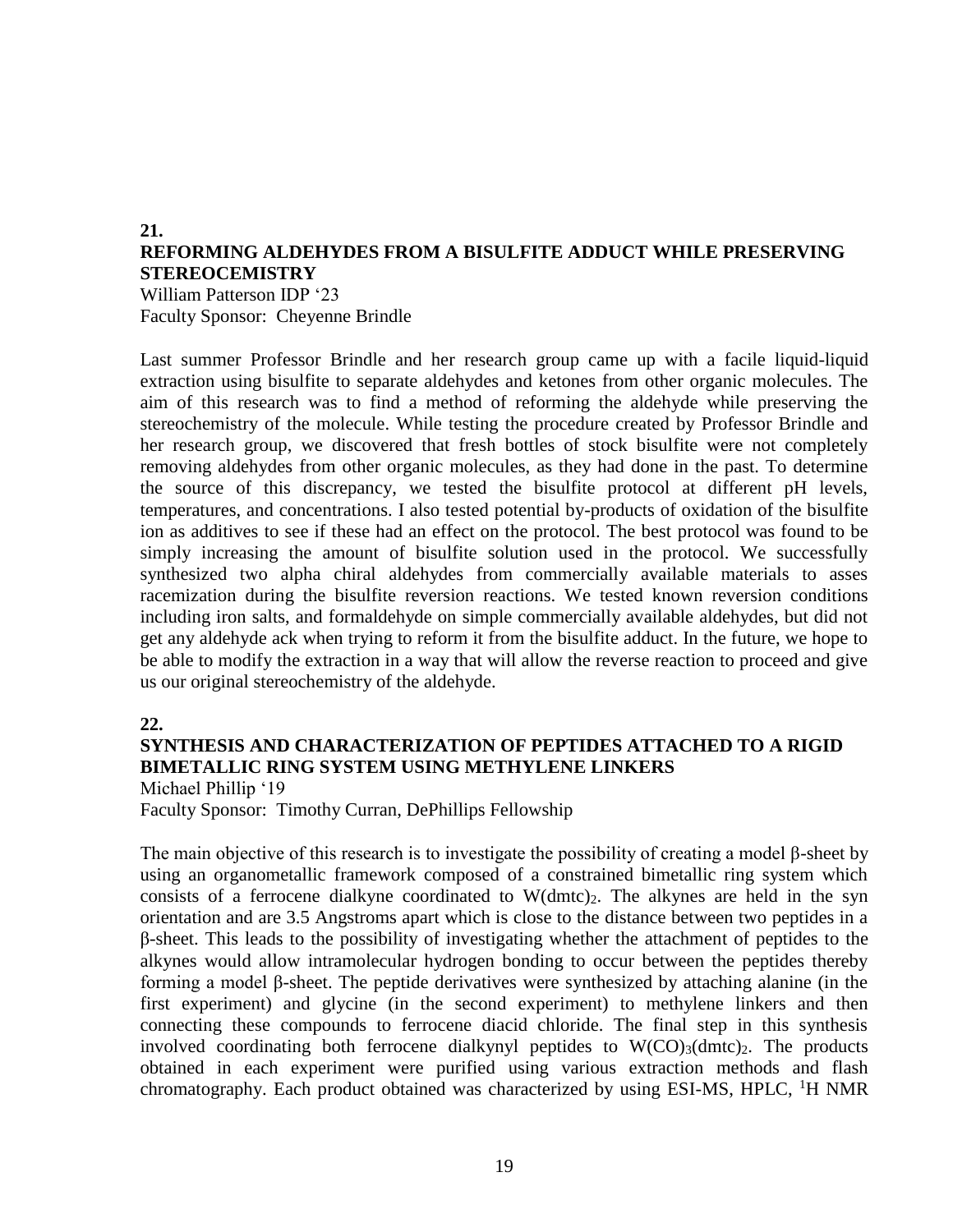and DMSO titration. The detailed synthesis and characterization of procedures will be further discussed in the poster. The conformations of the products obtained were modeled using density functional (DFT) calculations. The data showed that the amide protons on the peptides were able to engage in intramolecular hydrogen bonding while maintaining the rigidity of the bimetallic ring system. **23.**

## **CONSTRUCTION OF A MS LIBRARY OF BINDER MATERIALS USING DART-TOF-MS**

Claire Pritchard '20 Faculty Sponsor: Henry DePhillips

The identification of binder materials used in easel paintings is important for restoration and conservation of easel paintings but paint samples are microscopic, which can be an issue when using certain kinds of mass spectrometry. Direct Analysis in Real Time-Time of Flight-Mass Spectrometry (DART-TOF-MS) is distinct from other methods of mass spectrometry in that it does not require any sample preparation so that samples can be studied directly without any preparation that may lower the concentration of components to below detection limits. DART-TOF mass spectra for 11 commonly used binders were collected and a mass spectral library of m/z values was constructed to use as a reference for identification of binder materials in a paint sample.

#### **24.**

#### **OPTIMIZING MASS RECOVERY OF NATURAL PRODUCTS FOLLOWING LIQUID-LIQUID EXTRACTION ON ESSENTIAL OILS WITH KNOWN ALDEHYDES** Hanna Vescovi '21

Faculty Sponsor: Cheyenne Brindle

Studying natural products is essential for the creation of new pharmaceuticals. Natural products are useful compounds to study when beginning to create new drugs because natural products can have bioactive properties. For instance, citral, an aldehyde that comes from lemongrass and citrus fruits, has antimicrobial properties. For natural products to be studied, they must first be isolated from the material that contains the natural compounds. One easy method used for separating natural products is liquid-liquid extraction. Performing a liquid-liquid extraction on lemongrass essential oil can be used to isolate the natural product citral. A protocol in which a liquid-liquid extraction is executed by adding a minimum volume of water to the aqueous layer, polar immiscible solvent to dissolve organic materials of the essential oil, specific volume of miscible solvent relative to the volume of water added, and minimum volume of sodium bisulfite to react with the aldehyde and produce a charged adduct, yields the highest percent mass recovery of citral from lemongrass essential oil. For future studies, it would be useful to develop a protocol that can be used to isolate natural products from entire organisms, rather than from materials that are already very pure, such as essential oils.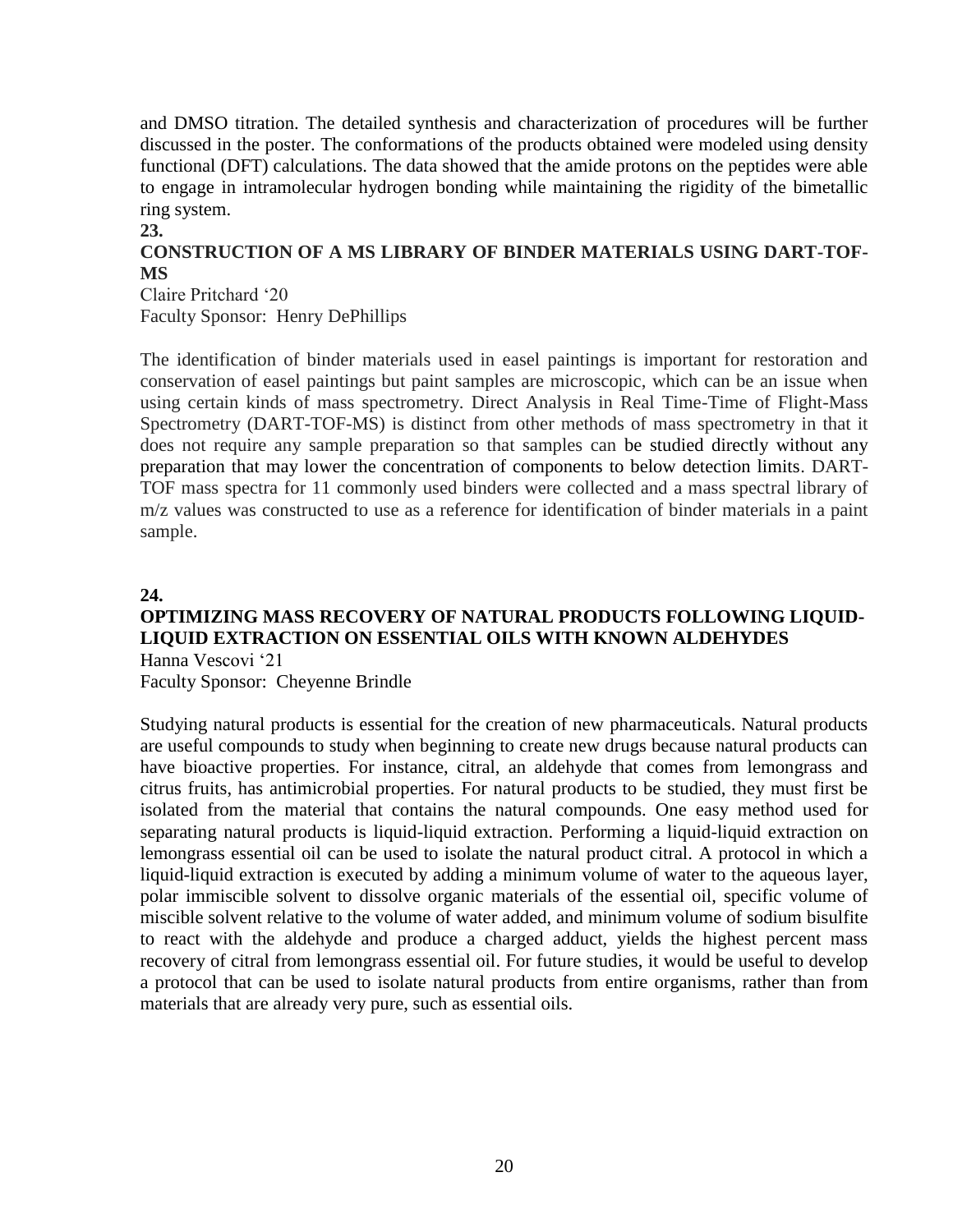

## **ENGINEERING**

#### **25. BIOMECHANICS OF THE STANDING VERTICAL JUMP** Elias Kagabo '20

Faculty Sponsor: Joseph L. Palladino

The Vertical jump test is one of the most important assessments of the lower body power often used to evaluate the athleticism in many different sports like basketball, football, and volleyball. In this project, I worked with a force sensor (Force Plate) to study ground reaction forces involved in human movement. The objective of the study was to demonstrate how calculating impulse can predict the height that a person jumps and determine how accurate the force plate is. Performing a standing vertical jump on the force plate gives a plot of ground reaction force as a function of time. By integrating this curve, we calculated the impulse delivered to the ground by the jumper. Using the impulse-momentum theorem and kinematic relations, we were able to calculate how high the person jumped. The results were then confirmed by measuring the actual height reached using a camera.<https://www.whatsmyvertical.com/how-to-measure-vertical/>

#### **26.**

#### **BIPEDAL TELELOCOMOTION AND ACTIVE VIBRATION CONTACT SENSOR - WORK IN PROGRESS**

Mahmoud Khalil '20, Logan Drescher '21, Kirk Boyd '21 Faculty Sponsor: Kevin Huang

Remotely operating robotic devices marries the many benefits of machines with the operational level control and adaptive nature of human beings, thus extending human controlled manipulation to spaces otherwise inaccessible, e.g. underwater operations, nuclear waste cleanup, munitions remediation etc. Indeed, once robots are within operating distance of the task, teleoperation has proven to be a successful corobot architecture. Therein lies the problem. Oftentimes real-world scenarios are not easily accessible by wheeled robots, such as stairs and coarse rubble. Legged locomotion offers a flexible and viable means for traversing unpredictable terrain, yet autonomy in this field lacks the robustness required for real deployment. This works aims to explore human controlled robotic locomotion. Initial designs incorporate a low-cost, servo-driven humanoid robot for the remote device, and two haptic input devices at the operator workstation for control of each lower limb. Contact forces from the remote site are to be reflected back to the user via these haptic devices. It is hypothesized that semi-autonomous balancing in tandem with human controlled limb placement can improve locomotion agility and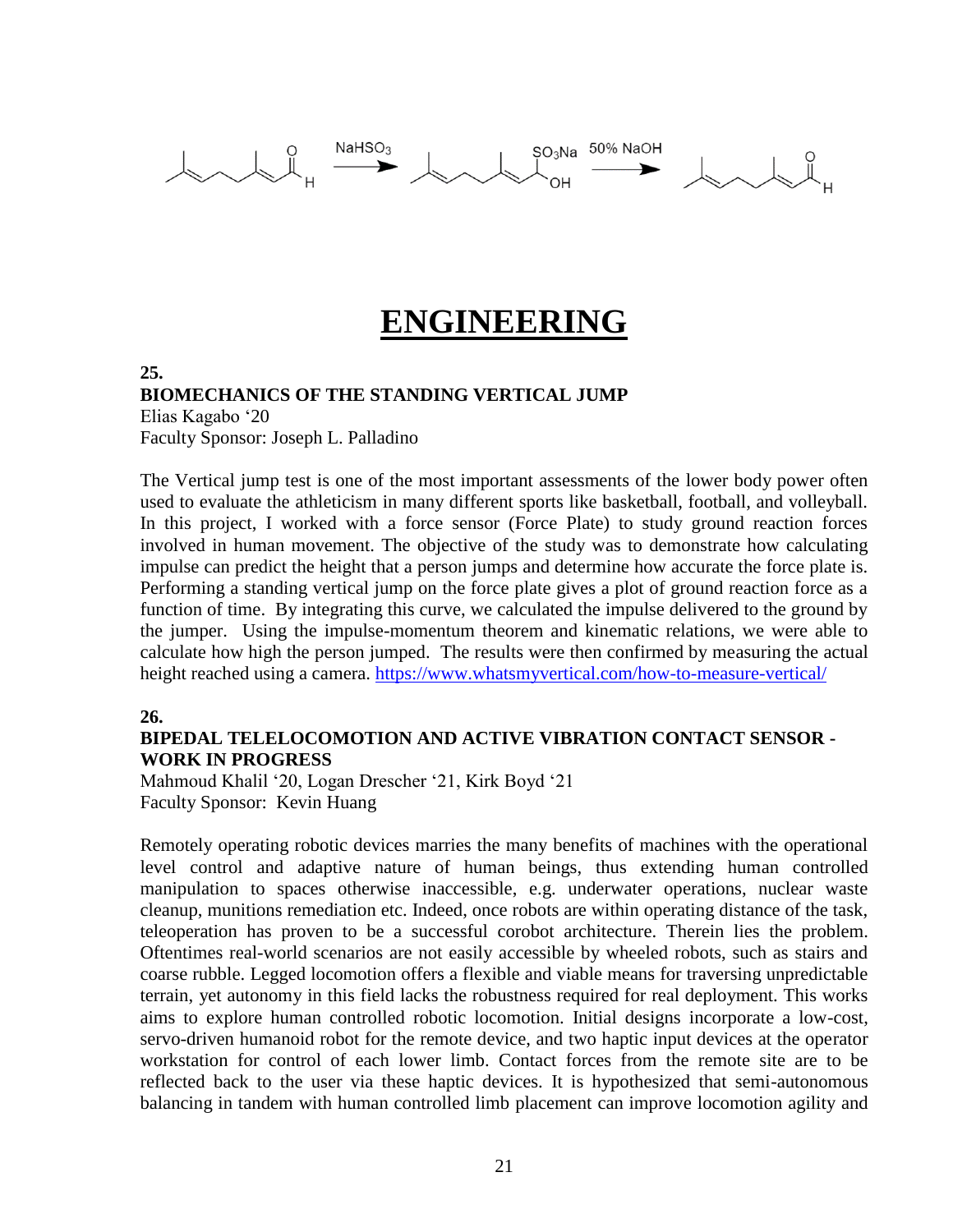efficiency, particularly with difficult terrain. In order to accurately and transparently reflect remote contact forces to the local operator, sensing of the remote environment is key. A lightweight time of flight depth sensor accurately obtains 3D surface geometries of the environment, while a prototype high-sensitivity sensor for limb contact detection is developed in-house. This novel device utilizes an active mechanical vibration signal which is in turn measured via sensors. Such a simple architecture will be used to characterize contact vs. noncontact states, determined simply by change in measured signal pitch. These technologies combined can help ensure efficient and safe teleoperation to address dangerous tasks in lieu of human responders.

#### **27.**

### **LOCALIZATION OF IODINE NANOPARTICLES IN TRIPLE NEGATIVE BREAST CANCER TUMORS GROWING IN THE MOUSE BRAIN**

Shahnila Malik '20, Sharif Midwan, Mahak Kanjolia Faculty Sponsors: James F. Hainfeld, Henry M. Smilowitz, Ph.D

We have studied the distribution of iodine nanoparticles (INPS) within advanced human MDA-MB-231 triple negative breast tumors growing in the brains of athymic nude mice. INPs were found to surround tumor cells and vessel-like channels within tumors and colocalize with CD31 staining. There was little difference in INP distributions when tumors were analyzed 1D or 3D after INP injections. Studies to correlate INP distribution and radiation therapy enhancement are planned.

#### **28.**

#### **A DATA-DRIVEN APPROACH FOR GAZE TRACKING**

Daniel Melesse '20, Evelyn Luciani '21, Mahmoud Khalil '20 Faculty Sponsors: Kevin Huang, Taikang Ning

Gaze tracking presents an intuitive interface for technology in today's society, with its application focus in controlling electronic devices. This paper concentrates on the design and application of an automatic gaze tracking system utilizing commodity equipment. Compared to preceding low-cost methods, the proposed method is significantly simpler, lowering the barrier of entry for this type of device, and can potentially afford more accurate tracking. Through the careful placement of the infrared (IR) light-emitting-diodes (LEDs) on the monitor and coaxially to the optical axis of the camera, the pupil was illuminated and reference glints became visible on the cornea. These glints were captured by a camera capable of detecting IR light, and were used to determine the users line of sight relative to the monitor. A linear model was used to address the horizontal and vertical components of the glints in the users eye and match them to the corresponding location point on the monitor. K-means clustering was utilized to classify the separate gaze regions with promising results.

**29.**

### **A WIRELESS DIGITAL STETHOSCOPE DESIGN**

Skyler Szot '21, Alisa Levin '21, Anthony Ragazzi '21 Faculty Sponsor: Taikang Ning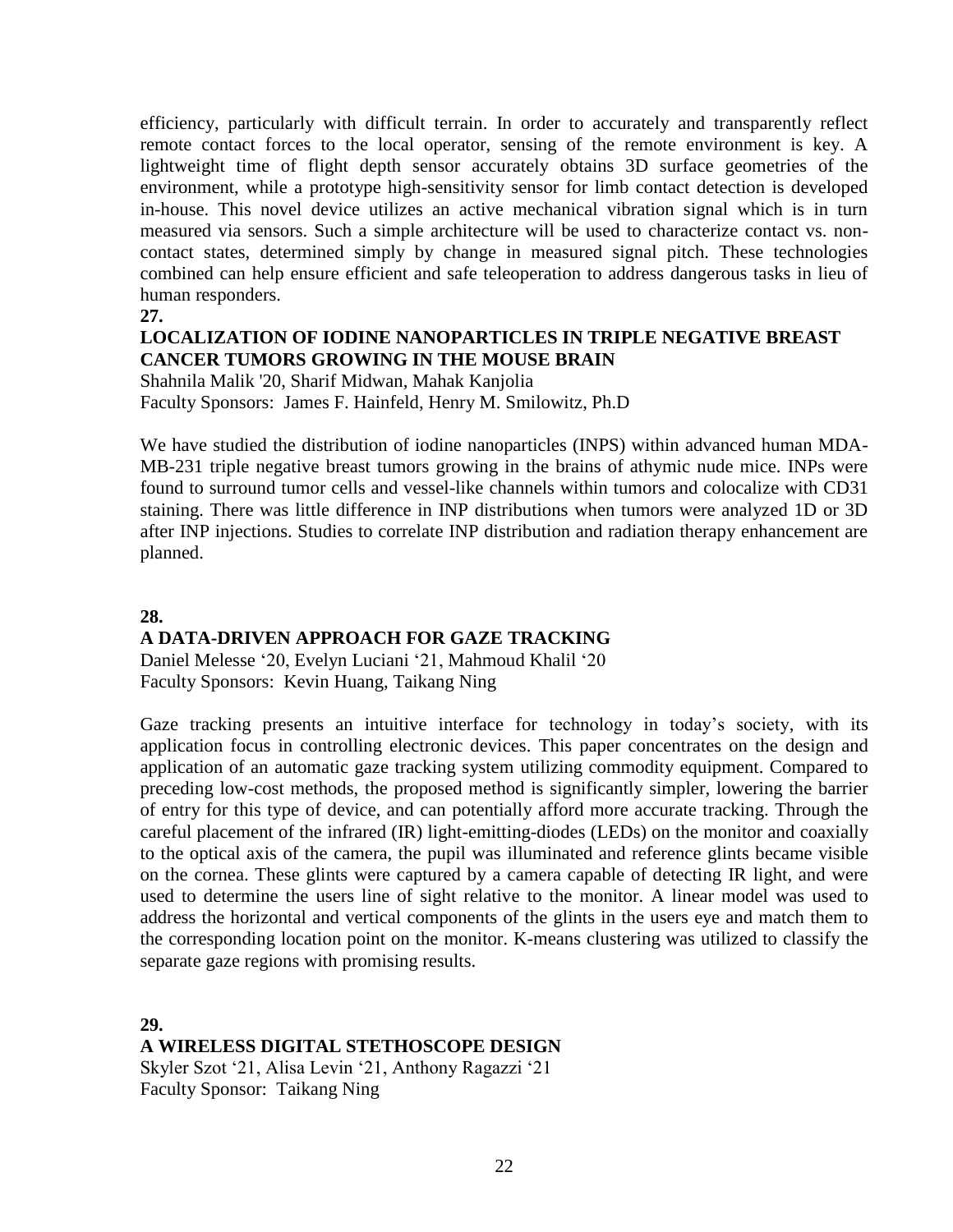The stethoscope was first invented more than 200 years ago and, to date, the practice of auscultation still follows the same original design and is inevitably subjective to the hearing ability and experience level of an individual medical practitioner. Heart diseases are of primary concern to patients of all ages, and cardiac auscultation has been the most commonly utilized bedside diagnosis to detect heart murmurs caused by abnormal cardiovascular alternations. Our goal is to develop a smart digital stethoscope with modern electronics and computing technologies to provide accurate information to assist cardiac auscultation and significantly reduce misdiagnoses. Our solution includes designing an amplifier-filtering circuit to collect an analog signal from an electronic stethoscope, performing analog to digital conversion using an Arduino microcontroller, transmitting digital heart sound signals via Bluetooth to an Android smartphone, and developing an Android app to store and process heart sound data. This approach has the capacity to graphically display heart sounds, toggle the display of indicators like systole and diastole generated through artificial intelligence, and store and replay previously generated data. The additional smart/AI component that detects heart sounds is implemented with an inhouse developed peak detection algorithm. The target app provides the framework to implement further signal analysis in the future. With this mobile implementation, physicians can now utilize an additional visual aspect to make more accurate heart murmur diagnoses. The Bluetooth mobile app will help to make accurate automatic cardiac auscultation more accessible to medical professionals, and potentially more data sharing capabilities for ease of second opinion. A research paper on this work was presented at the IEEE International Conference on Signal Processing in Beijing on August 13<sup>th</sup>, 2018.

#### **30.**

### **VEHICULAR AD HOC NETWORKS (VANET) BASED ON COMPLEX NETWORKS THEORY**

Meizi Wu '20 Faculty Sponsor: Lin Cheng

Vehicle-mounted ad hoc network (VANET) is created by applying the principles of a mobile ad hoc network to the vehicle domain. Vehicle-to-vehicle and vehicle-to-roadside communications architectures will co-exist in VANET to provide road safety, navigation and other roadside services. VANET can use any wireless network technology as its foundation. Complex networks can describe the evolutionary and statistical properties of systems based on statistical physics and graph theory. VANET's infrastructure has roadside access points connected to the Internet, and the BA scale-free network model is also proposed as a network form for the new network model.

#### **31.**

#### **CHEMKIN ANALYSIS OF DMMP COMBUSTION REACTIONS IN SHOCK TUBES**

Hannah Zukowski '21, Rahul Mitra '21, Aedhan Healy '21 Faculty Sponsor: John D. Mertens

Computational studies using ANSYS Chemkin software were performed at Trinity College to pre-determine the experimental conditions to be used in shock tube experiments at Texas A&M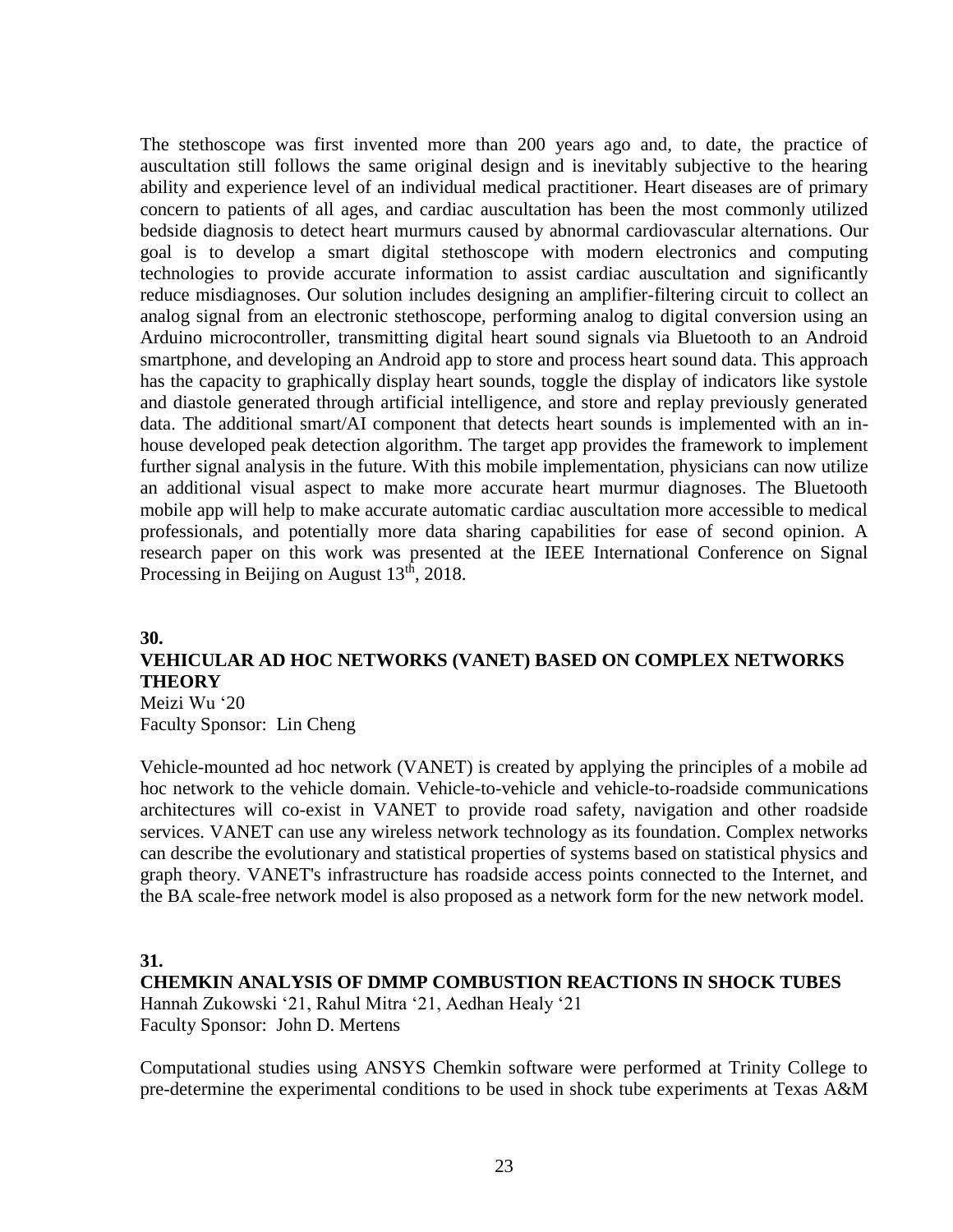University. A shock tube is a large-scale device used to heat a gas to a controlled temperature nearly instantaneously. The purpose of the research was to further understand the combustion of sarin gas. Sarin is a highly poisonous organophosphorus compound that is used as a chemical weapon due to its extreme potency as a nerve agent. Dimethyl methylphosphonate (DMMP) was used as the sarin simulant during the experiments due to its similarity in chemical and physical properties with sarin gas. Based on the species profiles, sensitivity plots and reaction flow charts obtained from Chemkin, recommendations were made to model conditions for experimental runs at the Texas A&M laboratory. After closely studying certain product channels, a number of conclusions were reached regarding the ideal conditions for DMMP combustion.

## **ENVIRONMENTAL SCIEN**

#### **32.**

#### **TREE PLANTING PLAN FOR THE CITY OF HARTFORD, CT**

Giles Lemmon '21

Faculty Sponsors: Christoph Geiss, Jack Hale, Grace Yi

Hartford is a city with a large number of urban trees, and the benefits of these trees cannot be understated. Urban trees provide a multitude of vital uses and are incredibly important the wellbeing of the city as a whole. The City of Hartford has a current tree count of around 568,000, which means that approximately 26% of the total area of the city is covered by the forest canopy. The City of Hartford has been actively engaged in tree planting, and this venture has been successful. Unfortunately, Hartford's forest is ageing. Among Hartford's urban forest, trees with a diameter of 20 inches and larger account for around 50% of total canopy cover, even though they make up just 10% of the total number of trees. When large, old trees (that provide a lot of canopy cover) are removed, they are replaced by younger trees. Thus, in order to maintain the current canopy cover, it is not sufficient to simply plant one tree for every tree that is removed. As a result of pest activity, and damage from storms, an alarming number of trees are having to be removed, and as extreme weather events become more common, this number will only continue to increase. In recent years, Hartford has been planting approximately 200-300 trees per year. The purpose of this study is to determine the effect on canopy cover that the current planting strategy will have, the number of tree plantings that are needed to maintain the current canopy cover. To generate a forecast of canopy growth, a piece of software called iTree Eco v6.0 was used. If no new planting was to occur, the canopy cover in Hartford is predicted to drop to 22.03% within the next thirty years. If a plan of planting 1000 trees per year of the recommended species mix specified in the planting plan were enacted, the canopy cover would still decrease, to reach 24.16% by the year 2048. This is still a serious decline from the current canopy cover percentage, but it is significantly lower than the impact of planting no new trees at all. If a plan of planting 3000 trees per year were enacted, the canopy cover would increase to 28.42% by the year 2048 (See Figure 3), a very significant improvement from the current planting plan. In order to maintain the current canopy cover, 1465 trees would have to be planted each year, starting in 2018. A lack of tree planting now might not have an immediate effect, but decades down the line the consequences would be devastating. In order to preserve Hartford's canopy for the future, action must be taken now.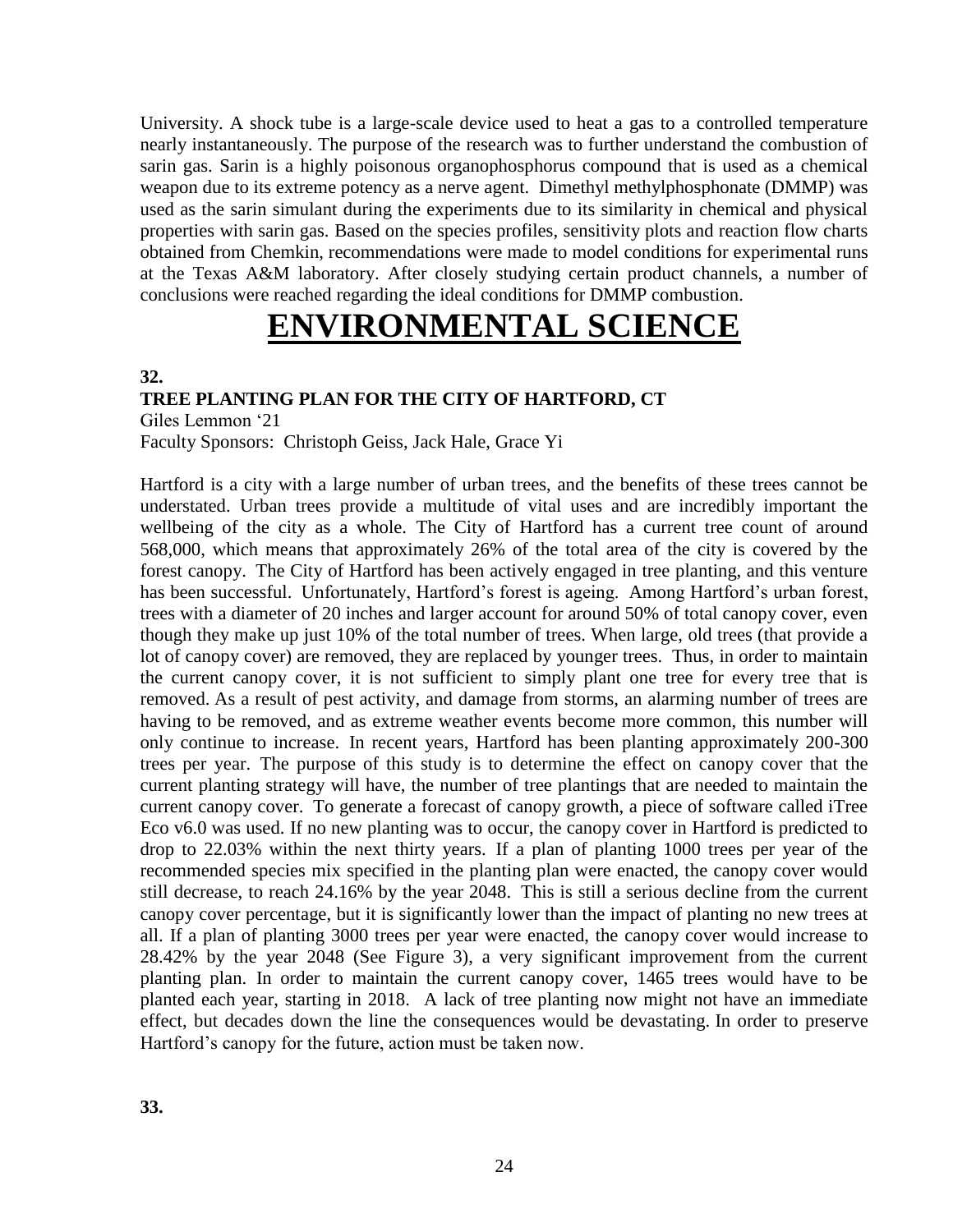#### **MERCURY ACCUMULATION IN URBAN PARK STREAMS AND PONDS: HAS URBANIZATION CHANGED WOULD-BE WILDLIFE HABITATS INTO ECOLOGICAL TRAPS?**

Joseph Ruggiero '19, Shane McLaughlin '19, Anna Maria Imwalle '20 Faculty Sponsor: Amber L. Pitt

Streams and ponds act as centers for biodiversity; however, those near urban settings often have altered hydrology, morphology, and water chemistry. These changes affect functionality and may create ecological traps. One particular concern is the accumulation of heavy metals such as mercury. Mercury is one of the most harmful contaminants in water even at very low concentrations, and presents a serious threat to living organisms due to bio-magnification. Plants accumulate mercury from both the soil and water, and if consumed, it can bioaccumulate throughout the food web. Our goal was to determine which plants and components of plants accumulated the greatest amount of mercury, and which plants could be most effective for bioremediation. We evaluated accumulation of mercury in various species of aquatic and riparian vascular and nonvascular plants, and within the roots, leaves, and stems of vascular plants. We collected plants and fine (<63 μm) sediment samples from within and along the banks of a stream and ponds in the Greater Hartford Area, Connecticut, USA. Fine sediment samples were gathered from within a 10 cm radius underneath each collected plant. Sediment samples in our study streams and ponds contained higher levels of mercury than the national average of 100 ppb and exceeded the threshold levels of 174 ppb. We found in vascular plants the roots accumulated the greatest amount of mercury, but roots varied highly both within and among species. However, non-vascular aquatic species on the surface of ponds and streams accumulated the most mercury overall. Mercury accumulation in our study area has the potential to negatively impact wildlife. Non-vascular aquatic plants may have the potential to be used for effective bioremediation within contaminated urban streams and ponds. This information may be utilized to improve management strategies in urbanized streams and ponds.

#### **34.**

#### **METHODS FOR QUANTIFICATION OF PYRRHOTITE IN CONCRETE**

Joseph Ruggiero '19, Kevin Oleskewicz '19 Faculty Sponsor: Jonathan Gourley

Pyrrhotite is an iron-sulfide prone to oxidation and subsequent deterioration. It has been implicated in the cracking of foundations in homes across northeastern Connecticut. Therefore, pyrrhotite testing of concrete has been a major subject of focus in the Trinity College Environmental Science Program, with the main objectives being to develop a comprehensive method for measuring pyrrhotite contamination and estimating probable-effect-concentrations. Current Trinity sampling methods utilize a combination of X-Ray Diffraction (XRD), Carbon Nitrogen and Sulfur analysis (CNS), and magnetic susceptibility to determine mineralogy and sulfur concentration in addition to pyrrhotite concentration. The sulfur analysis and magnetic susceptibility results were then compared with qualitative data on concrete deterioration with the

hopes of compiling a larger case database from which to better determine risk. The objective this summer was to determine the extent to which other sulfur-bearing minerals contribute to overall sulfur concentration, as well as to modify the current sulfur analysis method in conjunction to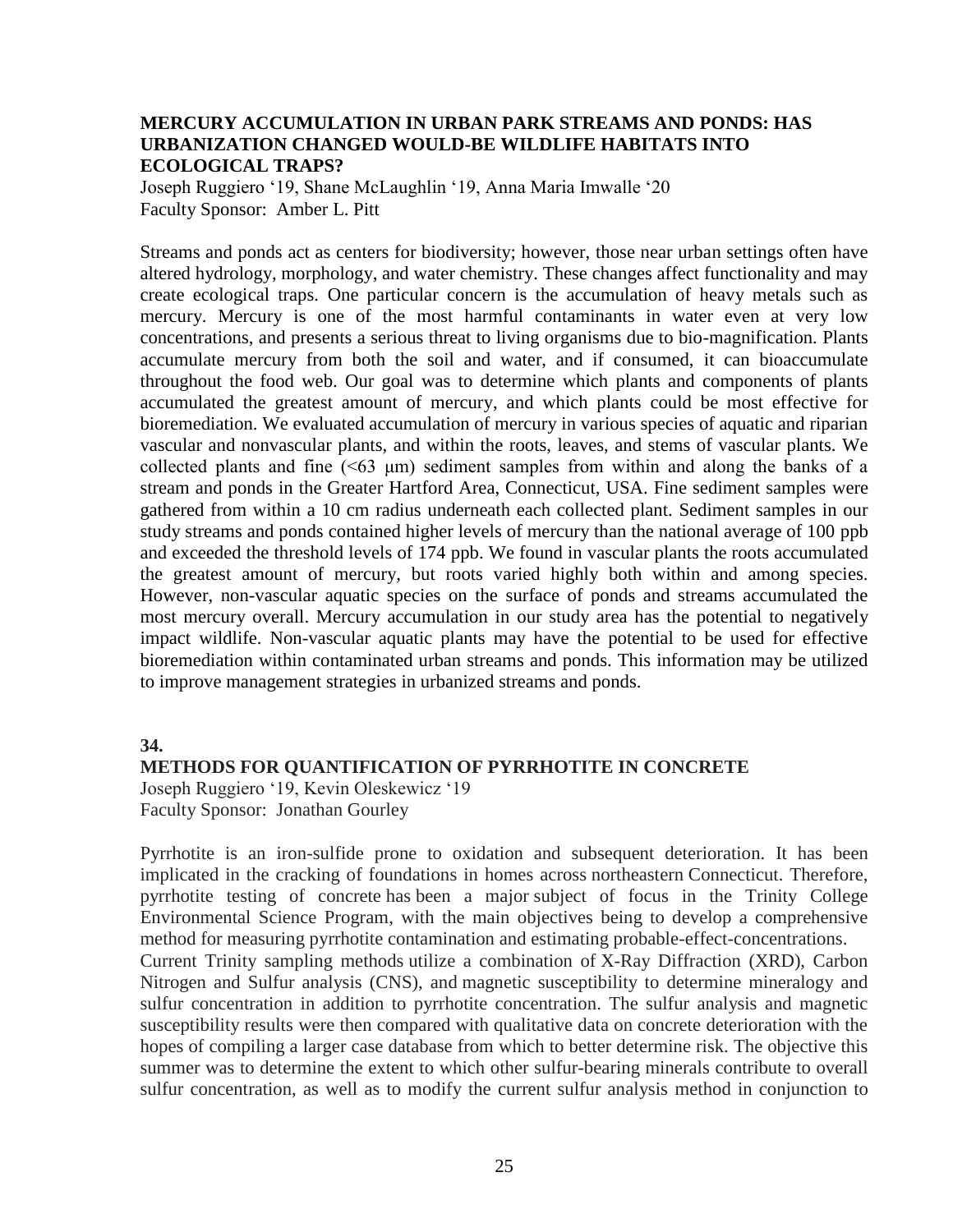include applications for XRD analysis, thereby providing a more comprehensive quantification of pyrrhotite and its oxidative products in concrete. Understanding these mineral behaviors is key to achieving better assessments of risk down the line, and could potentially allow for determinations of stage of reaction and better timescales for deterioration. However, more data are needed from both homeowners and lab experimentation before conclusions of risk and severity on pyrrhotite related issues can be drawn.

# **MATHEMATICS**

#### **35.**

#### **PRICING AMERICAN OPTIONS**

Noelle Casey '20, Lin Liu '20 Faculty Sponsor: Lina Ma

Options give holders the right to buy/sell stocks. The two main types of options are European and American. Compared to European options, which are priced through the classic Black-Scholes formula, the American options have the advantage of early exercising. This flexibility makes it challenging to price such options. In this project, we studied the early exercising boundaries as well as how to price American options. The two approaches we used were the binomial tree and the Longstaff method via the stochastic process. Numerical experiments were carried out by considering multiple periods for the binomial tree model and simulating significant amounts of paths for the Longstaff method. Results show that the two methods converge to similar prices.

#### **36.**

#### **AN INTRODUCTORY LOOK AT THE VARIATIONS OF THE BEVERTON-HOLT MODEL, THE SIGMOID BEVERTON-HOLT MODEL, AND THE LESLIE GOWER MODEL**

Mehluko Myanga '20, Muhammad Zeb '21, Physiwell Maume '21 Faculty Sponsor: Toufik Khyat

As one ventures upon the modern world, he is likely to be overwhelmed by the magnitude of biological growth within his surroundings. Such growth expands from macro biological ecosystems of the Amazonian Tropical regions, to that of the marine population in the eastern coast of Canada, to the microsystems of the bacteria upon one's hand. Upon an elementary glance the notion of independent linear growth may wrongly be accepted as a valid population modeling method. However, it is vital to address the amalgamation of the dependently overlapping nature of biological populations with the variable mortality and birth rate characteristics of such. This brief paper seeks to introduce three population models that fulfill the above considerations. An analysis of the Beverton-Holt Model will be introduced following a brief historic relevance of such. Variations of the Beverton-Holt Model model will be viewed to draw cohesive parallels between such, as the paper ventures to analyze the Sigmoid Beverton-Holt Model. Consideration of the relationship between a set of species that share the same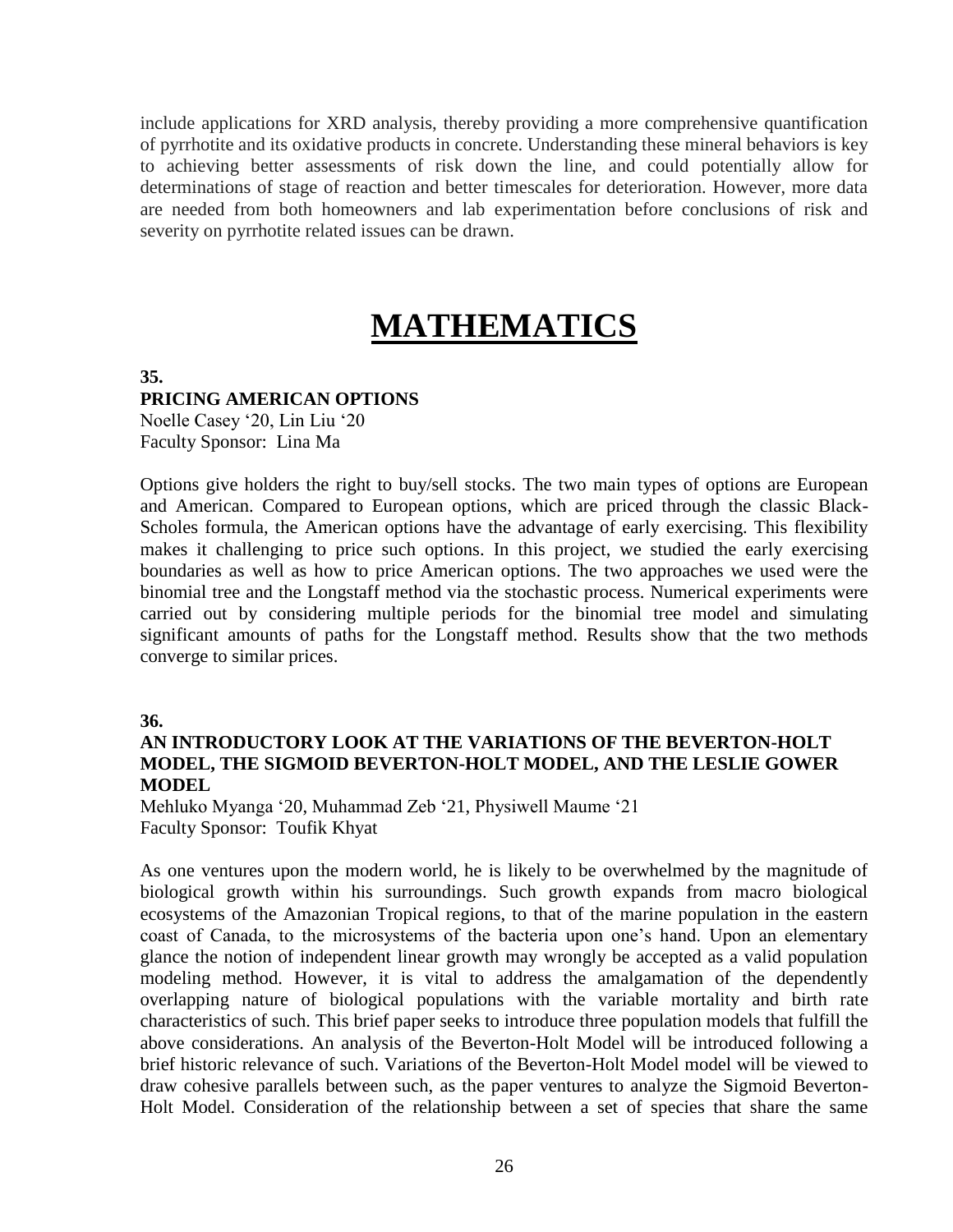ecosystem will be analyzed through the Leslie Gower Model. As this paper was compiled by undergraduate students, the conclusion will feature a selection of unanswered reference questions that may be investigated to further develop one's understanding of population growth modeling.

### **37. GOOGLE PAGERANK IN COMPLEX NETWORKS** Thanh Son Phung '20 Faculty Sponsor: Per Sebastian Skardal

We analyze the characteristics of a complex network to construct a ranking system of all nodes, based on the likelihood of a random walk from a given node to any node in the network in an arbitrary interval of time. In addition to the analysis, we introduce a small perturbation to the network to investigate the changes in the ranking. The investigation is likely to give some insights on how the Google PageRank operates and how we may manipulate the perturbation in order to rearrange the ranking and produce a desirable outcome. A close and practical problem to the subject is how we can boost a particular page's ranking on Google to increase interactions to the specified page.

#### **38.**

### **COMPARISON OF THE EFFECTS OF MIXED DELAY/INSTANTANEOUS TERMS ON THE FREQUENCY OF DELAY OSCILLATOR**

Kalsang Wangmo Sherpa'20 Faculty Sponsor: Lauren Lazarus

This research investigates the dynamics of an oscillator modelled by a delay differential equation under periodic external forcing, comparing variations on the system's cubic term. Perturbation methods were applied to these systems giving rise to a slow flow system of ordinary differential equations rather than delayed. Through linear stability analysis of the slow flow system, we find Hopf and saddle node bifurcations indicating behaviors of quasiperiodic and periodic motion for different parameter values. The findings show that the number of delay terms in the cubic term impact the nature of the oscillator, primarily its natural frequencies, and how it responds to the forcing term.

# **NEUROSCIENCE**

**39.**

**CHARACTERIZING THE TEMPORAL DYNAMICS OF VISUAL PROCESSING**

Gabriela Christensen '21, John Albanese '21 Faculty Sponsor: Michael A. Grubb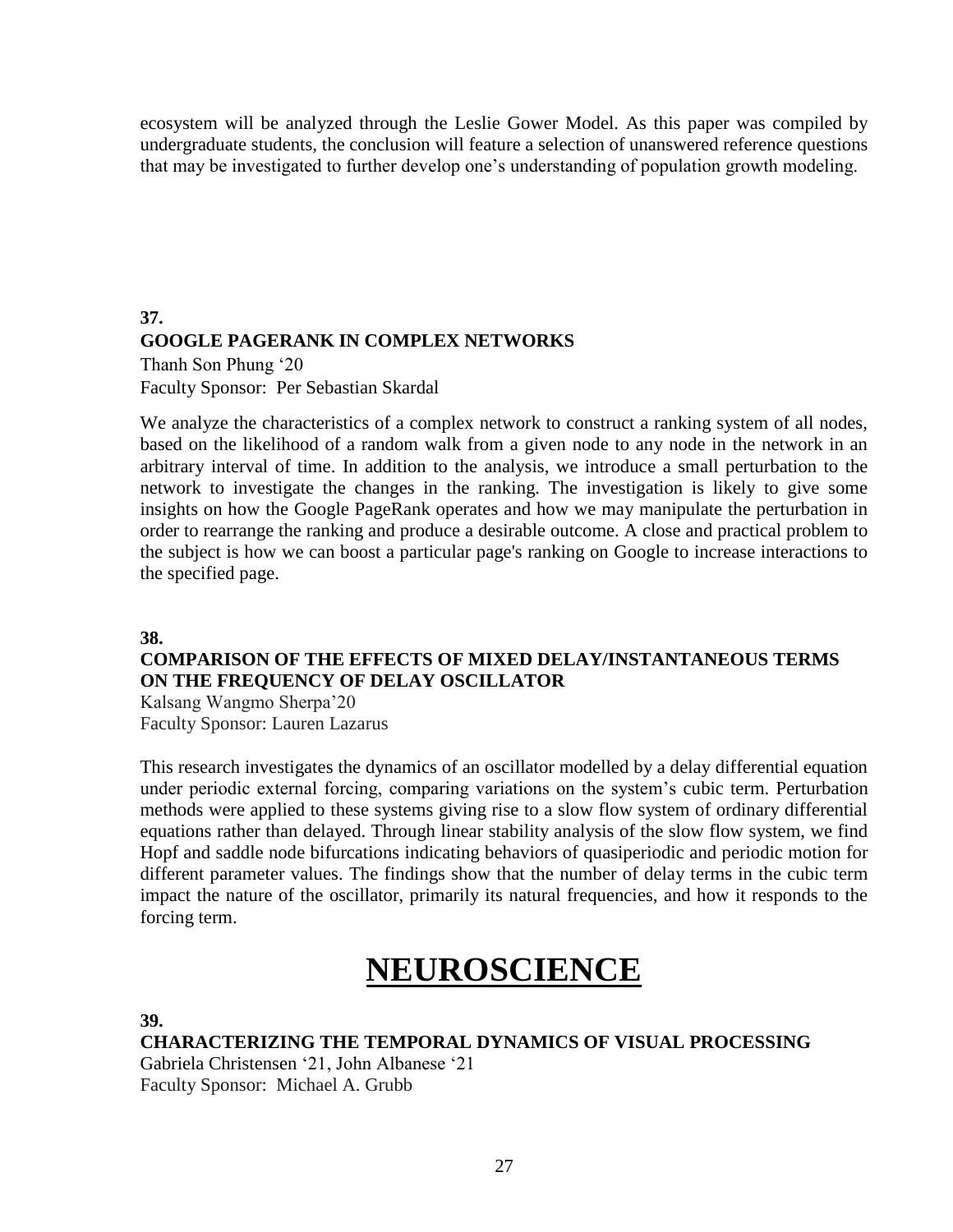A speed-accuracy tradeoff (SAT) procedure demonstrates the interaction between response time and accuracy across responses in psychophysical tasks. By quantifying the relationship between response time and a measure of accuracy, a more comprehensive analysis and conclusion can be drawn from the data, further advancing the study of cognitive psychology. In order to complete an SAT procedure, two observers completed a two-alternative, forced-choice task by deciding the apparent orientation of one of two gratings. A variable delay time was also present, during which the observer was unable to make a response until an audio cue signaled that a response could be made. By varying the delay time, one could observe the changes in accuracy based upon the amount of processing time available. Each trial in the experiment contained an exogenous cue, used to draw covert spatial attention, with the cue appearing equally near the location of the target grating (valid) or the distractor grating (invalid), and appearing equally on both sides of the screen. Analysis demonstrates that each of the speed-accuracy data sets can be fit with an exponential function, in which specific parameter values can be estimated to create the best-fit curve. An SAT function plots accuracy as a function of reaction time, and discriminability (d') was used as the specific measure of accuracy. Moreover, the parameters were estimated for both the valid and invalid trials for each participant independently. There were three parameters being estimated: asymptote, rate, and x-intercept. Participant one completed 5,040 trials, while participant two completed 7,560 trials, and upon completing randomization tests for each participant independently, it was determined that there was a significant difference in asymptotic discriminability between valid and invalid trials, demonstrating the attentional effect of exogenous cues.

**40.**

#### **OXYTOCIN EXPRESSION IN THE BRAIN AS AN EFFECT OF GESTATIONAL EXPOSURE TO THE KETOGENIC DIET**

Kiera Flynn '21, Julianna Armentano '20 Faculty Sponsor: Luis Martinez

The high-fat, low-carbohydrate ketogenic diet (KD) has been established as a reputable treatment for epilepsy. However, for pregnant women with epilepsy, the various impacts that a KD could have on developing offspring have not been fully examined. Previous studies have determined that gestational KD in mice improves affect and decreases anxiety, all without negatively affecting sociability. Given that oxytocin (OT) positively regulates affect, anxiety, and sociability, we sought to test how development of the OT system is impacted by gestational KD. We collected brains from mice previously exposed to a KD or control diet (CD) gestationally, and that had been tested for sociability and depressive-like behavior as adults. Brain tissue was then sectioned and processed for immunohistochemistry for OT. OT-immunoreactive cells were imaged and counted in the bed nucleus of the stria terminalis (BNST) and paraventricular nucleus of the hypothalamus (PVH), and while analysis is still ongoing, these data will provide a better understanding of the neural mechanisms mediating the positive behavioral effects of gestational KD exposure.

### **41. MELODIES WITHIN RESTING STATE FMRI**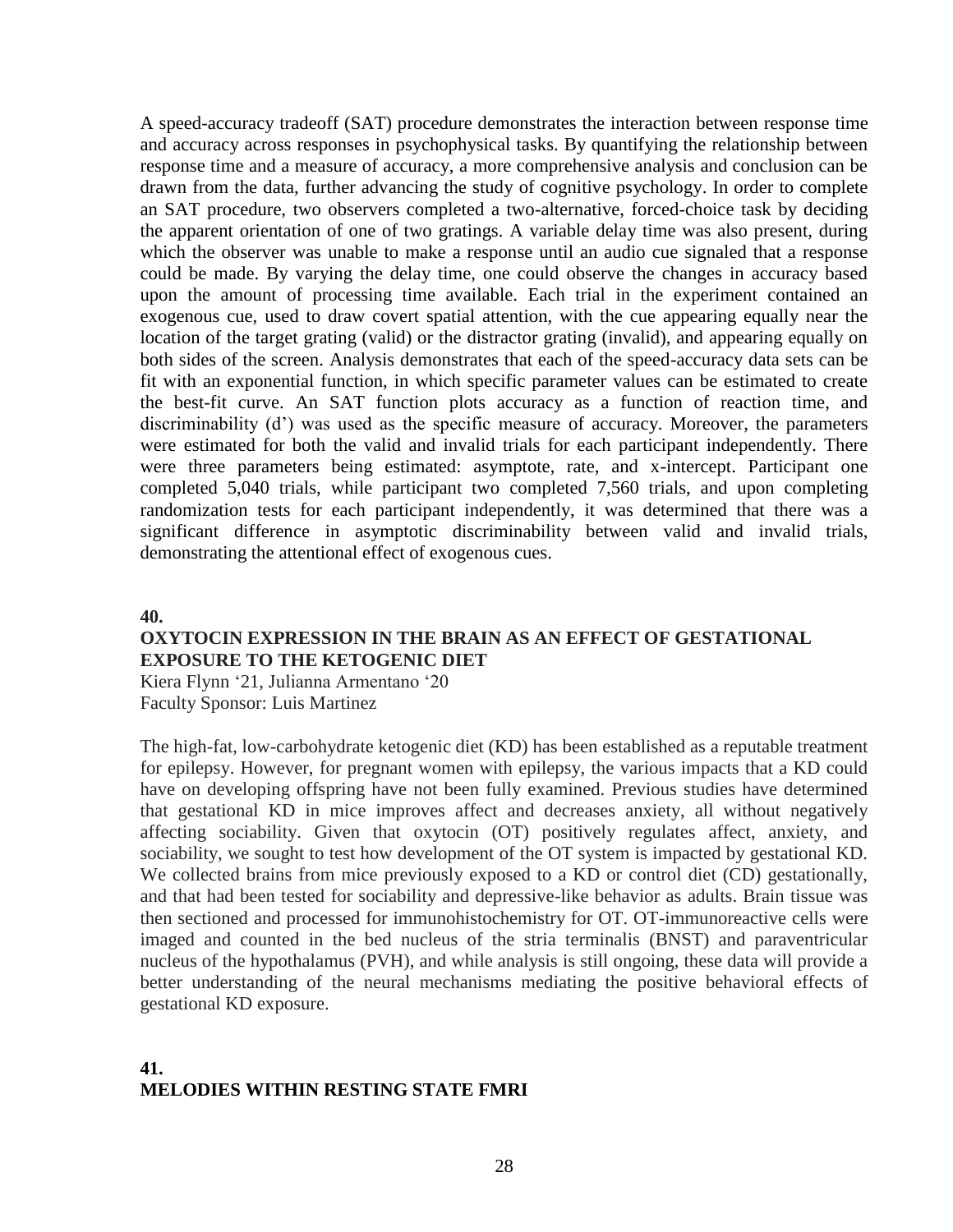Rachel Fox '21 Faculty Sponsor: Dan Lloyd

The Human Connectome Project (HCP) provided our resting state functional magnetic resonance imaging data, or rsfMRI, which was collected while subjects rested in the scanner. The rsfMRI data consisted of about 900 images collected for each of the 180 subjects analyzed. These data were then compared to six different genres of music that represent world music as a whole in their variation of melodic patterns. We chose to examine music against rsfMRI due to their similar levels of short sequential repetition. We processed the rsfMRI data and music in Matlab to find the maximally-correlated assignment of brain states per subject to each of the 120 songs. We could then gather the similarity of each subject to each song and genre through its p-value. We also constructed a note matrix of the brain data most similar to the music. We found the genre composed by George Gershwin to be the most generally similar to the rsfMRI data, while *Dithyrambe* by Franz Schubert was the most closely related single song to the brain data. After realizing this, we invite further speculation as to what aspects of *Dithyrambe* can tell us about brain dynamics as perhaps his use of repetition or inconsistent intervals may offer hints at how the brain functions. In the future, we plan to expand our study to look at more musical pieces and broaden our field of inquiry beyond the melody and into rhythm, repetition, and tempo to find out why the brain is so inherently musical.

#### **42.**

### **INVESTIGATION OF CONTINUOUS FLASH SUPPRESSION THROUGH VIRTUAL REALITY** Patricia Gaitan '19

Faculty Sponsor: Michael A. Grubb

Consciousness is one of the biggest mysteries that researchers aim to learn more about in the field of neuroscience. However, to begin the investigation, one must understand the path that stimuli take to reach consciousness. To begin, the eyes always receive slightly different images that are similar enough that the brain is able to combine them so that only a single perception is perceived. The brain uses the slightly different images to create depth and virtual reality can create the same perception by also presenting each eye with slightly different images. Continuous flash suppression is a method that is used to manipulate conscious awareness in the lab. The method calls for presenting each eye with a different stimuli: a dynamic, color-filled noise patch to one eye, and, in this experiment, an upright or inverted smiley face emoji to the other eye. The dynamic noise square grabs the participant's attention and renders the emoji invisible. The objective is to test whether the visual information of the emoji's orientation reached awareness based on the participant's response. Using a virtual reality headset and computer program Oculus Rift CV1, ten participants completed 400 trials in which there are equal amounts of suppressed and unsuppressed trials. The data showed three different categories. Two of the participants' results were as expected, where they were at chance in both eyes when suppression was present. Two of the participants were above chance in both eyes and the other two were only above chance in one eye, suggesting ocular dominance. Participant recruitment is still ongoing and we hope to have a total of 20 by mid-November. To ensure that participants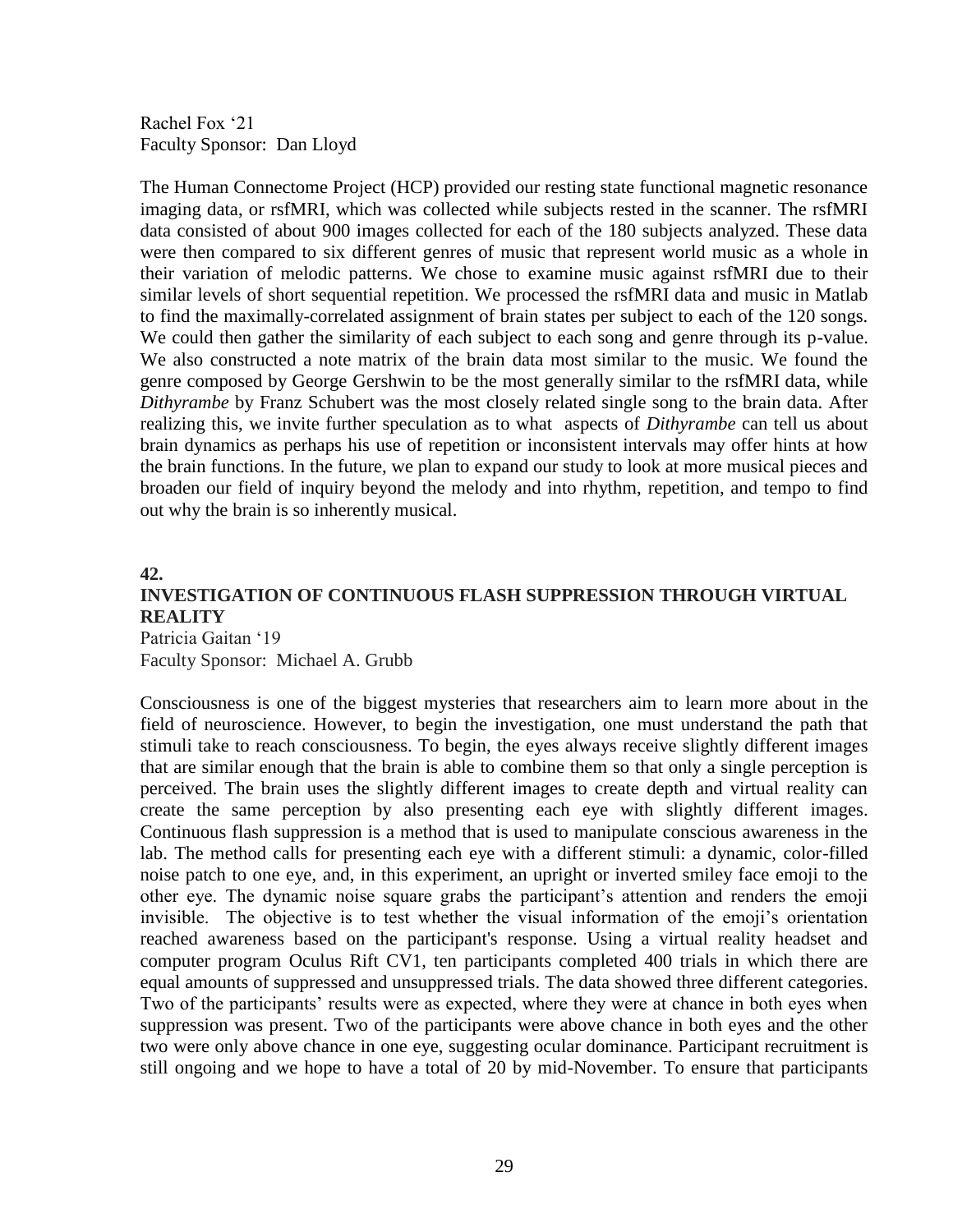aren't learning the emoji's features, in the spring, we will change the emoji that is presented each trial.

**43. TREATMENT MODULES FOR PROSPECTIVE MEMORY TRAINING POST TBI** Anna Hackett '20, Anna Lee '20 Faculty Sponsor: Sarah A. Raskin

The goal of this study was to make a series of treatment modules that patients and practitioners could use as training guides to improve prospective memory in people with brain injury. The memory of each patient was first tested using the Memory for Intentions Test (MIST) a standardized test of prospective memory. Based on these results, the participant would then begin whichever module was determined to be best suited for his or her condition. Seven modules were created: Enactment, Visualization, Increasing Cognitive Load, Increasing Cue-Intention Relatedness, Decreasing Cue Focality, Implementation of Intentions, and Time Perception training.

**44.**

## **THE ROLE OF OXYTOCIN AND GABA IN A MOUSE MODEL OF SOCIAL ANXIETY DISORDER**

Bilal Hamzeh '19 Faculty Sponsor: Luis Martinez

Social anxiety disorder (SAD) is characterized by excessive and unwarranted fear of either specific or general social situations resulting in physical and/or psychological manifestations of distress. The present study aims to identify and characterize the role of the neuropeptide oxytocin (OXT) in mitigating symptoms of SAD, specifically focusing on whether this mechanism is independent or dependent of the neurochemical gamma aminobutyric acid (GABA). OXT has been found to play a role in linking social behavior and reward in the brain, while GABA is the primary inhibitory neurotransmitter of the mammalian nervous system, possessing general anxiolytic actions – explaining why it is the target of anxiolytics such as benzodiazepines (used to treat SAD). In the present study, adult CD1 mice are subjected to a conditioning apparatus which delivers a shock when they interact with a novel stimulus mouse. Mice are then tested for expression of social fear by introducing a novel stimulus mouse into their home cage and recording and analyzing the interactions. Both treatment (shocked) and control (no shock) mice receive intracerebroventricular injections of either OXT (or vehicle) combined with systemic injections of the GABA-A antagonist bicuculline (or vehicle), in order to determine whether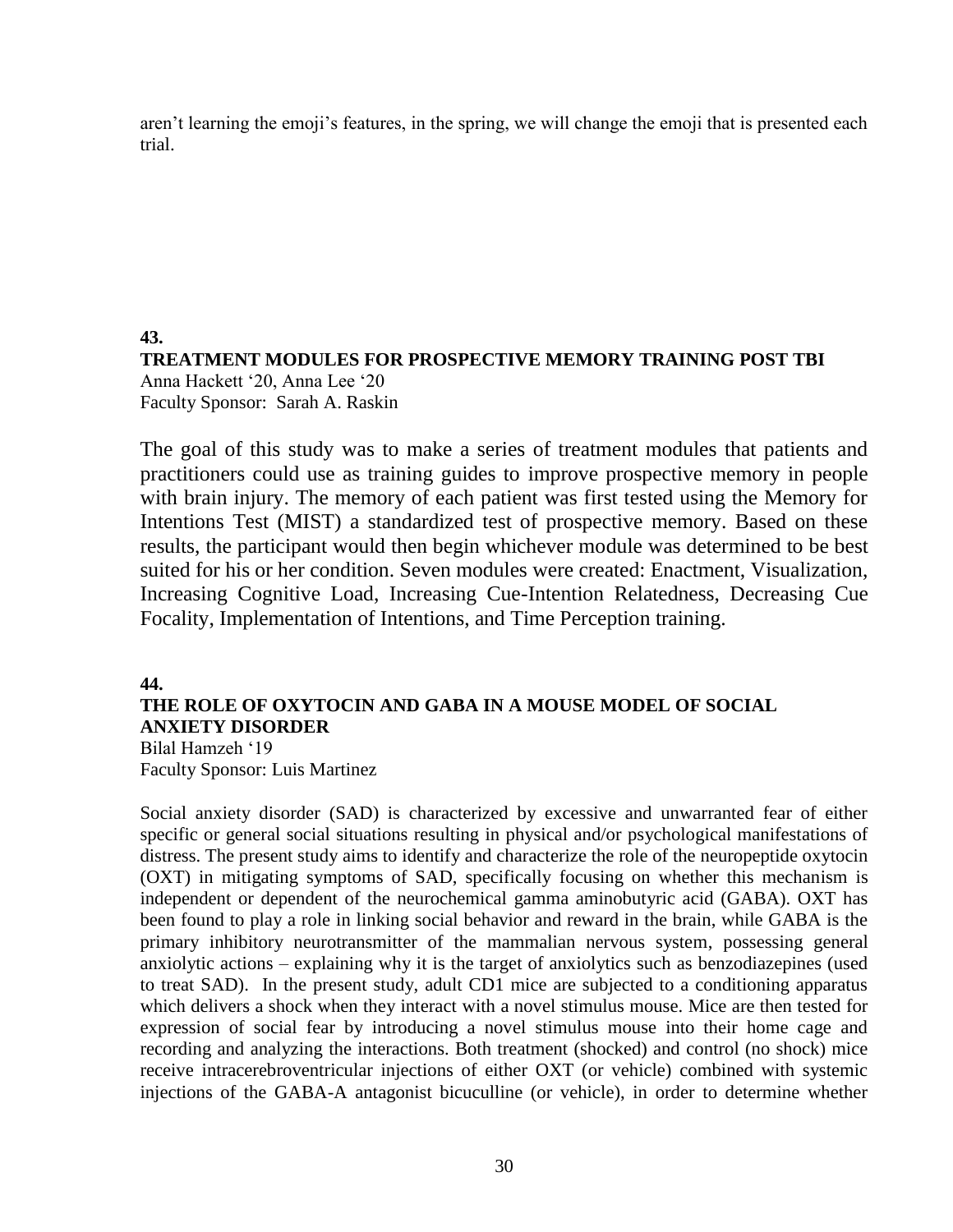GABA signaling mediates the anxiolytic effects of OXT in SAD. Mice are then euthanized and brain tissue examined microscopically to confirm brain injection sites. With these data, the present study seeks to classify a potentially novel neural basis of SAD – furthering the development of pharmacotherapies which specifically target social subtypes of anxiety.

#### **45. THE EFFECTS OF A KETOGENIC DIET ON THE PROGRESSION OF ELECTRICALLY KINDLED SEIZURES IN A RAT MODEL** Carter Jones '19 Faculty Sponsors: J. Harry Blaise, David Ruskin, Susan Masino

The ketogenic diet (KD) has been used for decades as an effective anticonvulsant. Its powerful and natural processes result in some patients, suffering from conditions such as Epilepsy, becoming seizure-free. In some cases, these patients remain free of seizures after returning to a normal diet (Marwa et. al., 2017). Kindling is a modern technique of training the brain to be more susceptible to synchronicity and therefore seizures overtime through the electrical or chemical stimulation of specific areas. The objective of this project is to see if a KD can prolong the development of major seizures in an electrically kindled rat model. Rats between 280 and 300 grams will be used. Stereotaxic surgery will be performed to implant the electrodes. After a two-week recovery period the brain will be stimulated daily according to an electrophysiology timeline until ten class five seizures are obtained. The resulting data will be analyzed, and any significant data will be assessed.

**46.**

### **NEUROMUSCULAR PHYSIOLOGY OF THE ESCAPE WITHDRAWAL BEHAVIOR OF THE CHINESE MUD SNAIL,** *CIPANGOPALUDINA CHINENSIS*

Ashley Kupferschmid '20 Faculty Sponsor: Charles Swart

Behaviors that allow an escape from danger are critical to survival. Snails can withdraw into their shells when threatened and can remain withdrawn for many hours if necessary. Long-term contraction of muscles during this behavior should be very energetically expensive. A special low-energy, Calcium-independent muscle contraction condition known as "Catch State" is known in bivalves (clams, oysters etc.) but has not been explored in snails. This project aims to describe the neuromuscular physiology of the withdrawal escape behavior in the freshwater snail, *Cipangopaludinachinensis*. To do so, several variables are tested and measured, including muscular anatomy, electrophysiology, neurotransmitter activity and muscle fiber type.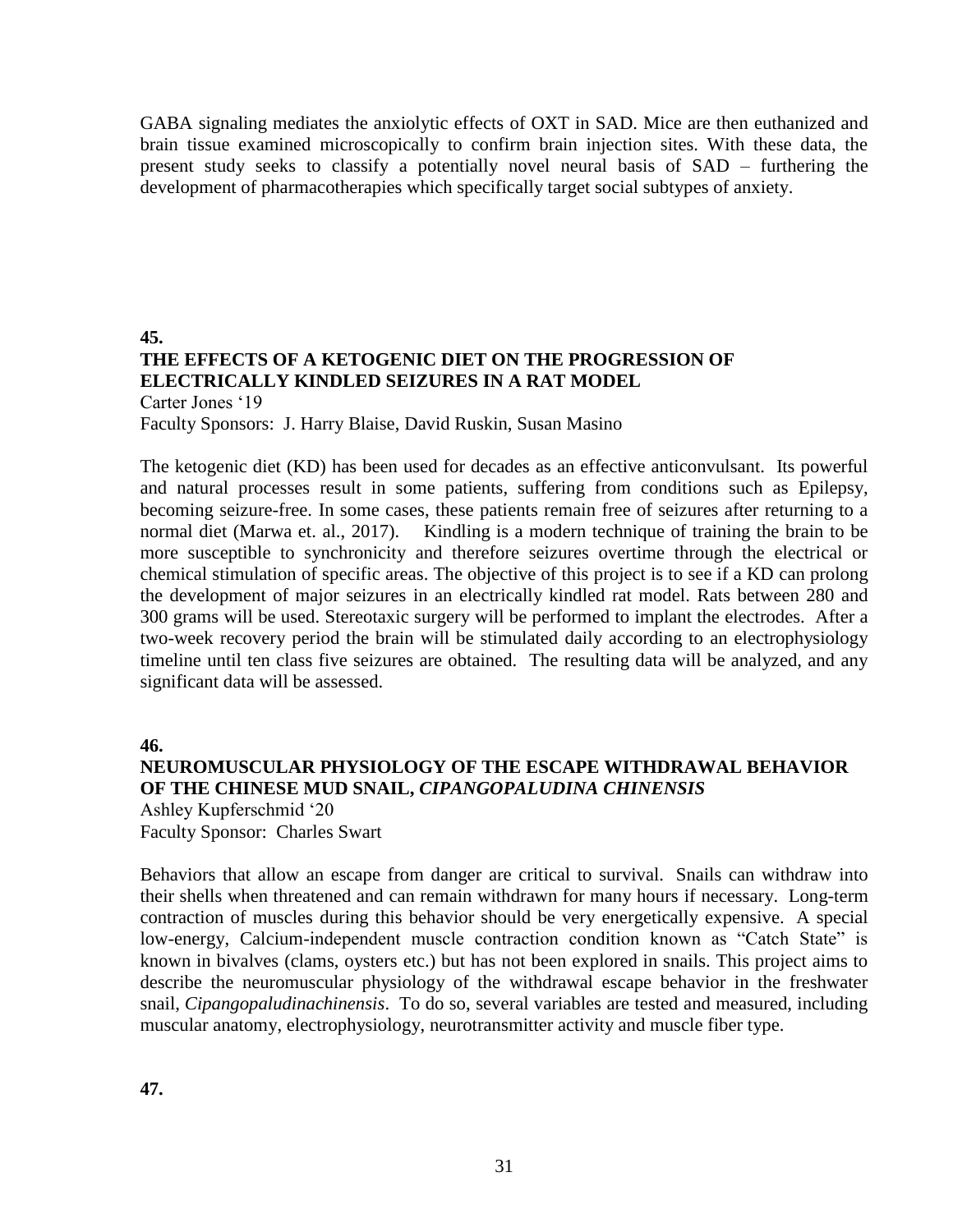#### **DIET PREFERENCE BETWEEN THE HIGH FATS AND HIGH CARBOHYDRATES DIETS IN MICE**

Jean Lewis Nikuze '21 Faculty Sponsors: Susan Masino, David Ruskin

Diets given to mice can influence the results of an experiment. We wanted to know mice's preference between the ketogenic diet and the control diet. We fed male and female mice from C57 and BTBR strains the control diet before the experiment. For a six days period, we fed one group of mice the ketogenic diet and the control diet to the other group. During the following eight days, we gave both diets to all the groups of mice. We found that mice which were fed the ketogenic diet in the first phase of the experiment ate more ketogenic food in the second phase too. However, there was no specific diet preference because they ended up eating nearly the same amounts of both diets. Moreover, mice's food preference was not influenced by sex or strain. They also did not significantly increase weight. We suggest that experiments done for a longer period of time would give different results.

#### **48.**

### **THE PRESENCE OF TRAUMATIC BRAIN INJURY FROM DOMESTIC VIOLENCE IN ADULT FEMALE WOMEN**

Chloe Ouchida '21 Faculty Sponsors: Olivia DeJoie, MA, Sarah A. Raskin

Domestic violence often results in physical injuries to the head and shoulders resulting in traumatic brain injury (TBI) to the brain from blows to the brain or violent shaking or strangulation. Often victims do not know the extent of their injuries. The results of TBI often produce symptoms of memory and attention impairment, sensitivity to sensory stimulants, and emotional trauma. The participant's health, cognitive and emotional abilities were examined by using various tests that involved assessing the attention, quality of life, executive function, posttraumatic stress disorder (PTSD) symptoms, and health history of the participant. This study was done to determine the effect of TBI from domestic violence on memory, cognitive ability, and daily functions and whether survivors of domestic violence correlate with PTSD. The results suggest that individuals who experienced TBI from domestic violence experience a difficult in daily functioning from their TBI. Future applications would include identifying the signs of domestic violence with individuals with TBI within emergency care facilities to improve treatment for injuries.

#### **49.**

#### **FEASIBILITY AND ACCEPTABILITY OF USING TABLET-BASED BEHAVIORAL HEALTH SCREENING IN THE PEDIATRIC EMERGENCY DEPARTMENT AND REFERRALS TO CARE COORDINATION**

Jasmine Patel '19

Faculty Sponsors: Steven Rogers, MD, Danielle Chenard, BS, Glenn Flores, MD, FAAP, Connecticut Children's Medical Center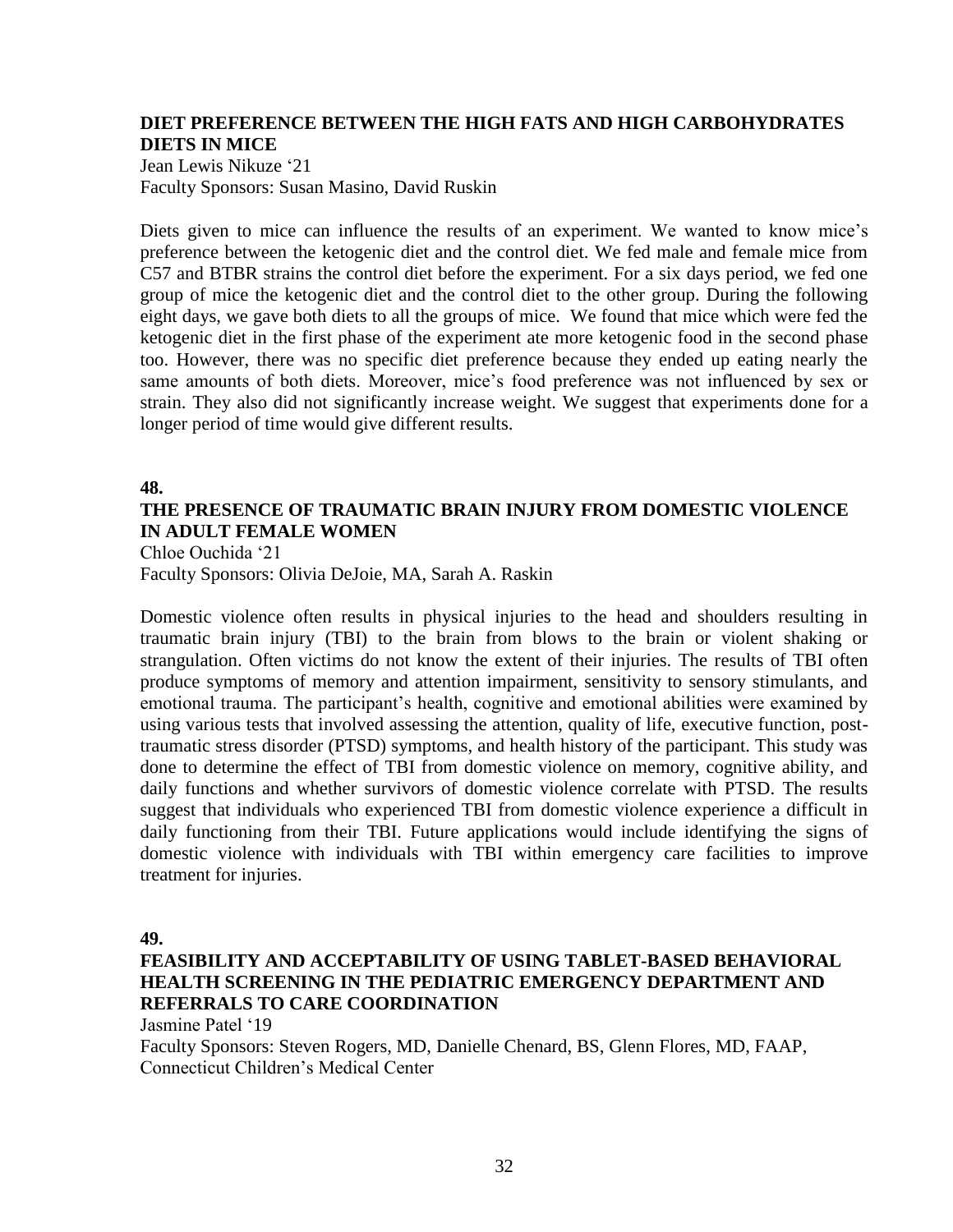Behavioral health refers to an individual's state of well-being and how changes in behavior contribute to their mental and physical health outcomes. An estimated 49.5% of youth will meet criteria for a diagnosable behavioral disorder, including 22.5% with severe impairments. Additionally, more than half of behavioral health issues begin in childhood, with suicide as the second leading cause of all deaths among all adolescents. The large proportion of high-risk adolescents entering the ED suggests the need for better implementation of behavioral health resources. Brief screening measurements are a proposed solution for harm prevention in children and adolescent populations. The Pediatric Screening Checklist (PSC) is a validated psychosocial screen designed to improve the recognition of cognitive, behavioral and emotional problems in children and adolescents so that early interventions can be initiated. The planned study is a single-center prospective cross-sectional pilot study conducted to determine the incidence of PSC positive scores in a child and adolescent population. Once identified, we will be tracking if those subjects can be referred to Care Coordination services and able to attend services offered. The target population includes children ages 4 to 18 years seen in the emergency department at Connecticut Children's Medical Center. Research assistants (RAs) will be trained to approach patients in the ED and obtain the proper consent for interested subjects. Patients meeting the inclusion criteria will perform the screen in the pediatric ED waiting room on a tablet. If the patient screens positive, the tablet screen will cue the RA to call the scheduled social worker. Collection of data will occur during various mornings, afternoons and nights on both weekdays and weekends. A follow-up period of 60 days will determine whether the patient showed up to the appointment(s) made over the phone with the care coordinator. Care Coordination will provide a report of patient attendance to the shared tracker within Connecticut Children's. Results from this study can be used as pilot data for a larger funded implementation study to determine whether tablet based screening measures can be integrated into routine emergency care with minimized interference.

**50.**

#### **THE USE OF fMRI TO INVESTIGATE PHYSIOLOGICAL FUNCTIONING ASSOCIATED WITH PROSPECTIVE MEMORY PERFORMANCE BEFORE AND AFTER COGNITIVE REHABILITATION IN INDIVIDUALS WITH ACQUIRED BRAIN INJURY**

Meaghan Race '18, Gianna Barbadillo '21 Faculty Sponsor: Sarah A. Raskin

Acquired brain injury (ABI) affects approximately 3.5 million Americans each year and is associated with cognitive and emotional changes. Prospective memory (PM) deficits are important predictors of functioning in daily life for individuals with ABI. Previous studies have shown that cognitive rehabilitation therapy via PM training has a high rate of success in improving quality of life, independence and productivity for ABI survivors. There is limited information on utilizing imaging techniques in relation to changes in cognition and behavior following rehabilitation; however, previous studies suggest that imaging provides evidence that cognitive treatment could be related to changes to underlying brain plasticity. The aim of this study was to evaluate what brain areas were activated during prospective memory task stimuli in ABI individuals compared to healthy adults. Furthermore, a post-scan was used to determine if there were changes in the cortical regions used for the PM task following cognitive rehabilitation therapy compared to pre-therapy. 34 participants were recruited (18 with ABIs and 16 healthy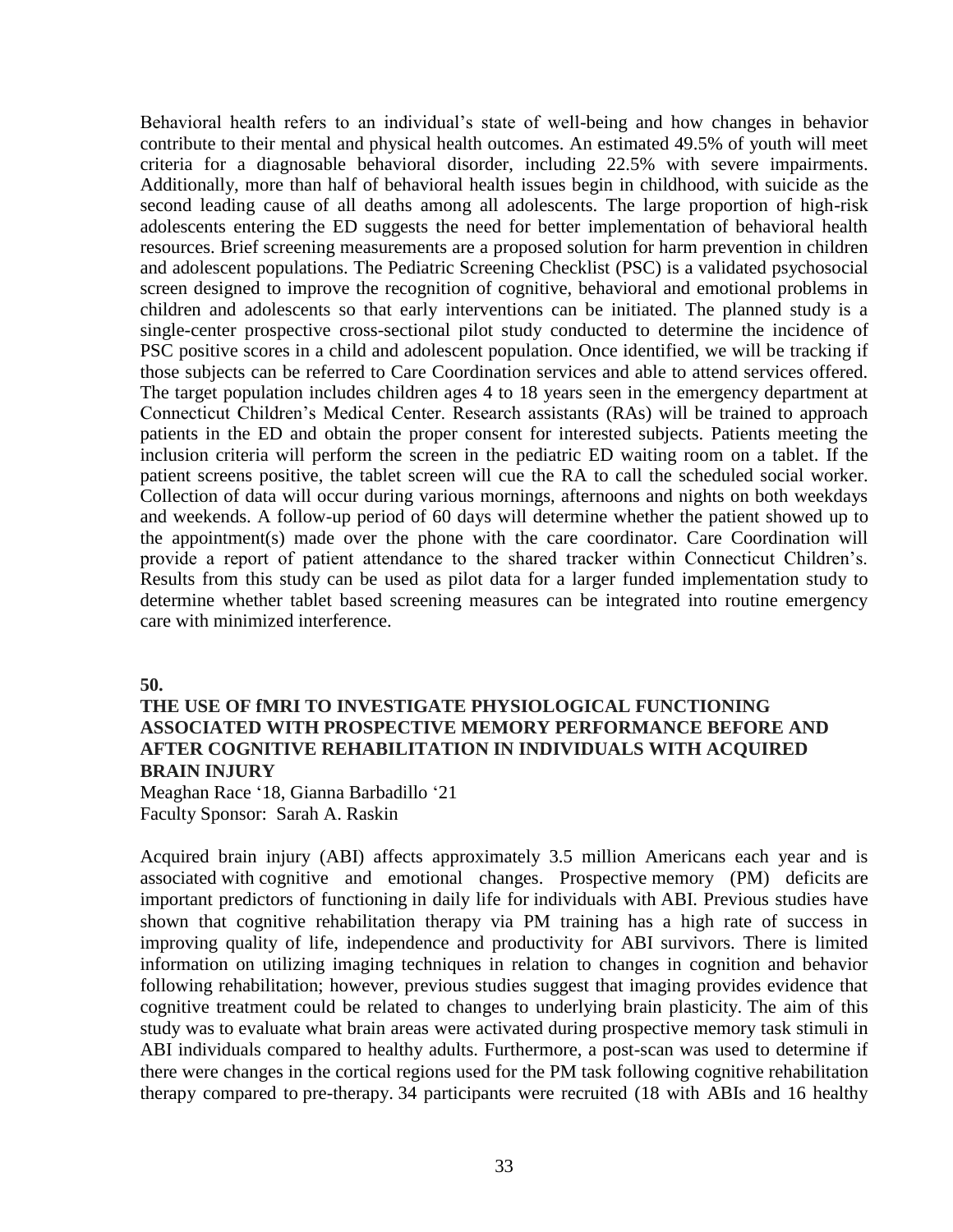adults) and given a series of neuropsychological tests and an fMRI at baseline. Participants with ABI then participate in six weeks of PM cognitive rehabilitation treatment (CRT) individualized based on their pre-testing performance. Following treatment, the ABI participants received the neuropsychological battery and a follow-up fMRI. The results of this pilot study suggest strong statistical evidence for sub region activation in frontal, cingulate, parietal, premotor, and temporal cortexes relative to pre-treatment baseline levels for ABI participants. Further investigation is being conducted to determine significance between the ABI subgroups: cognitive rehabilitation treatment (CRT) and attention control condition (ACC) group pre- and posttreatment.

#### **51.**

## **THE MEMORY FOR INTENTIONS SCREENING TEST (MIST) SHORT FORM**

Meaghan Race '18, Katie Marsden '21 Faculty Sponsor: Sarah A. Raskin

Prospective memory (PM) is the ability to form and complete intentions after a delay period (Einstein & McDaniel, 1990). The Memory for Intention Screening Test (MIST) is used as a clinical measure of PM. The MIST is comprised of both time and event-based tasks. The MIST takes approximately 30 minutes to administer, however in clinical practice this was found to be lengthy. The goal of this study was to modify the length of the original MIST, so that it would take less time to complete. Certain tasks were removed from the original MIST, to create the short MIST (MIST-S). These revisions allow the MIST-S to be administered in 18 minutes as opposed to 35 minutes. MIST-S also uses background screening questionnaires as the ongoing task, thereby allowing for that time to be used as part of the evaluation. These tasks are no less engaging and appear to work sufficiently. The data given supports the psychometric properties of the MIST-S. Results are consistent with the data collected from the original MIST. There were significantly lower scores seen in the older age groups. Additionally, there appeared to be a significant correlation between education and the total MIST-S score. The MIST-S performs the same objective as the original MIST with an improved ease of administration.

**52. SONIFICATION OF HARMONIC SIGNALS IN THE BRAIN** Emily Wertheimer '20 Faculty Sponsor: Dan Lloyd

This study was conducted in order to determine the validity of data sonification as it pertained to resting-state functional magnetic imagine (rsfMRI) data. Particular attention was paid to the sonification of harmonic signals present in these fMRI scans. To achieve this aim, a thorough review of the literature pertaining to data sonification was conducted, followed by the creation of a YouTube video that contained an animated graphic of the density of harmonic signals in a resting-state scan. The sonified rsfMRI scans assisted us in perceptualizing the data, while the "musified" data began to clarify the pulsing patterns of harmonic activity as revealed by the fMRI scans. This result is significant due to its novel, sonic approach to observing and classifying harmonic brain signals.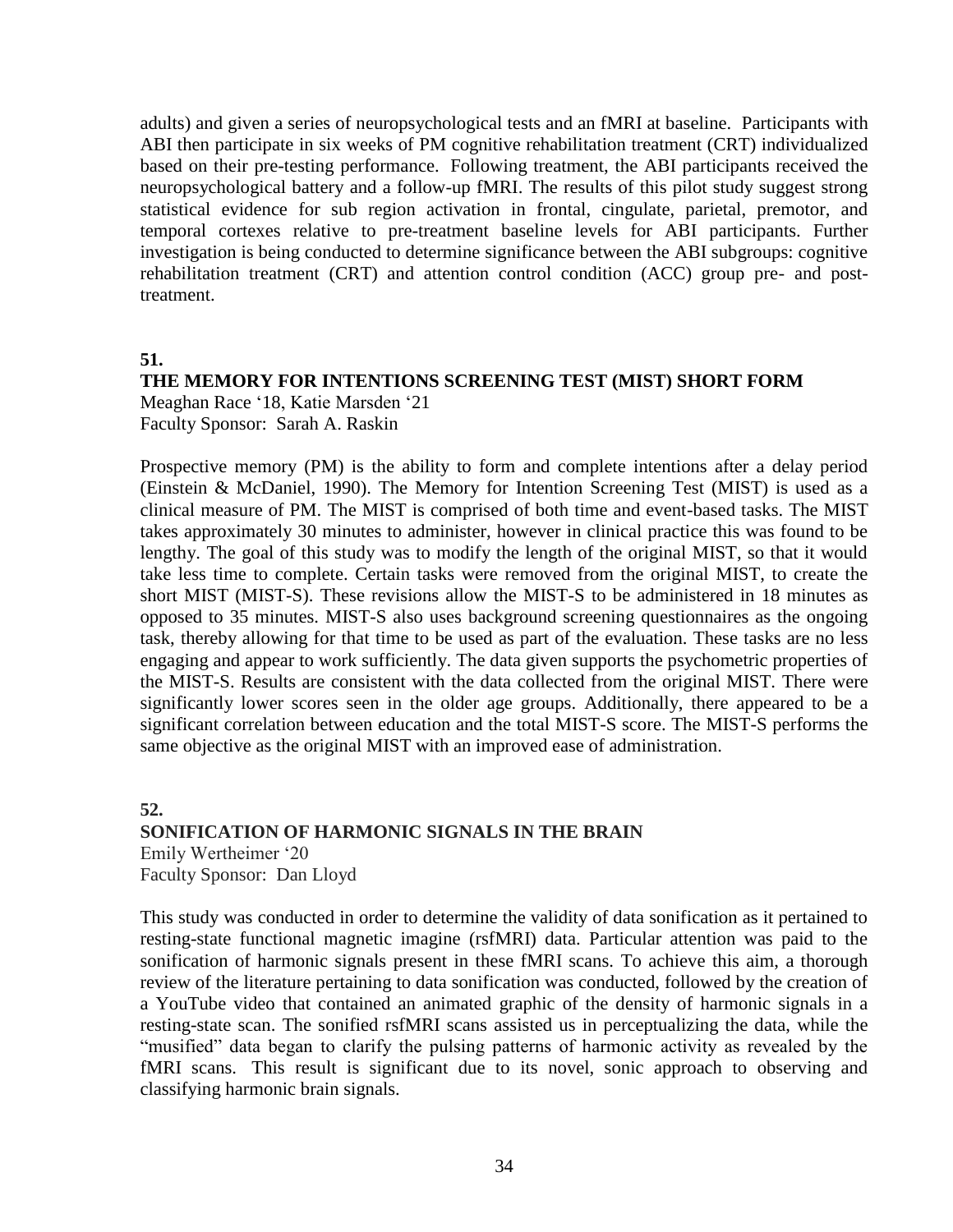## **PHYSICS**

#### **53.**

#### **COINCIDE – DIGITAL DATA ACQUISITION OF MULTI-PARTICLE EVENTS**

Stephen J. DeMonico '17, Aashwin Basnet '19, Alex Bellas '20 Faculty Sponsor: David Branning

In nuclear, particle, and optical physics experiments, pairs of particles are often detected simultaneously or "in coincidence". For instance, this technique is particularly important in the study of photons that exhibit quantum entanglement. Coincidence counting is equally useful in experiments that test non-locality of particles. There are many existing solutions to this problem, but their usability and functionality correlate directly with cost, leaving most outside the means of small educational labs, such as one might find here at Trinity. Therefore, we have taken benefit of the recent explosion of inexpensive and powerful DIY electronics to develop an alldigital coincidence counter with a low price-point and a full feature stand-alone interface.

## **PSYCHOLOGY**

#### **54.**

#### **EXPLORING ASSOCIATIVE LEARNING WITH MEANING-IMBUED STIMULI AND POSSIBLE EFFECTS ON COVERT EXOGENOUS SPATIAL ATTENTION** Devin Butler '19

Faculty Sponsor: Michael A. Grubb

Introduction: Preliminary work has shown that neutral stimuli imbued with meaning can accelerate the timecourse of exogenous attention. The appearance of an emoji led to significantly higher efficiency on correct trials as opposed to when an emoji did not appear. Here, we're exploring a possible reward and/or motivational effect through associative learning: when a monetary reward system is implemented, can the timecourse of covert exogenous spatial attention be accelerated?

**Methods:** On each trial, covert attention will be manipulated with a peripheral onset and two Gabor patches will be presented (left/right of fixation). Using a response cue, observers report the target Gabor's orientation: counterclockwise or clockwise from vertical. Exogenous cues are valid (small circle near target location) or invalid (near distractor), and cue validity is 50%. Cuetarget SOA will be varied into early and late parameters, and the cue is equally likely to be white or black (counterbalanced across observers). Thus, observers learn to associate cue type with reward: one cue type yields bonus monetary compensation, with the other cue type leading to no reward. A centrally-presented X follows all incorrect responses.

**Possible Outcomes and Conclusions**: We expect both cue types to modulate task performance, but for cuing effects to be significantly larger at early SOAs for reward cues relative to nonreward cues. If this is the case (as with emojis), we conclude the temporal dynamics of covert exogenous spatial attention are accelerated when attentional allocation is triggered by a meaningimbued onset, and that the reward cue served as a rewarding factor. If there is no difference in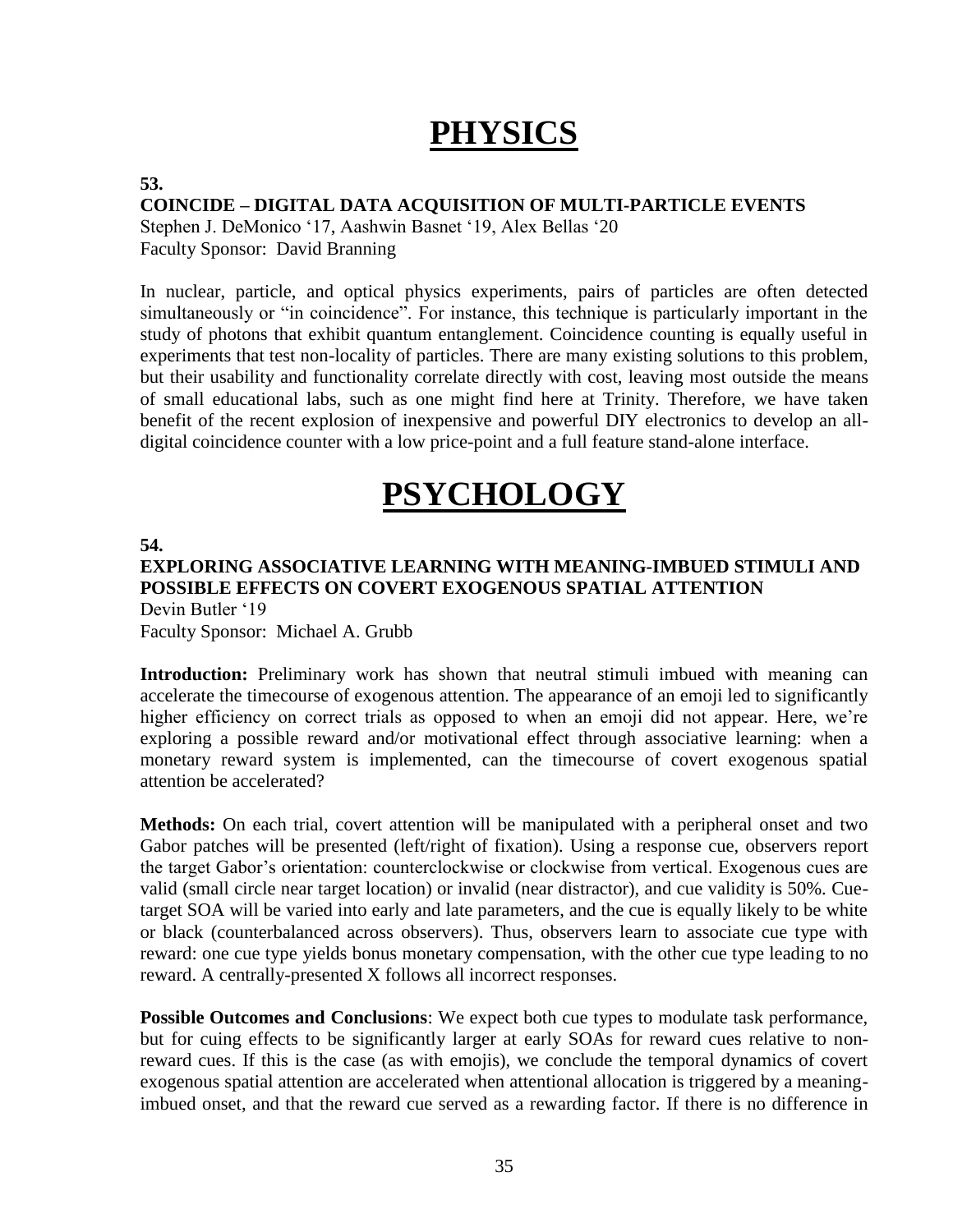performance for each SOA or between cue types, it may suggest that the emoji served as a visually-pleasing stimulus while the monetary reward system did not yield the same interest or incentive for the participant.

**55.**

### **COMPARISON OF OPEN-ENDED AND CLOSED-ENDED MEASURES OF METACOGNITION**

Daisuke Katsumata IDP, Isabella Chen '19, Madison Kane '20, Emily Schroeder '20 Faculty Sponsors: Dina Anselmi, David Reuman, Ms. Debra Avery, Hartford Magnet Trinity College Academy

Metacognition is an awareness and control over one's learning strategies. Metacognition is especially important in academic contexts because it is directly related to learning outcomes. We aimed to determine whether open-ended and closed-ended measures of metacognition agree with each other. We also aimed to determine whether feedback affects metacognition, regardless of how it is measured. The study was conducted with  $9-12<sup>th</sup>$  grade students at Hartford Magnet Trinity College Academy during a world history class unit on World War II. Students were split between the standard feedback group ( $n = 26$ ), which received grades and minimal comments on unit assignments, and the enhanced feedback group  $(n = 27)$ , which received extensive comments and no grades. Pre- and post-intervention measures of metacognition were collected with both the open-ended and closed-ended formats. The open-ended responses were transcribed and coded by four individuals. Multiple measures of inter-rater reliability were established for each coding set and the individuals met to discuss any discrepancies in coding decisions. The results indicated the open-ended measure was moderately correlated with closed-ended measures at pre-intervention ( $r = .59$ ;  $p \le .001$ ) and at post-intervention ( $r = .54$ ;  $p \le .001$ ). There were no significant effects of feedback on metacognition regardless of how it was measured; however, a significant time related decline in metacognition was observed with only the open-ended measure ( $p < .001$ ). While both the open-ended and closed-ended questions are appropriate measures of metacognition, given the labor-intensive nature of transcription and coding, use of the open-ended questions may not be necessary.

## **PUBLIC POLICY & LAW**

**56.**

**ASSESSING THE ROLE AND DISTRIBUTION OF IMMIGRANT ORGANIZATIONS IN THE UNITED STATES**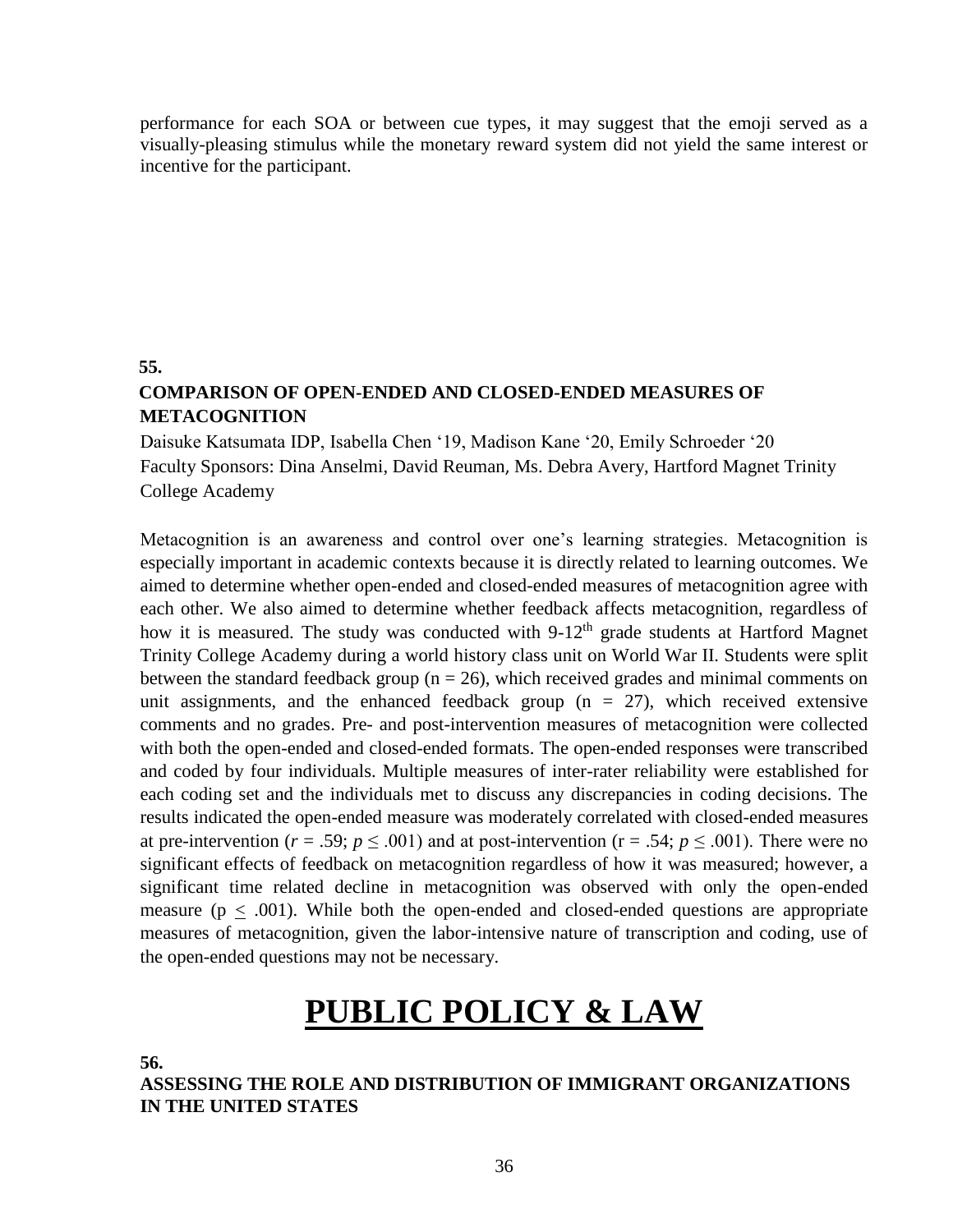Julia Tempesta '19 Faculty Sponsor: Abigail Fisher Williamson

In researching local governments responses to immigration, the presence of non-profit organizations is an important factor to consider. With President Trump's national antiimmigration rhetoric and policies, many local organizations have striven to assist immigrants, refugees and foreign born populations. Héctor R Cordero-Guzmán, an Associate Professor at CUNY University who studies immigrant organizations in New York, argues that nonprofits "play a central role during all parts of the immigration process and in the social, cultural and political, and economic" integration of immigrants. Nonprofits can not only provide immigrant populations with integrative services, but networks and tools for advocacy. While many immigrant organizations are concentrated in major gateway cities (i.e. New York City, Los Angeles), the distribution and prevalence of immigrant organizations across smaller United States localities raises three important questions: (1) Does the presence of immigration-related organizations increase municipal responses (accommodation or restriction) to immigrants? (2) Are immigration organizations associated with demographic factors related to socio-economic class, political orientation or immigrant status? (3) In which part of the country are immigrant organizations concentrated or more disperse? Our summer research, a statistical analysis of 813 municipalities from Professor Williamson's 2016 Municipal Responses to Immigration Survey, provides important policy information to answer these questions.

# **PUBLIC HUMANITIES COLLABORATIVE**

**57.**

### **CONNECTICUT IN WORLD WAR I TO FRENCH NOVELISTS**

Megan Caljouw '20, Melani Norsigian '20 Faculty Sponsors: Sara Kippur, Christine Pittsley of the Connecticut State Library

Our research at the Connecticut State Library focuses on civic engagement on the Connecticut homefront during World War One (1914-1918). Specifically, we began to ask the question: what were the men, women, children, and organizations doing in Hartford and surrounding Connecticut towns to aid with the war efforts? Much of our archival findings highlight the rich hub of activity that Hartford became during this time, as it closely competed with large cities like New York City and Boston in selling war bonds, hosting rallying parades, and conserving food and clothing items. More specifically, we explore the impact that the American Red Cross, Liberty Bond Cottage, Boy Scout troops, and women's suffrage groups had on supporting and conserving during these wartime years, and contemplate the concept of what civic engagement means to us today. Our research on French novelists considers two specific novelists of the late twentieth century: Alain Robbe-Grillet and Nathalie Sarraute. Through letters to their spouses, we each tracked the specific American universities that each writer traveled to during their time spent in the United States. This included noting the varying publishers or professors that each novelist interacted with while speaking at or when teaching at a university, and the nature of academia that was discussed. Although there was little overlap between the travel of the two novelists, both novelists seemed to repeatedly return to specific colleges. Through digital Storymapping projects, we demonstrate how both French authors' travels show patterns across the United States.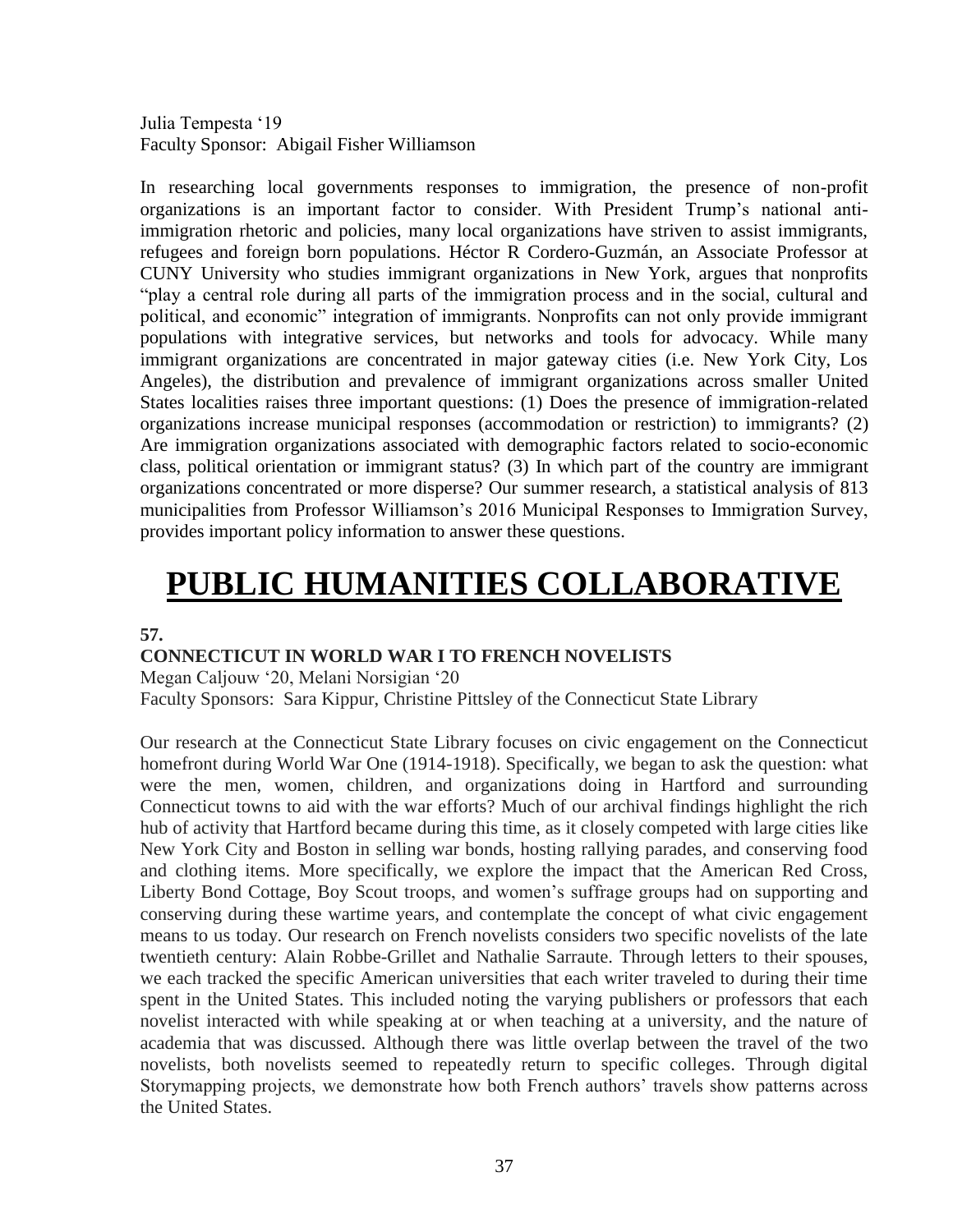#### **58. POETRY ON THE PAGE: AN EXPLORATION OF LITERATURE IN THE WATKINSON** Tiara Desire-Brisard '19

Faculty Sponsor Chloe Wheatley

While working with Professor Wheatley at the Watkinson Library, I was able to experience the ways in which the Watkinson is an amazing resource for learning firsthand. Our project centered on how the tools used by book designers and editors contribute to the contents within. At the end of our analysis, we had to write a blog posting about what we learned, its relevance, and the ways in which the Watkinson is a key learning tool. Before we could prove this, we first had to understand the tools used by editors and book binders not just to create the material form but also to connect the form to the content within. Of the books that I looked at, two stood out to me the most as marrying the form to the content. *Seven Trees* by Julia Alvarez, and *The Face of Edgar Allan Poe* by Antonio Fransconi. These two books all stood out not only due to their differences but also due to the way that the binders and editors allowed for the authors and artists' works to stand out on their own. Alvarez's collection of poetry centered around key moments in her life was placed in a box which was designed to mirror that of a tree. Additionally, the placement of each lithograph on a separate page allows for Alvarez's poetry to stand on its own. The artist book by Fransconi isn't simply images of Poe but images of Poe in relation to pop culture and his own poetry. Yet, that isn't the only important aspect. The binding follows the Gothic imagery that Poe is known for while also adding wood engravings of Poe to give the reader a piece of what they are going to see within.

#### **59.**

### **PUBLIC HUMANITIES COLLABORATIVE: HURRICANE MEMORIAL AND CONNECTICUT'S WEST INDIAN DIASPORA**

#### Kyle Fields '21, Jerry Rodriguez '20

Sponsors: Christina Boyles, Trinity College Digital Scholarship Coordinator, Dr. Fiona Vernal, University of Connecticut

This two-part research project focused on under-represented and under-studied populations, namely Puerto Ricans and West Indians, to understand the effects of events within these communities. In the project entitled "Hurricane Memorial: Remembering Maria & San Felipe," led by Dr. Christina Boyles, Kyle Fields '21 and Jerry Rodriguez '20 traveled to Puerto Rico through a grant from the Center for Caribbean Studies at Trinity College to collect interviews and footage on Hurricane María, which devastated the island in September 2017. These interviews were filmed on the island and then transcribed, and were edited for production by Kyle Fields '20 using Final Cut Pro. The trip to Puerto Rico also involved photographing police records from 1928, when Hurricane San Felipe II similarly devastated the island. These archives were transcribed for easier use of the written data. Our findings show that much of the island remains devastated by Hurricane María, and the effects are similar to those caused by Hurricane San Felipe II and the subsequent government response.